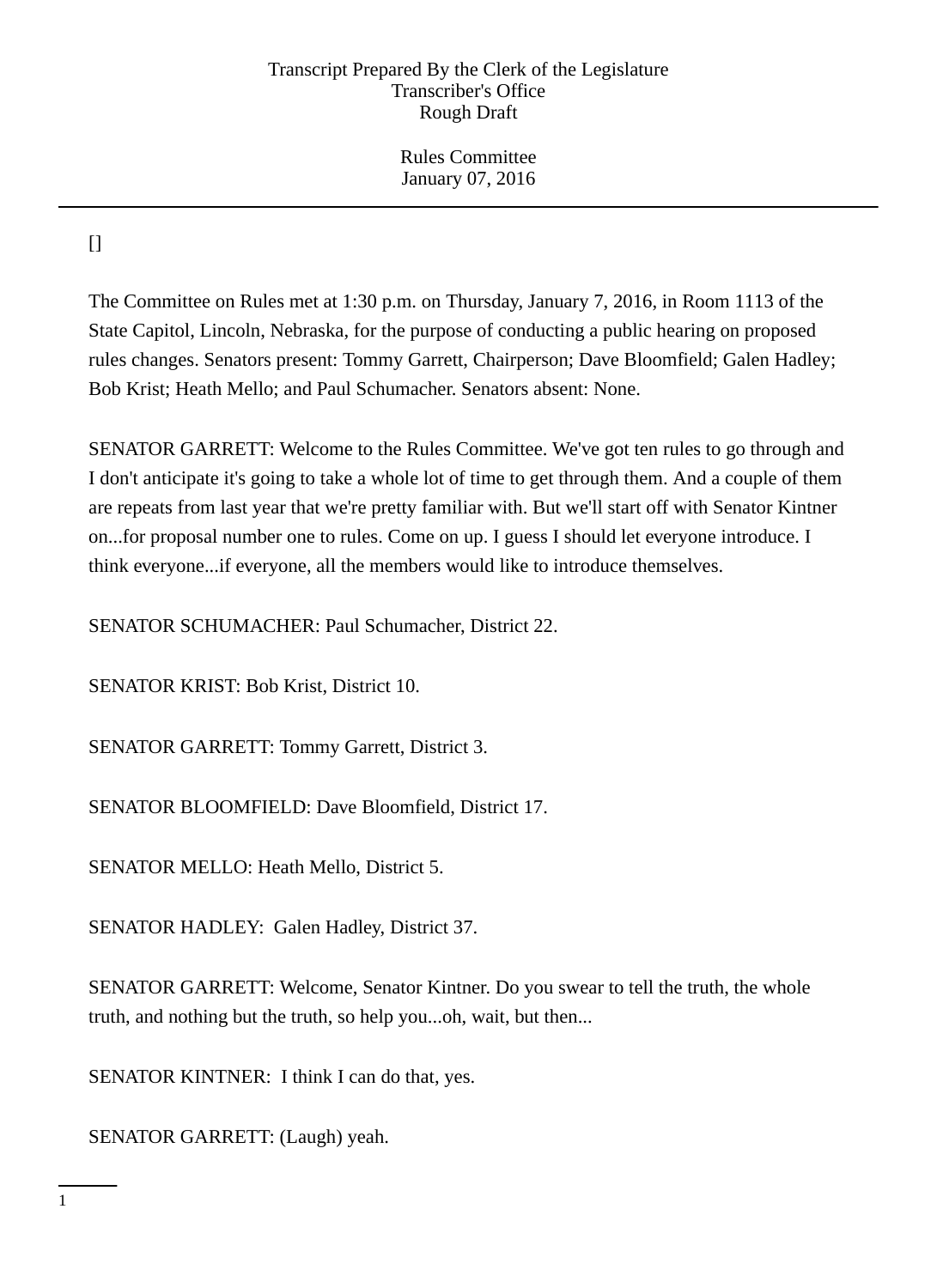SENATOR KINTNER: I'm a politician. It's tough but I'm going to try my hardest.

### SENATOR GARRETT: Welcome.

SENATOR KINTNER: Thank you, Mr. Chairman. As you know, we talked about this last year. And we voted on it last year. And the body has decided at that point that they did not want to have transparency in the elections for Speaker and Committee Chairmen. I introduced a bill. It got to the floor. And we debated again. And I remember Senator Krist said, you know, I may very well support it, but that's not the time and the place to do it, you need to come back to the Rules Committee and do it the right way. And I'm here to make the request again. And I think that when people look at our Unicameral, they look at it as something special. And they really expect us to be much different, much more mature, much more reasonable, much more logical than all these other 49 states that are partisan and two houses and all that. And, you know, we are very transparent in most of the things we do. And people take a lot of pride in that. When you tell them that we have secret votes for leadership, they're like, what, really? No one knows it. It's not an issue because no one ever thinks about it. But when you tell them, they think that just isn't right; that doesn't fit within the Nebraska way of doing things. We do things out in the open. We do things in daylight, and the media and the people can look at what we're doing. The people, more so in our state than any other state, are the second house. And if the second house is going to be effective, they need to know what we're doing. And that is in the spirit that I bring this. One thing I heard said a lot was that, you know, this is going to create hard feelings, this is a tough enough job and, you know, there could be some hard feelings. Well, I can tell you that there was four of us that made our votes known. And I posted my votes from the floor the day I cast them for leadership. And I said exactly who I voted for. And then I put it in one of my weekly columns who I voted for so my district knew who I voted for. And I've got to tell you, I haven't seen those hard feelings yet. I have 48 colleagues I get along very well with. We agree and we disagree like we always do. They need my votes. They need to get to 25. And I need their votes because I need to get to 25 on my bills. And I just haven't seen that happening. So I know that that did not happen. There were not a lot of hard feelings because I didn't vote for someone for this or didn't vote for someone for that. It just didn't happen. And I don't think there is anything that is going to disrupt the nature of our body here if the votes are made public. And I'm more convinced of that now in my going into my fourth year than I've ever been. And I've watched this whole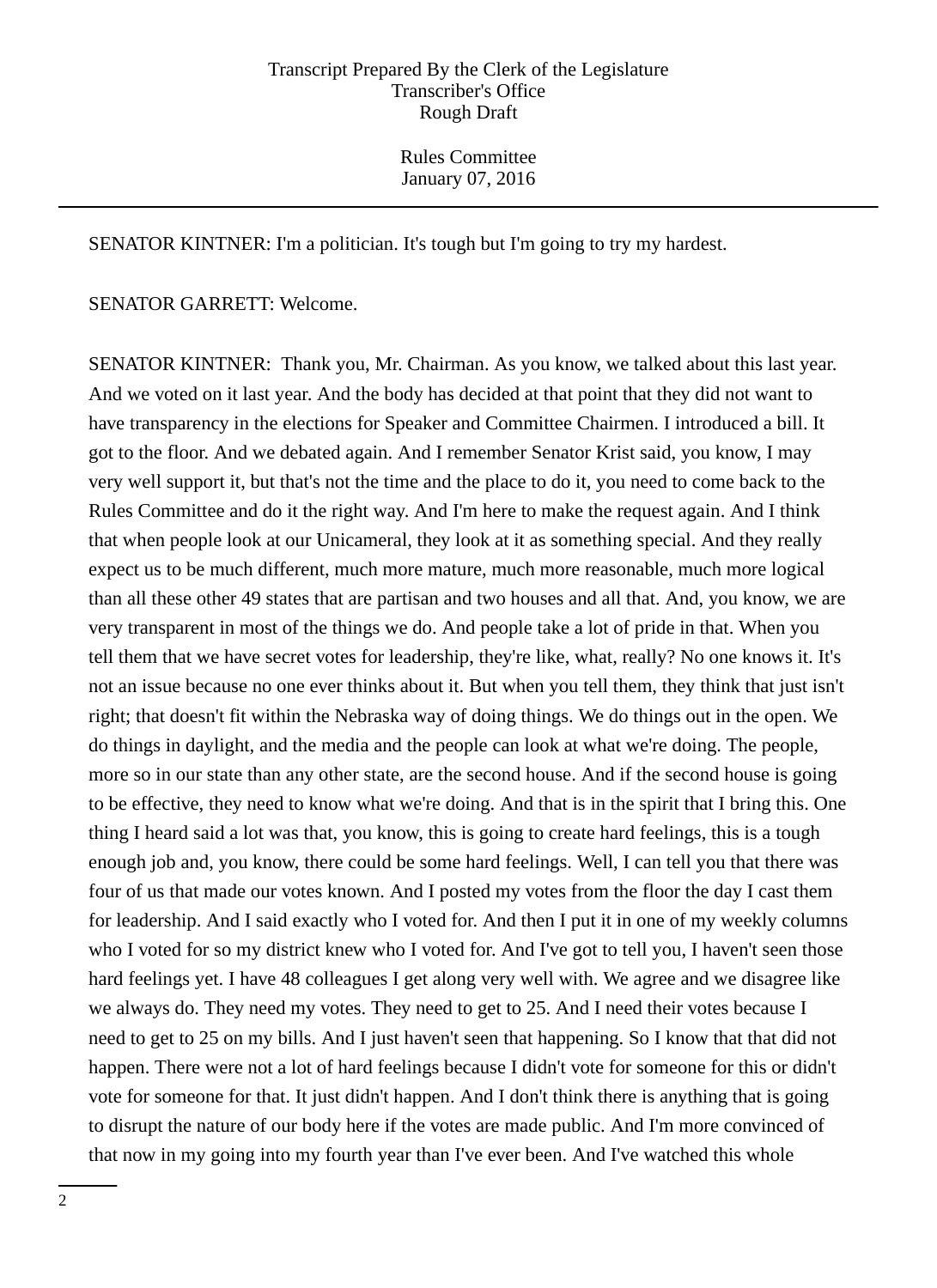Rules Committee January 07, 2016

process a few times. I just don't think that we're going to have any problems. There a thing that was said was that it would be partisan. I don't think so. We are who we are. We know who everyone is. We work with people no matter what party. I don't see that changing. I just don't see how letting your constituents know how you voted and standing by your vote and proudly standing by it...we have great candidates. We had great candidates for almost every single office. I could have voted either way for any offices and we wouldn't have had an unqualified person as Chairman of any of those offices. So I just haven't seen any evidence of that. There were some claims of it. A year down the road I don't see the evidence of that. I'm asking this committee to finish the job and make this Legislature the people's Legislature or make our Legislature open so the people's Legislature, the second house, can see what we're doing and they can adequately weigh in and weigh in on what we're doing and see what we're doing and judge what we're doing. I think that's the fair and the right thing to do.

SENATOR GARRETT: Okay. Any questions from the committee? Senator Bloomfield.

SENATOR BLOOMFIELD: Thank you, Chairman. Senator Kintner, I went to some of my constituents with this idea and asked them what they thought we would gain by doing what you are requesting. And I was resoundingly told that, we don't know who is running for what down there, we don't care, you guys know who is running, that the secret ballot is perfectly fine with us. What do you actually hope to gain by having this done? Because from I've been able to ascertain, the people don't care about this portion of it being blown open.

SENATOR KINTNER: I think most people do not know one person from another.

SENATOR BLOOMFIELD: That's correct.

SENATOR KINTNER: There are...certainly some people know. I think the concept, even if people don't know who is running, the concept of them not being able to know that we could potentially hide something somewhere when it is important to them they don't like. I can't say every person knew what was...who was running for each office and why they're running and what the back story was and all of our history. I don't think very many people knew that. I think the organizations know that. They have something before us and they can't have favorites and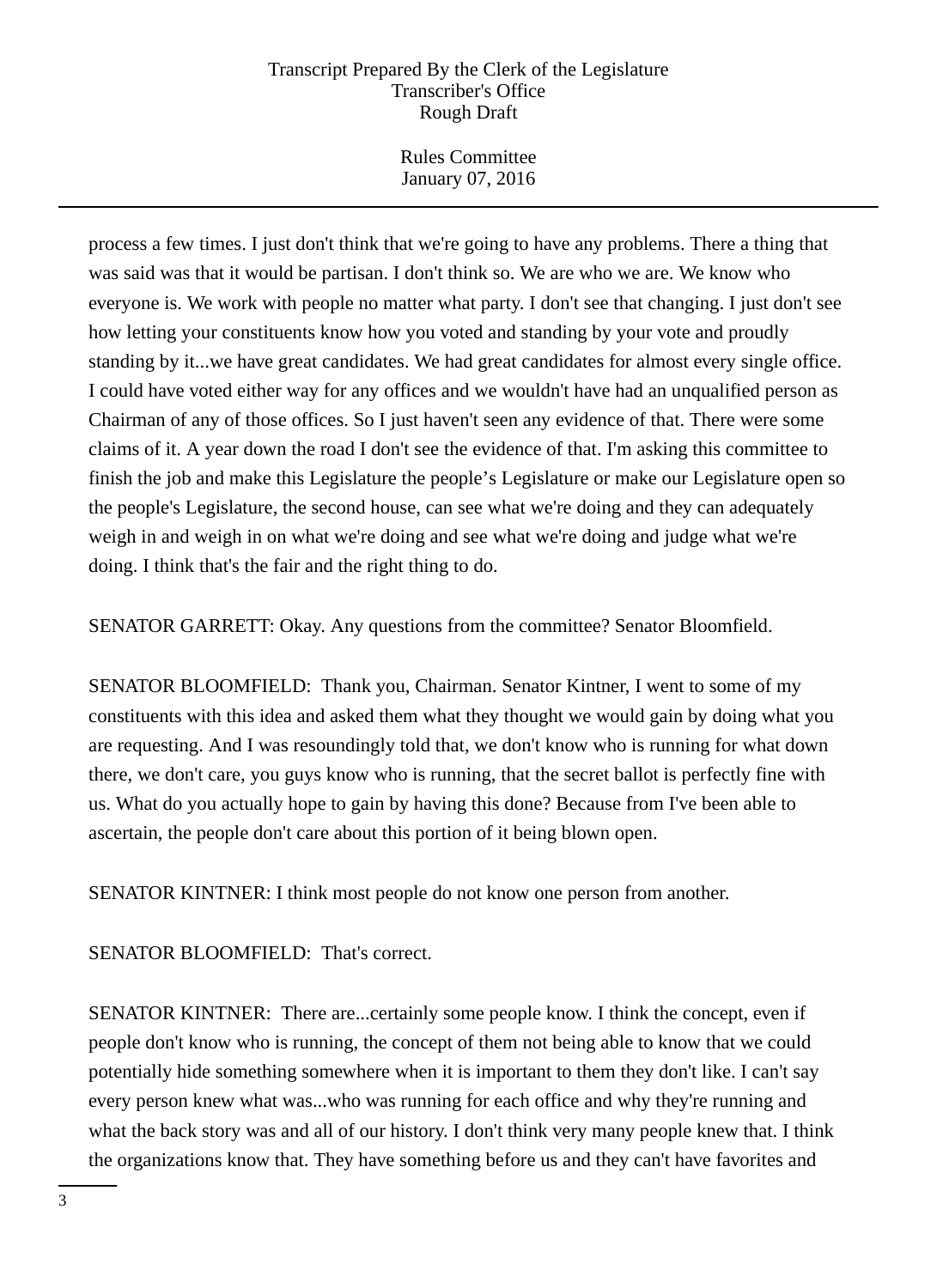Rules Committee January 07, 2016

stuff. I can't say that people know that. But I do know they don't like the concept of hidden stuff. They just think, there's something stinks in Denmark, when there's hidden votes and they just don't like that concept. And I can't say I disagree with them.

SENATOR BLOOMFIELD: Okay, thank you.

SENATOR GARRETT: Senator Mello.

SENATOR MELLO: Thank you, Chairman Garrett. And thank you, Senator Kintner. Senator Kintner, would you probably...would you agree that people who have been most vocal about this issue are interest groups, political parties, ideologically driven groups over the last few years publicly have been the ones talking about this more than anyone else?

SENATOR KINTNER: Can you name a couple that I may have missed? I'm not...

SENATOR MELLO: I...

SENATOR KINTNER: I've not heard anyone pushing it to...I made the issue. Until I thought it was the thing to do, no one had ever come to me about it. I just looked at the body and go, that doesn't seem right, I think it needs to change. So do you know...can you know any that were making an issue of it?

SENATOR MELLO: Well, I think specifically in the year 2012, beginning of 2013, if I'm not mistaken, I think the Nebraska Republican Party was the initial organization that made this very publicly clear the year that you started in the Legislature that they didn't want to see secret ballots anymore because it then meant that they couldn't hold members of their political party accountable. And so the question...I'm new to this Rules Committee, but I've had a view on this issue for a while in the sense of I've yet to understand, outside of those driven by ideology and with the desire to be able to manipulate and control how other people vote, that this isn't...this has no real impact on transparency because my constituents have the same view that Senator Bloomfield's is, which is they're entrusting me to make the decision of who I want to elect as Speaker, who I want to elect as the Business and Labor Chair or the Exec Board Chair. And they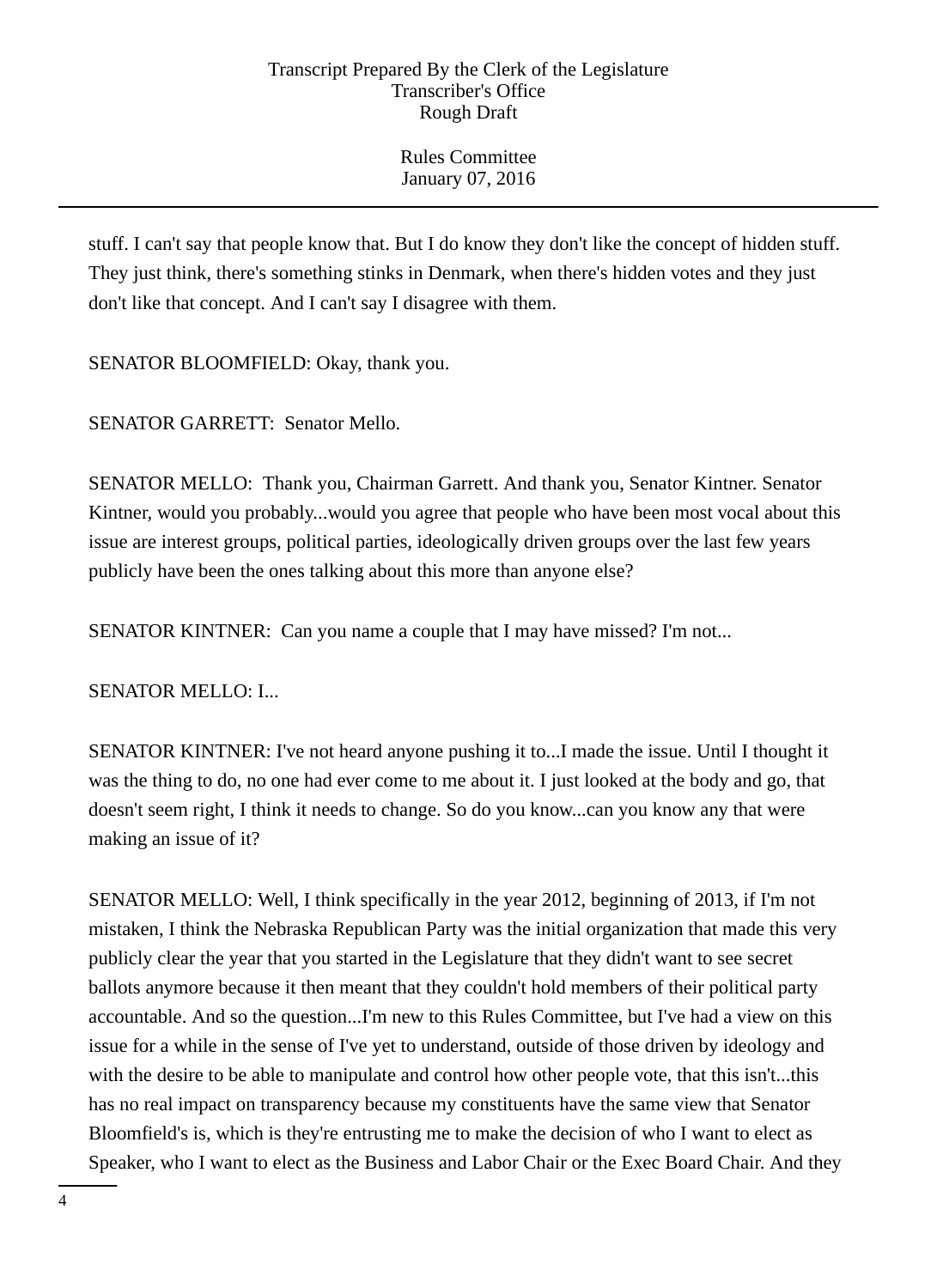Rules Committee January 07, 2016

just see this as, for some reason or another, a way to give influence to people outside of the Legislature instead of trusting us as senators. And I guess my question would be to you is, how is this proposal not giving more power to political parties or interest groups or ideologically driven groups that then gives them the ability to hold senators accountable for what they may believe as who they should have or should not have voted for, for leadership positions?

SENATOR KINTNER: To my knowledge, no one ever said a word about it in 2012. I took office in 2013. I looked at it. I go, that's kind of weird. But I'm brand new--I can barely find the Senators' Lounge--so I didn't say anything. But I knew that in my heart it wasn't right. So I brought it up the start of the next session. The Republican Party, to my knowledge, has never taken official position on this. There are people within the Republican Party, once I brought it up, they said, heck, yeah, we ought to be doing that. I asked myself, if I'm in the minority party, if I'm Republican Bill in Vermont, am I so anxious to have public votes? I think I'd probably bite the bullet and do it. I think I would say, you know, I've got to be consistent, I've got to be ideologically consistent, I have to have a consistency with me no matter if I'm in the majority or the minority. You talk about ideology. Yes, I'm driven by ideology. My ideology wants smaller government. My ideology wants limited government; it wants individual liberty; it wants free markets. I'm definitely driven by that and I don't apologize for that. People sent me down here to do that. And to show that I'm doing it, I'm going to tell them who I voted for. And I'll tell them, well, why did you vote for this person or this person? Because I thought that person would advance limited government more than that person. I got no problem in saying that. I just don't and I think people expect me to. So I hope there was an answer in there for you.

SENATOR MELLO: Yes and no. I guess a follow-up question would be is--my understanding under state law: that no other legislative body in the state requires open ballots or public roll-call votes on every leadership election--what separates the Legislature from the Papillion School Board or the Plattsmouth School Board or the Plattsmouth City Council or the Cass County Board of Commissioners when they elect a chairman of the board? How is to some extent the Legislature, which is also nonpartisan from these other nonpartisan legislative bodies across the state, why are we different in regards to allowing members to select who they think is the best person without trying to bring up ideology or political party in the process?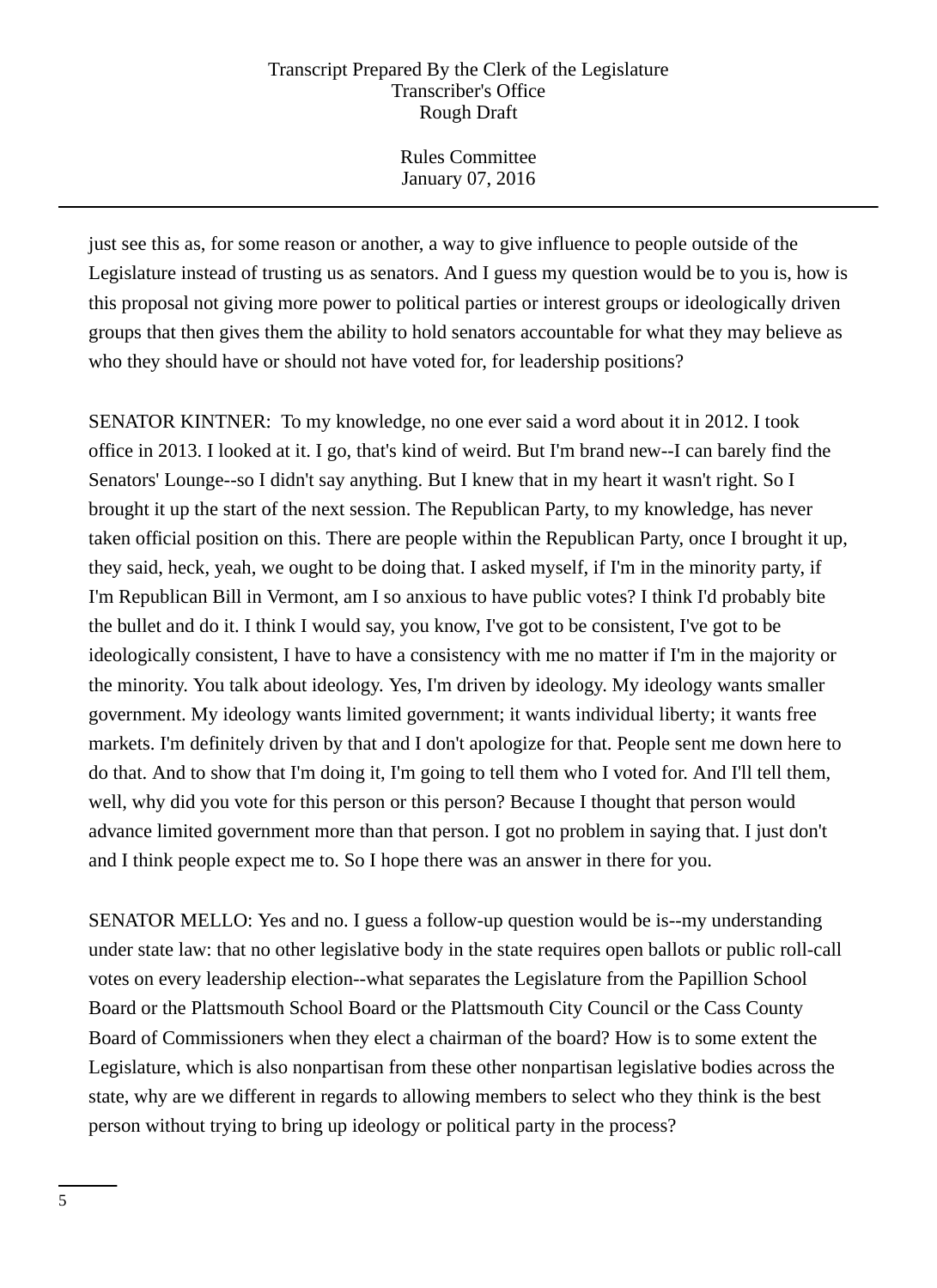Rules Committee January 07, 2016

SENATOR KINTNER: Senator Mello, that's a great question. I had a bill that did exactly that. But this is beyond the scope of this body. Absolutely I think every elected body should have no secret ballots and no secret votes. I was consistent with that. I had a bill that went to the Government Committee that did that and they chose not to bring that one up. They brought my other bill out that we voted on. It wasn't quite as sweeping as that. But I did introduce that bill, so I agree every elected body should do that. Today that's beyond the scope, so I would say start with us. Once we do it here, I think we'll have a stronger case to do it across the rest of the state.

SENATOR MELLO: I'm going to give you one more chance to answer the question I asked before...

SENATOR KINTNER: Okay. I'm sorry. I'm sorry.

SENATOR MELLO: ...to see if you can get it again.

SENATOR KINTNER: Okay.

SENATOR MELLO: How is this proposal not giving more influence to outside organizations, whether they're political in nature, ideologically driven in nature, or just a special interest that wants to see something happen in a committee and if they get a certain Chairman or Chairwoman they will get it done? How does your proposal not give them more influence over the legislative process?

SENATOR KINTNER: Well, we only give them the influence that we allow them to have. We only listen to them at our own risk or our own reward, for that matter. I think there's an equal number of groups that would be on the liberal spectrum as there is on the conservative spectrum. I would guess, if the conservative people started pushing for this, then the liberal people would push over here. Everyone gets their say. Everyone gets to comment. Everyone gets to see it. And I think if everyone gets to comment, everyone gets to see it, if the liberal pressure groups and the conservative pressure groups get to do it, I mean they're all going to see it. So I would think if the conservative pressure groups, whoever they may be, are pressuring people, then these groups over here would pressure them too. And it's up to us to be pressured or not pressured. I'm not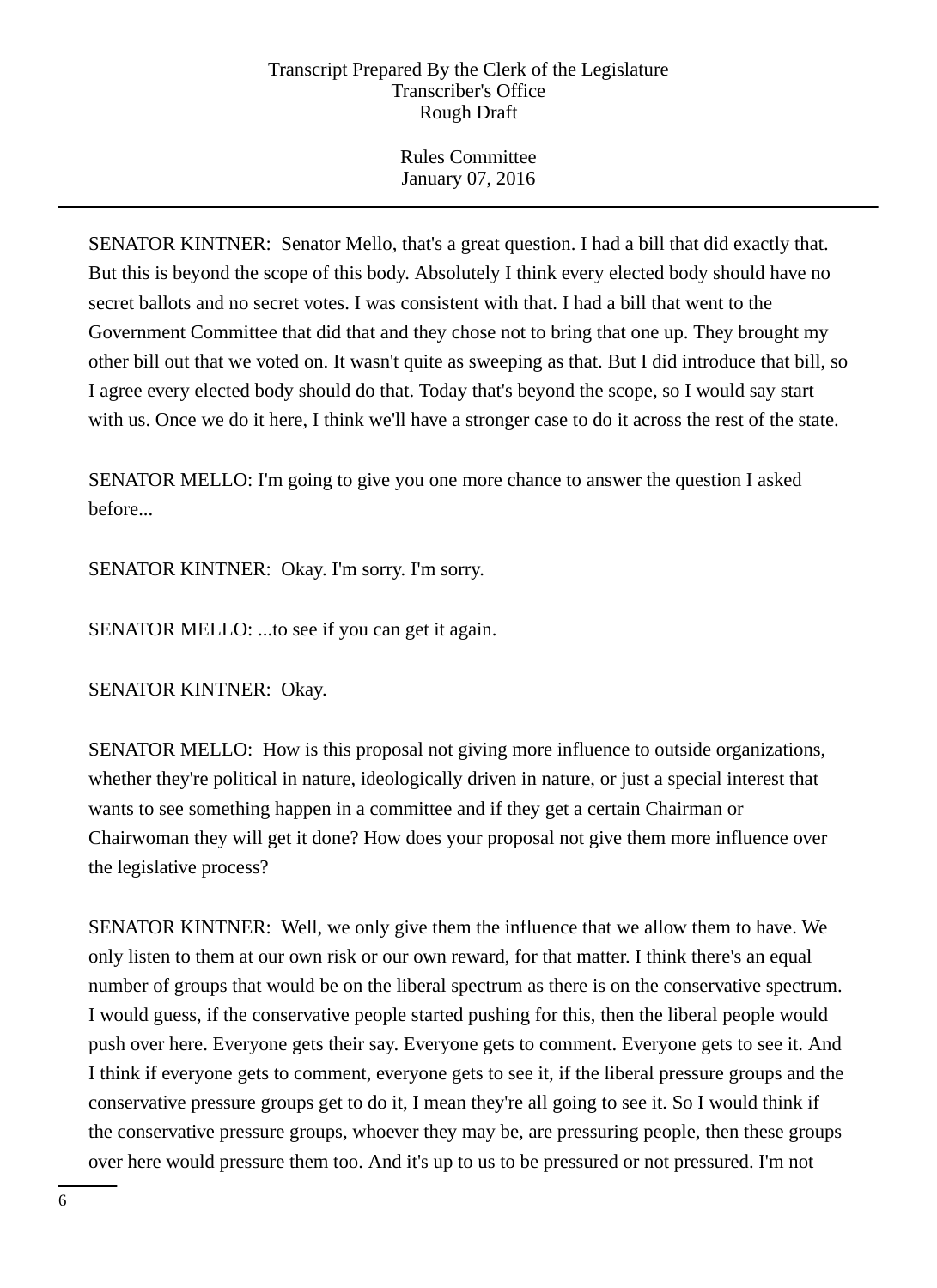Rules Committee January 07, 2016

sure if anyone could ever take claim for pressuring me to do anything that I've not wanted to do, that I've not been predisposed to do anyway. As a matter of fact, I'm probably lobbied probably just about least of anybody in here. I don't get lobbied a lot because I clearly state where I stand and I...so I don't think I get pressured much. Maybe some people do. But that's up to us to stand firm on what we believe. And if we're getting pushed around, then that...I mean I...don't get pushed around. Don't listen to the people. Be independent. You don't have to listen to anyone.

SENATOR MELLO: Using your answer though, would it be suffice to say that we would be changing the internal operations of the Legislature for our leadership elections that would almost begin to rival what political campaigns are, because you would have then outside influences being able to send mailings and do postcards and do phone calls to constituents and start to organize what they want to see be the leadership of the Legislature because people have to do a public vote in the process? Isn't...doesn't that just turn what would be more of an organizational aspect of how we run our show day to day, turn it more into a day-in, day-out political campaign which, as we've seen what happens in Washington, that's why they're broken, that's why they don't operate well, that's why we can't get things done as a nation?

SENATOR KINTNER: You know, I'm about as involved in the political machine here of the state as anybody in the Legislature. No, it's not going to happen. The Speaker and our leadership don't have that power here. The speaker of a partisan legislature can kill bills and make sure they get signed here. That doesn't happen here. It's not...no one is going to spend the money to do that. It's not that big of a thing to spend that kind of money and do that kind of organized effort.

SENATOR MELLO: How do you know that?

SENATOR KINTNER: The parties here just don't have that kind of money.

SENATOR MELLO: How do you know that, that someone...that a wealthy benefactor somewhere along...how can you say a statement like that without knowing that...

SENATOR KINTNER: What, you mean like Dick Holland or somebody?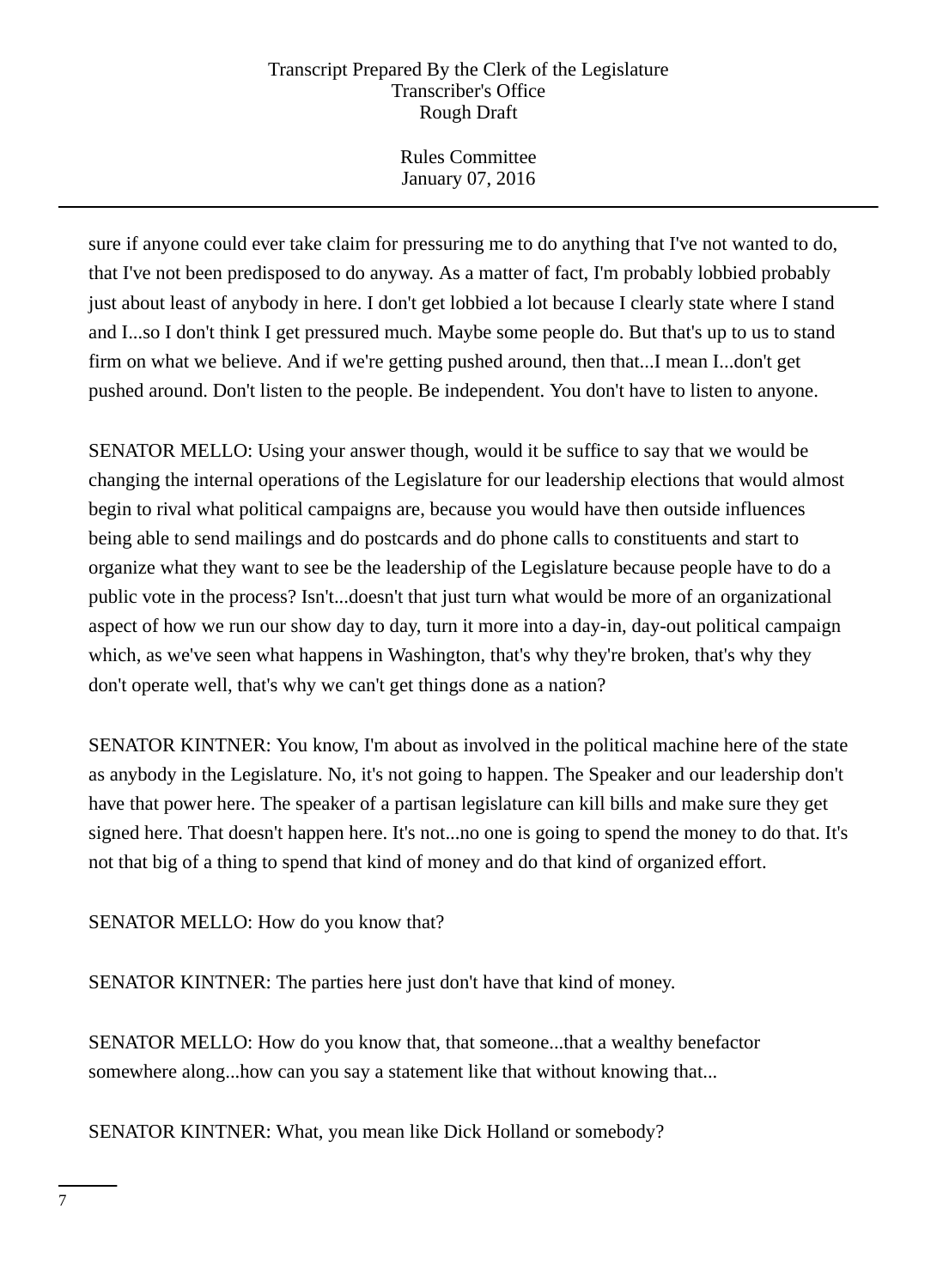Rules Committee January 07, 2016

SENATOR MELLO: Or Joe Ricketts, for that matter.

SENATOR KINTNER: Governor Ricketts or...

SENATOR MELLO: How can you...

SENATOR KINTNER: ...Warren Buffett maybe?

SENATOR MELLO: Or either one?

SENATOR KINTNER: (Laugh) So, no, I don't see it happening.

SENATOR MELLO: Okay.

SENATOR KINTNER: I've been involved in politics. I don't see that happening. But I think there's...it could be equal pressure from both sides.

SENATOR MELLO: Okay. Thank you.

SENATOR GARRETT: Speaker Hadley.

SENATOR HADLEY: Senator Garrett. Senator Kintner, did you say at the beginning that this was to bring us more into line with other state legislatures?

SENATOR KINTNER: No. It would bring us more in line with generally as we're perceived to be: special, different, open, and transparent. And we're generally open and transparent in most things we do here. So I thought this...

SENATOR HADLEY: I don't think it would...

SENATOR KINTNER: ...this would just...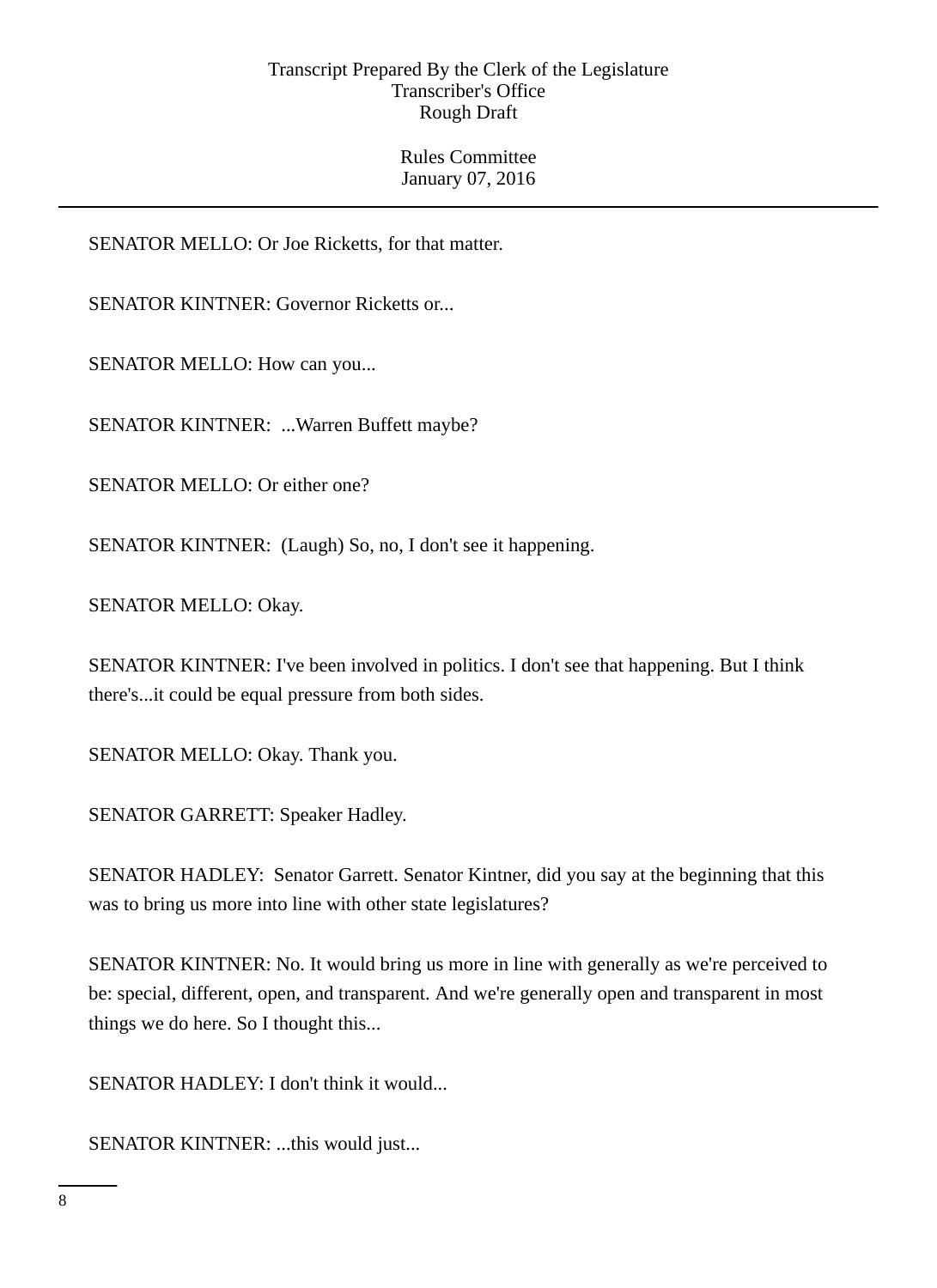Rules Committee January 07, 2016

SENATOR HADLEY: I don't see people seeing that because I spent the summer going to meetings with other legislative leaders all the way from Quebec to Washington. And the consistent question they ask is, how does Nebraska work? And they were astounded that we elect leadership by secret ballot. So I say, how do you do it? Well, there's two ways they do it. One is that they elect the majority leader. The party that's in power elects Madigan in Illinois. And Madigan picks every member of every committee and picks every chair of every committee and has the ability to take them off at will. If they don't do that, I said, well, do you hold elections on the floor? Yeah, we meet and we call it a conference, we call it a caucus, we call it whatever it is and we meet in a back room, we don't invite the press, we meet in a back room and we decide, because we're the majority party, we decide who is going to run for chair of revenue, who is going to run for chair of judiciary, who is going to run for appropriations chair, then we come out as a bloc and vote that way. And I said to a speaker from a southern state, I said, how do you hold the people to their vote? Well, a couple ways: first, none of their bills ever get to the floor; they never get to the committee that they want to be on; and I also control the money that they need for reelection. So, he says, I have 100 percent obedience to the slate that the party comes up with. My only concern is, Senator Kintner, yours is the first step down that line that two years from now, four years from now the majority party says, let's get together and not have two Democrats running against each other for Appropriations Chair, let's decide who we want as a party to run. And so we will end up with a Republican and a Democrat running, and it'll be whatever party happens to have the majority of members will elect that person. So if we're going to do that, maybe it's time to start looking at making our Legislature partisan, you know, do away with the nonpartisan. Let's start acting like some of the other states. The one thing that every speaker I talked to, or president pro tem in the senate or whatever, boy, they don't want to give up one bit of their power to say who is in charge. And they go through a pro forma system of coming to the floor and saying, we're going to have an open ballot, and the Republicans vote for the Republican and the Democrats vote for the Democrat and whoever has the most members gets a leadership position. I'm just worried we're going down that. That's the way we're (inaudible).

SENATOR KINTNER: Well, two things. Yes, I'm very familiar with that. I've got friends all across country, legislatures. And so I know how that works, especially since I spent most of my time in a state that had...that was the kind of system. But I see it as the last step and you see it as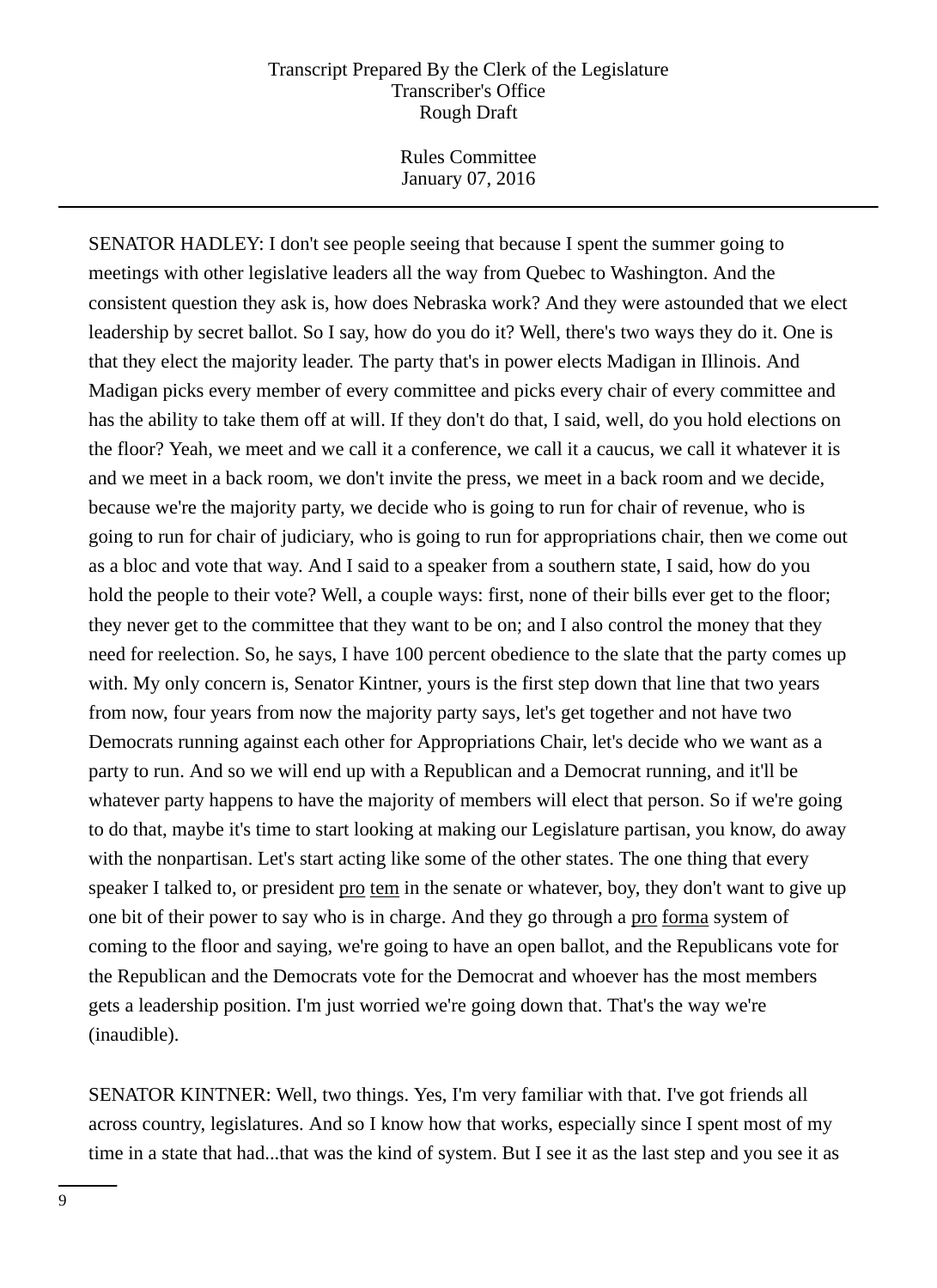Rules Committee January 07, 2016

the first step. This would be just the last step in having total transparency in everything we do. We're pretty transparent and we can be very proud of that. This will be the last step to make sure every single thing we do is transparent and we go about our life as normal. I just don't think that our political parties have any power. I've never seen any political power from my party, Republican Party, telling me what to do, telling us how to do it, or even bringing us all together for a strategy meeting or nothing. There has been nothing from the party. So I don't see that changing. I don't think anybody wants the party to be involved. I've not heard a call from any of my colleagues, boy, we need that party to be more involved. They kind of like coming down here and doing it their way, the way they like to do it. And they only have to report that way to their constituents and justify it to the constituents. This vote is justifying it to the constituents. So I think it's a last step. You see it as a first step. I just don't see it that way.

SENATOR HADLEY: Well, one last question. You said there were four people that put out how they voted. How do I know how you voted? You tell me on Facebook this is...

SENATOR KINTNER: Well, this...I...right.

SENATOR HADLEY: You tell me on Facebook how you voted.

SENATOR KINTNER: Well, you know,...

SENATOR HADLEY: But I don't know...

SENATOR KINTNER: Well, I...

SENATOR HADLEY: You signed...four people signed an anonymous ballot that doesn't have anybody's name on it and then they put on Facebook that I voted for this person.

SENATOR KINTNER: Well, all I can say is this is who I say I voted for and if you don't like who I say I voted for, you could have it...

SENATOR HADLEY: Okay, I'm just curious when you...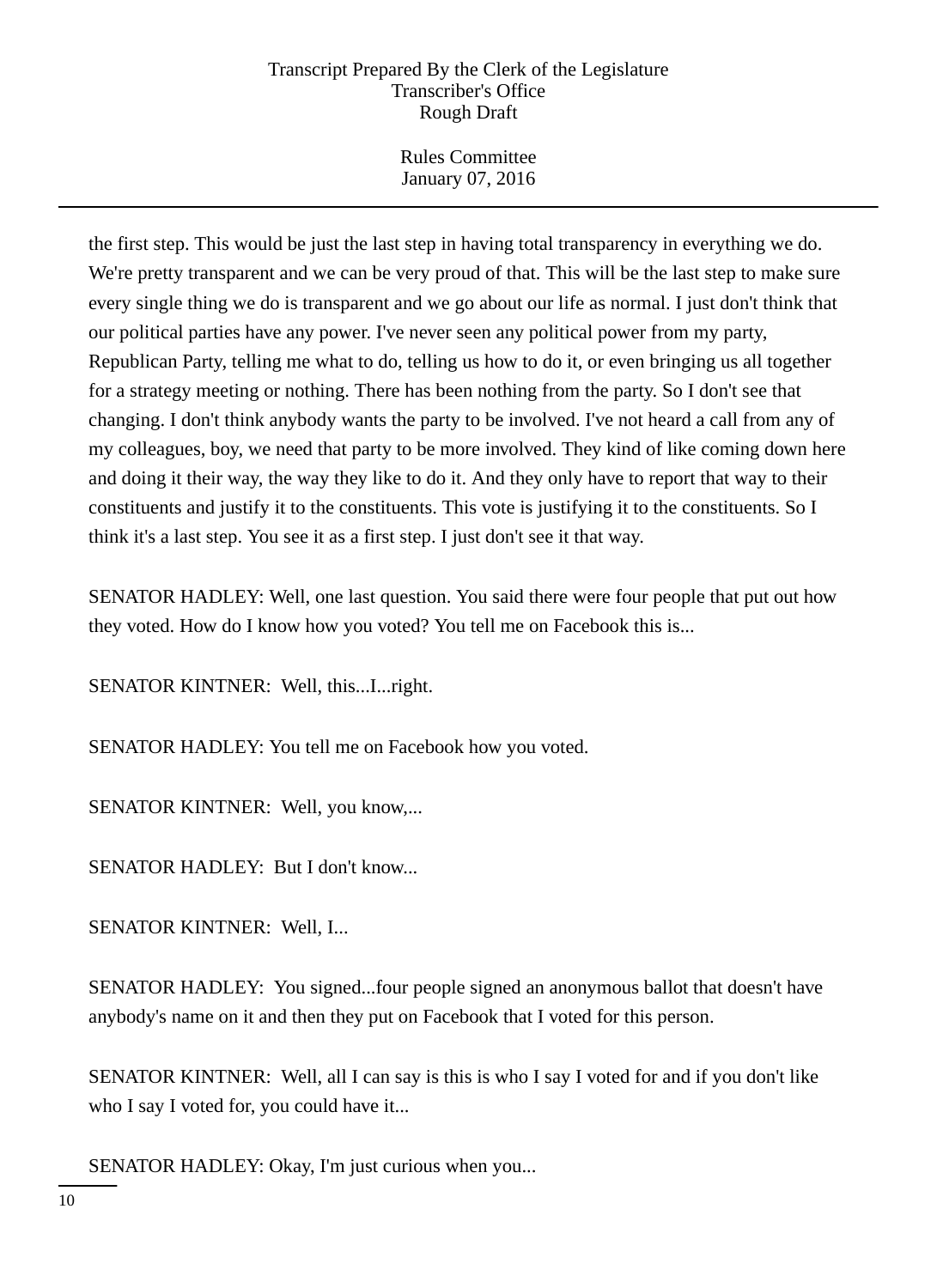SENATOR KINTNER: Right. That's all I can do right now. That's the best I can do to be transparent. And I think that at least people in my district know that, you know, I pretty much tell them how it is.

SENATOR HADLEY: And I'm not impugning you at all, Senator Kintner.

SENATOR KINTNER: Yeah, that...no, I...

SENATOR HADLEY: I'm just saying...

SENATOR KINTNER: Theoretically, yes, yes.

SENATOR HADLEY: ...theoretically, you know, I could say, yeah, Galen, I voted for you, because you won, right?

SENATOR KINTNER: So I think that would be another reason why we should just have open ballots then.

SENATOR HADLEY: Okay.

SENATOR KINTNER: Okay.

SENATOR HADLEY: Thank you, Senator Garrett.

SENATOR GARRETT: Thank you, Mr. Speaker. Senator Schumacher.

SENATOR SCHUMACHER: Thank you, Senator Garrett. And thank you, Bill, for bringing this discussion again here. Basically this is focused at who is going to be the Chairs of the committees, right?

SENATOR KINTNER: Yes.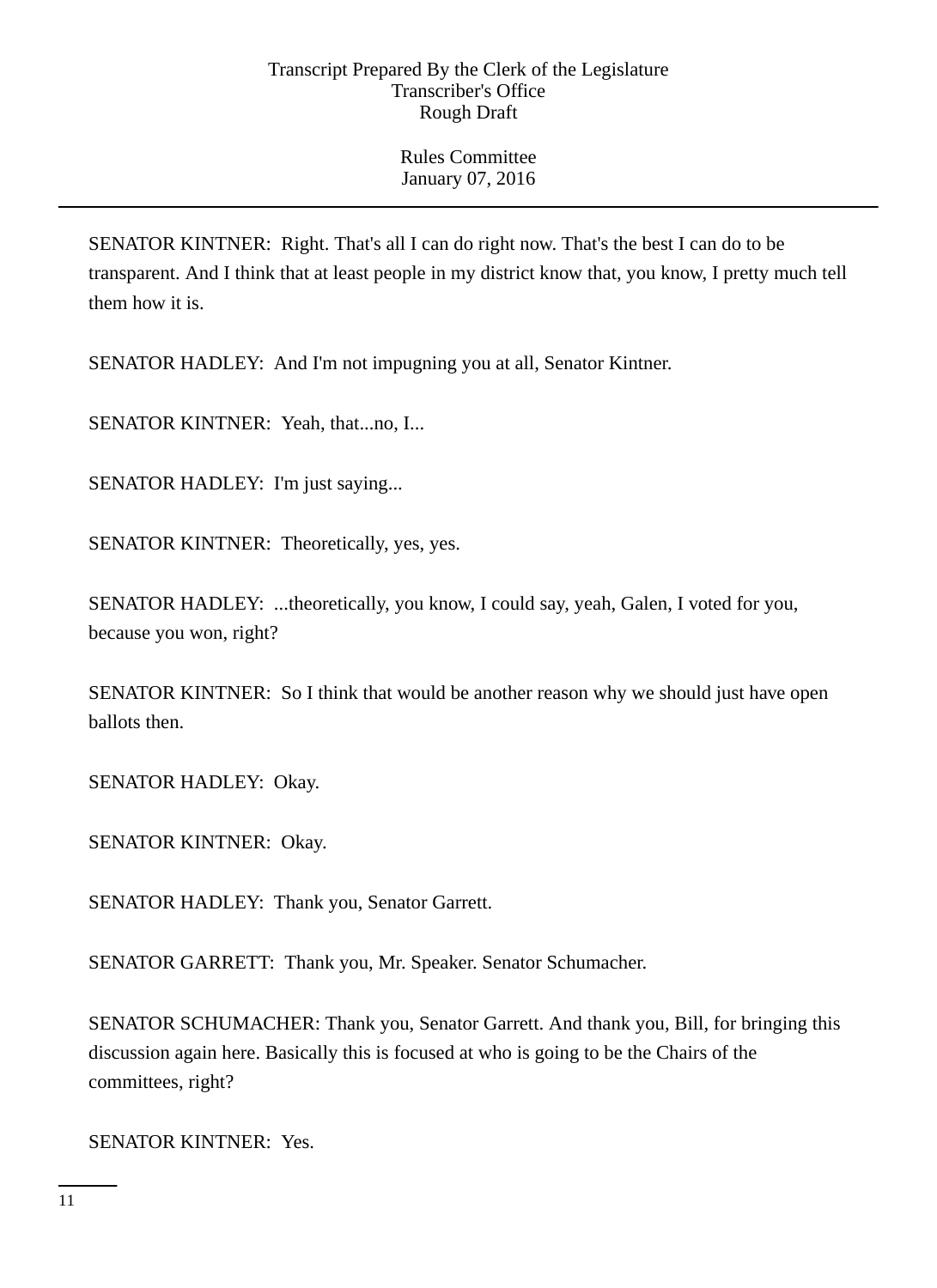SENATOR SCHUMACHER: Okay. Do you feel that you have any less power or influence as a senator because you're not a Chair?

SENATOR KINTNER: No, not really.

SENATOR SCHUMACHER: So really this is talking about kind of just administrative--who is going to hire the staff, who is going to work the calendar. There's no...I've read through the Rule Books. I'm sure you have too. There's very little real power that is left in our Chairs, particularly when we're term limited, isn't that true?

SENATOR KINTNER: We have the least powerful Chairman of any states that I know of.

SENATOR SCHUMACHER: Right. So we're talking about an administrative, ministerial job, rather than a powerful job like the Speaker just described where you can whip a whip and put everybody into place. You didn't run for a Chair. I didn't run for a Chair. It was my choice last time around, probably could have had a Chair somewhere here or there. But I sure don't feel that I've lost any power. I don't think you feel you've lost any power. The magic here is that we are all 49 of us equally powerful. If we can get five votes to get something out of committee, we're good to go. We don't have any secret powers. We don't have to...we can't compel people to do anything if you're a Chair or not. So what's this all about?

SENATOR KINTNER: Well, I guess since we don't have any power, then doing this can't hurt us, can it? Right? I mean, if it's not that big of a thing, just tell them, just tell them, just tell them what you did. I mean, if it's not that big of a thing, just tell them what you did.

SENATOR SCHUMACHER: Bill, Senator Kintner, you said the parties don't get involved and you've never seen them get involved.

SENATOR KINTNER: That's correct.

SENATOR SCHUMACHER: I probably served 10, 15 years on the central committee of the Republican Party; I didn't even remember the count, but probably around 8 as a county chairman.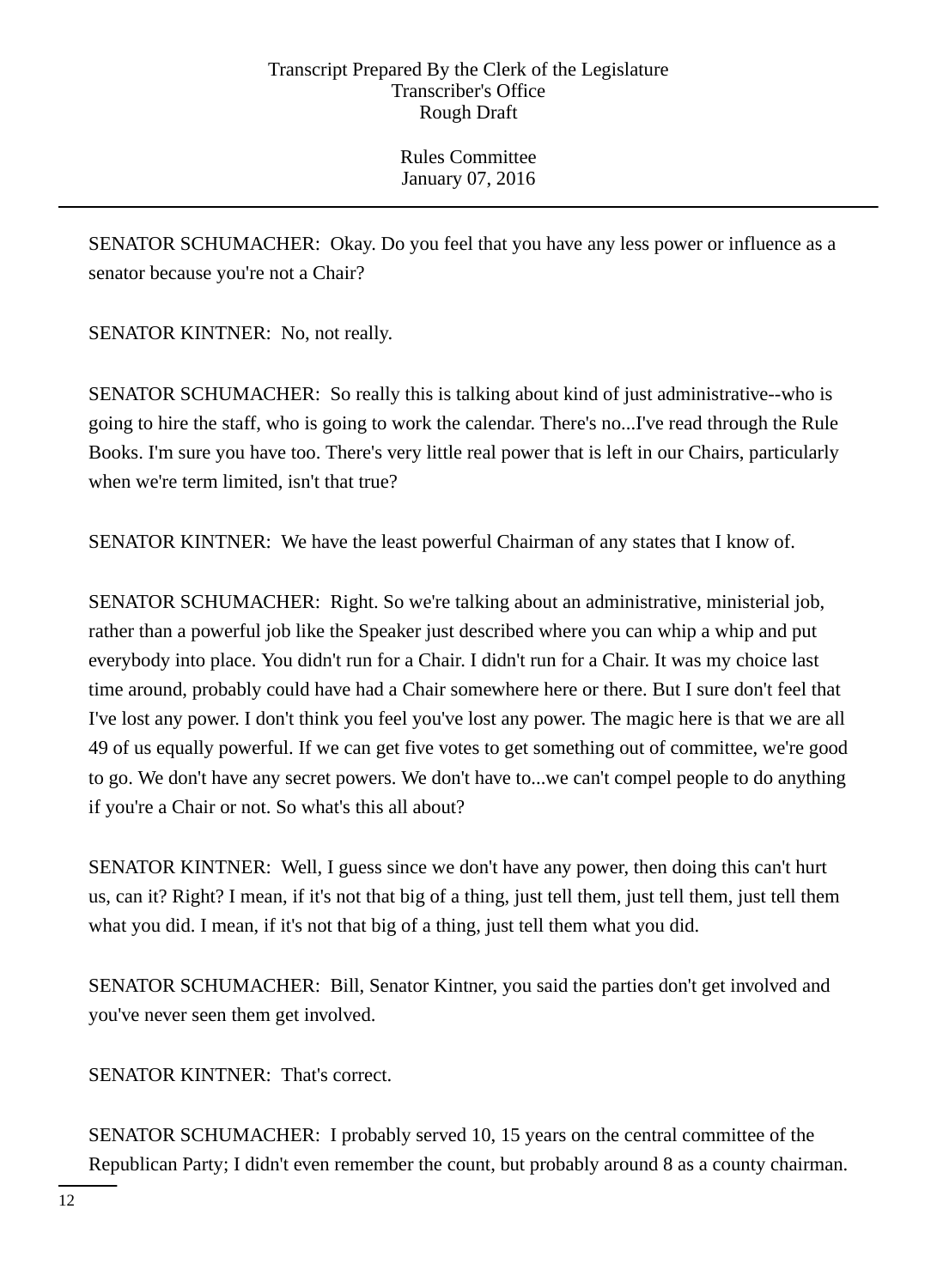Rules Committee January 07, 2016

When I got elected to the Legislature, I whimpered at a central committee meeting that I thought that maybe the winner-take-all thing was not a great idea. Virtually immediately, a resolution was passed condemning me. Okay? Boy, if you don't do this, next time we're going to take you to the cleaners. They get involved. And if you're a...even if they don't carry through with it, it's the fear that they might that impairs. You are making a simple decision of who do you think would be the better committee manager. Right now we aren't broken. Every vote we take on every material issue is in public meeting, posted on the board. You know, we can't even pick our ears without the camera being on us. So, I mean to say that we're not transparent is kind of stretching it.

SENATOR KINTNER: Well, Senator Schumacher, you're making my point. Everything we do is transparent. This just is the one thing that stands out that's not, the one thing we do that's not transparent. And I'm just asking that we be totally transparent all the way through the process. There's nothing that we do that the people can't see. It's just consistency all the way through. I have never had the Republican Party tell me to do anything. I've...they pass resolutions all the time at the state party convention. I've never read the entire platform. Like I say, I'm going to, but I haven't at this point. I just know what I'm going to do. I go do it. And I've not had a problem. I guess I could get cross-eyed at some point. But, you know, I write weekly column in my district. They know what I stand for. They know what I do there. I just can't see the party ever telling me to do something that it's going to thread me. I think they can't. They just don't have enough power.

SENATOR SCHUMACHER: the people in my district that I've talked to have much the same response as Senator Bloomfield and Senator Mello, so, but, you know, it's an interesting discussion. Thank you.

SENATOR KINTNER: And you bring up interesting points. I appreciate you being frank and honest with me. I always appreciate you always dig down a couple layers and bring out something we don't think about sometimes. So thank you very much.

SENATOR GARRETT: Any other questions? Okay.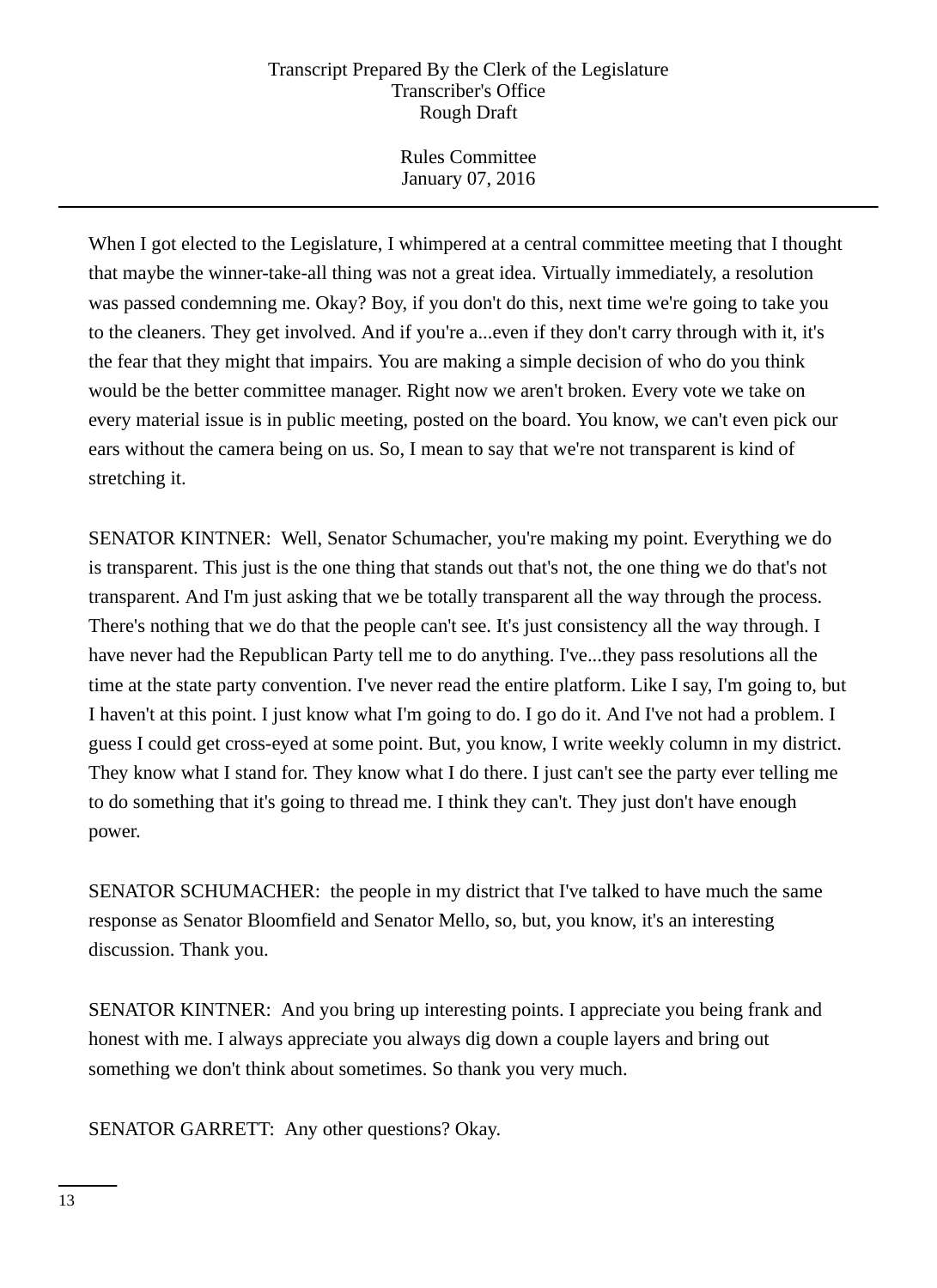SENATOR KINTNER: I thank everyone for their time. It was more time than I thought I was actually entitled to, so appreciate it.

SENATOR GARRETT: Oh, thank you, Senator Kintner.

SENATOR KINTNER: All right. Thank you.

SENATOR GARRETT: At this time we'll take any proponent testimony. Any opponent testimony?

SENATOR BRASCH: I'm proponent.

SENATOR GARRETT: Oh, proponent, okay. I neglected to say, if you'd please say and spell your name.

SENATOR BRASCH: Lydia Brasch, L-y-d-i-a B-r-a-s-c-h. And do we say for the record we represent District 16? I have heard from constituents in my district who are very engaged in our political process, both parties. People are pleased at the level of transparency we do have and the fact that we would hold ourselves to a higher standard of integrity. I am not afraid to reveal my vote. Not everyone agrees, as you know, one way or the other. Senator Schumacher, when he mentioned the resolution, here he sits, unharmed, un...reelected. His stand did not affect him politically. It was a part of a ritual part of resolutions that are issued. So I don't believe anyone will lose their seats. They are reelected or not reelected or they are term limited based on their performance and their relationship with the constituents they serve. I for one would like to hold us to the highest standard possible, Nebraska being that beam of light that we are proud of our Unicameral, we are proud of how we operate. And when we talk about the groups, well, there's other groups, not just the political groups, but every day a group comes to your door and wants you to believe this and believe that and try to motivate you or unmotivate you. As far as, you know, the comments that you made earlier, you know, so do we turn away every single group, you know, based on their ideology, on their, you know, their constituencies? E-mails, we get a lot of e-mails. You know which ones come off the computer and you know which ones come from the heart. You know, I feel our roles here are to be transparent. And I would agree down to the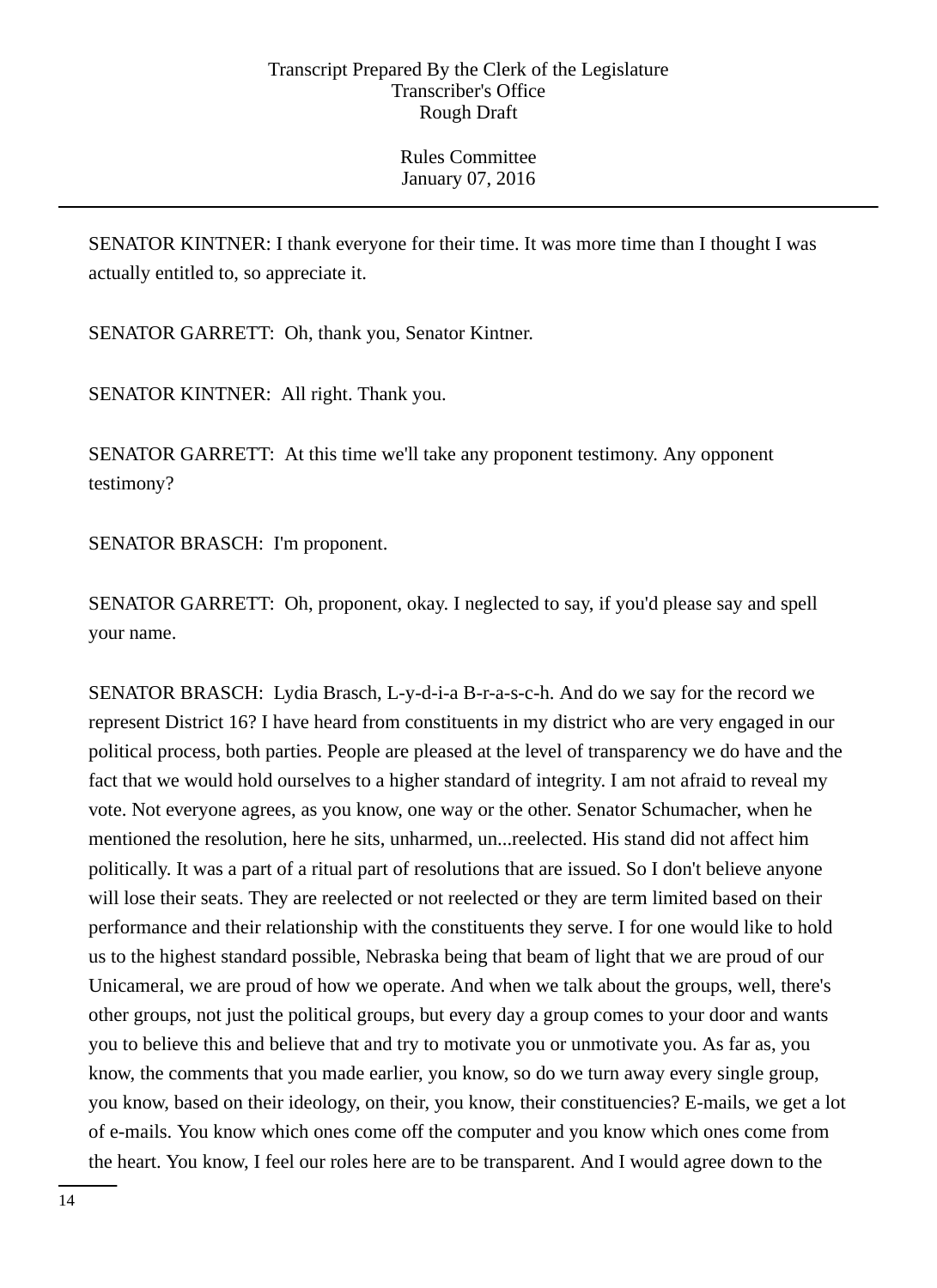Rules Committee January 07, 2016

school board, down to every level that this is what I believe. And if I'm not a good fit for your district, for my district, for the people I serve, then I shouldn't...you know, put someone else in my place. And this is where I believe we are being completely forthright. And it's not a new issue that came in 2012. When I was Vice Chair of the Rules Committee and Senator Lautenbaugh was then the Chair, that was one of the first things we faced before us, long before Senator Kintner was here, on transparency. And some of the elders who have been term limited then, not that you're elderly at all, we're all young here, you know, (laughter)...I would get an arm pulled this way---don't do it, don't do it--I get an arm pulled that way, so it's not a Kintner idea, you know. It's just one piece of where we...our votes are on our record on every bill and not everybody is happy, you know. And what I have seen where I think it would be good is in the past there have been certain Chairmanships that people felt betrayed. You know, they did all their worksheets, their vote counting, this and that. And so they would walk around, you know, not head down, but eyes...I know it's you, I know you were the one, you know. There was a lot of suspicion raised. But we get over it. We get over our votes here. And this is where I don't see it being damaging, the crumbling of the Unicameral, the...and as far as the parties, I think they struggle for membership. It's our ideology. It's more of what we believe, we align with, and it's not, you know, I...you know, it's not people walking in parades and everything. So I have no fear of putting things there. I think it makes us bigger people, holds our standards higher. And I have...and as you, you know, you're lobbied by so many different groups, do any of them make you vote one way or the other? You know, you vote with what you think is right. And people vote with their feet. You know, this is just how it works. So I do want to support this legislation. If it's something that isn't working, then there's another Rules meeting and we can be right back here and it's not a change that's forever. But I think it would be a change for the better. Any questions?

SENATOR GARRETT: Thank you, Senator Brasch.

SENATOR BRASCH: Sure.

SENATOR GARRETT: Questions? Committee? Thank you, Senator Brasch.

SENATOR BRASCH: Thank you.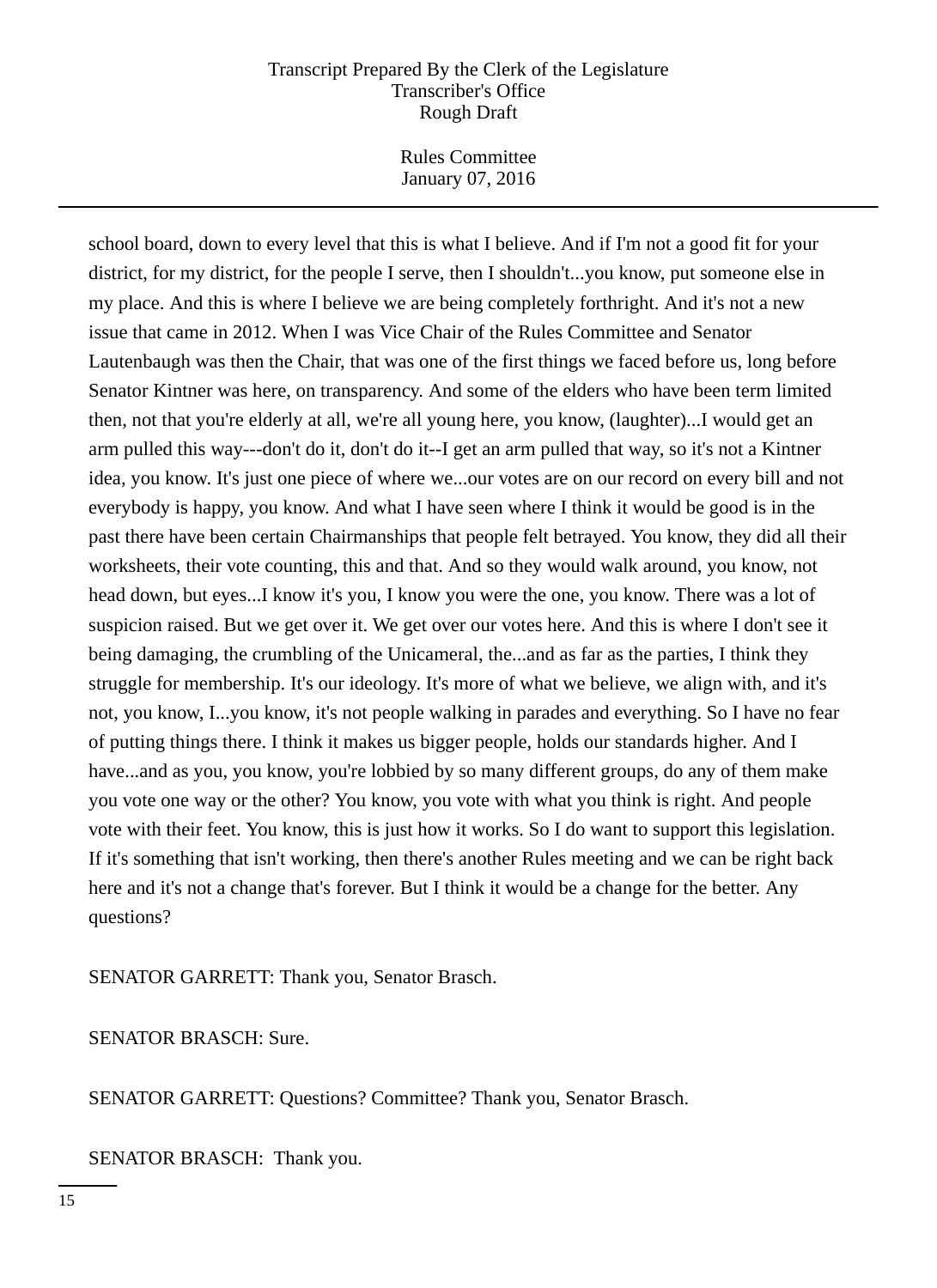SENATOR GARRETT: Any other proponent testimony? Senator Groene.

SENATOR GROENE: Thank you, Senator Garrett.

SENATOR GARRETT: Can you please say and spell your name just for the record.

SENATOR GROENE: M-i-k-e G-r-o-e-n-e. Since Senator Kintner was so kind to put my name on that rule change (laughter)...he asked me if I thought he ought to do it. And I said, you ought to follow your beliefs. And I guess that meant put my name on it but that's fine. But anyway, I...politics are local. My senator before me ran for a Chairmanship. We all know that. He told everybody he had the votes and he didn't. So it meant a lot to my constituents. That was a promise I made to them, to try to get that change, because they thought Tom was not treated right by his colleagues. But it is the only time that I've seen where we have 50, 52 senators, we've got three phantom senators or so in the body, because everybody who is running when they take their vote count has 25 votes. That means there's 50 senators somewhere. What I think this does is...the honest senator, the vast majority I don't think cares. It's that one or two in every group that is running for another Chair and goes to two different people and says, I'm voting for you, and, I'm voting for you, to try to get two votes for his Chair or her Chair. That stops that. That stops that. As far as honesty, I went up to Senator Hadley midsession and said, I didn't vote for you but you're doing a good job. It's hell being a Christian. You can't lie. And he treated me just fine. But I did tell the truth and I put it on my Web site who I voted for. But it's that one or two corrupt people, and they're in every body, who an open vote would stop. I voted for Senator Mello. I had no choice, but...(laughter) for Appropriations Chair, but I did vote for him. But anyway, that is what it does. It's that one or two instances where somebody lies, somebody is trading votes, guaranteeing two people their vote, and then secretly voting for one and hoping both those folks they've promised will vote for their Chairmanship. That's what it stops, not the honest. All laws are for the dishonest. All transparency is for the dishonest, not the honest. So thank you.

SENATOR GARRETT: Thank you, Senator Groene.

SENATOR GROENE: Any questions?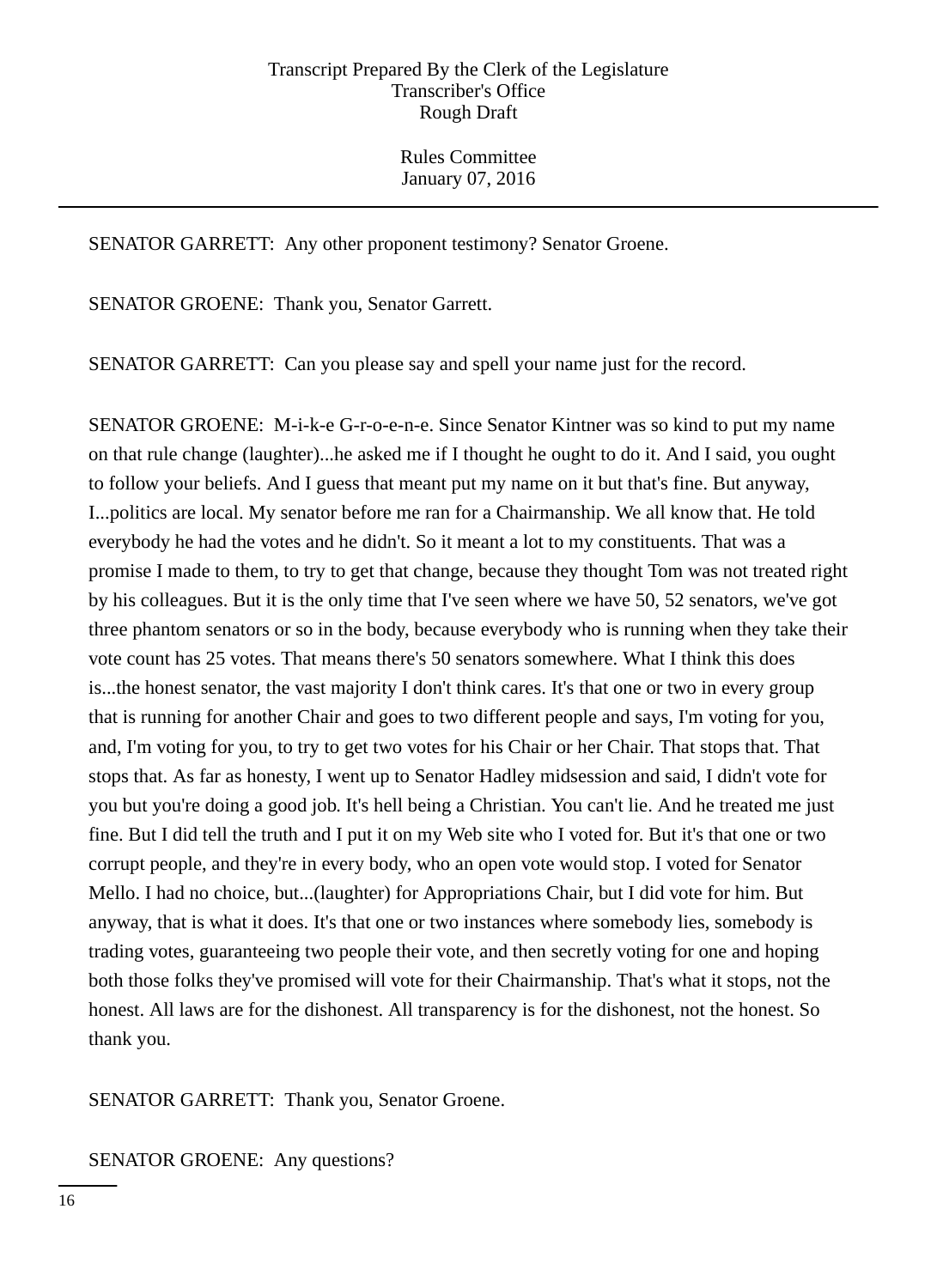Rules Committee January 07, 2016

SENATOR GARRETT: Are there any questions from the panel? Thank you. Any other proponent testimony? Any opponent testimony? Anybody in the neutral capacity? Okay. Thank you very much. We'll proceed to rule proposal two from Senator Ebke. Please say and spell your name.

SENATOR EBKE: Thank you, Mr. Chairman. I am Laura Ebke, L-a-u-r-a E-b-k-e. I'm District 32. As you will see, members of the committee, I am proposing an amendment, a 14-word amendment to Rule 3, Section 19, subsection (5), which would add the words with respect to a committee statement "along with reference to the section of the Nebraska Constitution which authorizes said action." My proposal here simply provides a reference for senators and citizens. I am not in any way suggesting that any of our committees are enacting laws outside of the constitution. What I am noting is that as I traveled throughout the state, I hit I think most of your legislative districts at some point this summer on my LR35 tour. I had numerous citizens who would ask me, what makes Congress think they can do X, what makes the Legislature think they can do Y? And I think that this provides a nice reference both for senators and for citizens to see this is why we can do this. It's authorized in the constitution. So that's the only thing that I would suggest. I think it's a fairly innocuous proposal. I think that what it does is it provides a reference for our citizens.

SENATOR GARRETT: Okay, thank you. Questions from the...anyone? Senator Schumacher.

SENATOR SCHUMACHER: Thank you, Senator Garrett. And thank you for bringing this topic to...for discussion. In our system of government, where is the repository of the legislative authority?

SENATOR EBKE: In the constitution.

SENATOR SCHUMACHER: Constitution puts it in what body,...

SENATOR EBKE: What?

SENATOR SCHUMACHER: ...the authority?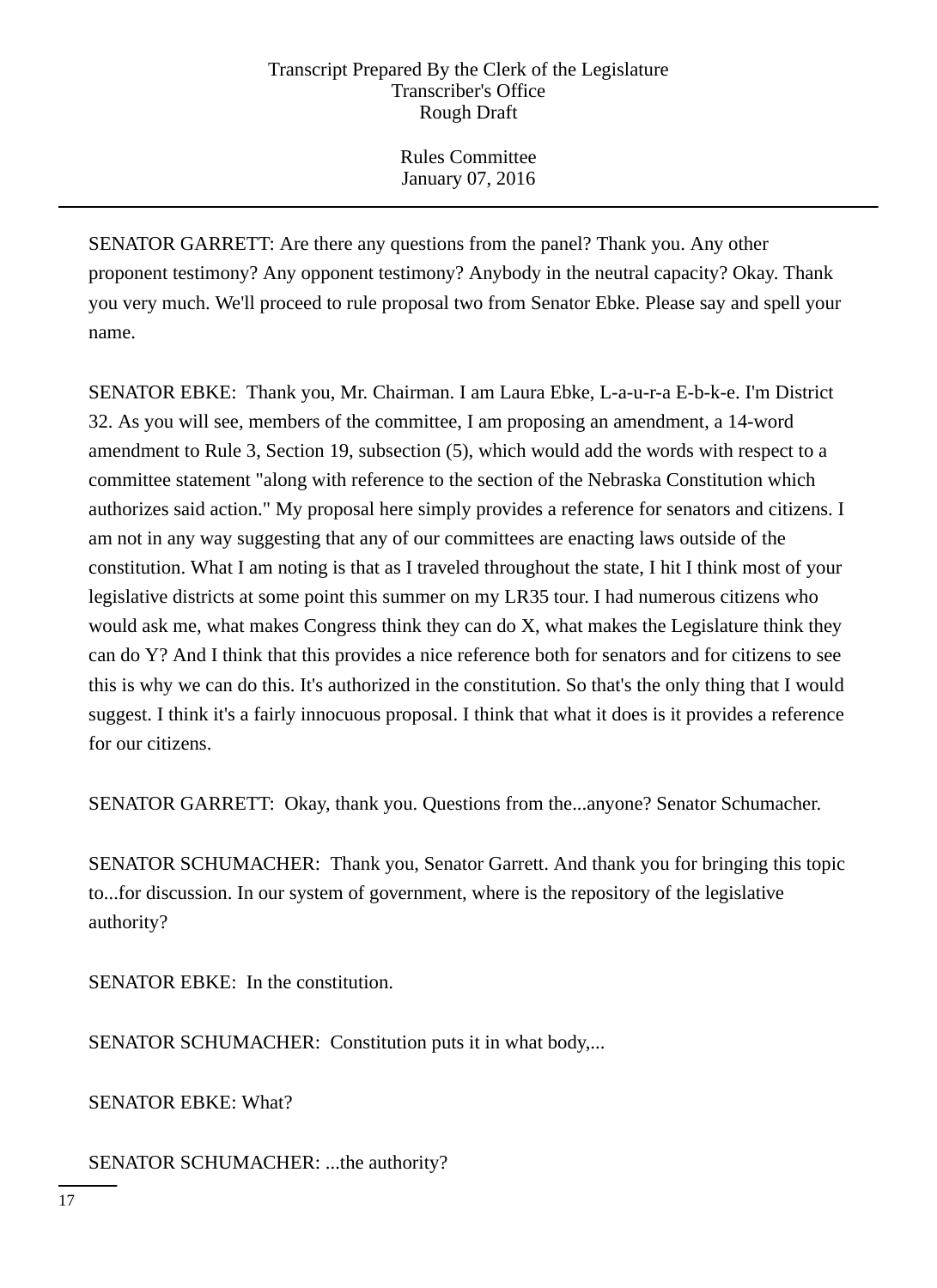Rules Committee January 07, 2016

SENATOR EBKE: In the legislative body.

SENATOR SCHUMACHER: In the legislative body.

SENATOR EBKE: Right.

SENATOR SCHUMACHER: And the Legislature has basically broad-ranging, undefined authority except for where specifically limited. We can't put somebody in jail for debt or pass a law that says that because that's in the Bill of Rights.

SENATOR EBKE: Right.

SENATOR SCHUMACHER: We can't authorize a casino because we're protected from that dirtiness. We used to not be able to authorize divorce, but that got changed. But basically the repository of all authority to legislate is in the Legislature. Or the people have got an option to do it on their own with a petition drive under the first right reserved.

SENATOR EBKE: Right, right.

SENATOR SCHUMACHER: So to say that when a bill is proposed it's got to cite a specific authority under the constitution can't be done because the constitution is...we're not a city government or a county government where our authority is delegated--the city shall have the right to do this, this, this, and usually all things necessary and proper is somewhere buried in that language.

SENATOR EBKE: Right.

SENATOR SCHUMACHER: And where the Dillon's Rule applies...and Dillon's Rule says, you know, if it isn't granted to you, you can't do it. That doesn't apply to the Legislature. I mean there are things that the Legislature is empowered to do that have no reference in the constitution.

SENATOR EBKE: Well, then maybe we ought not be doing them.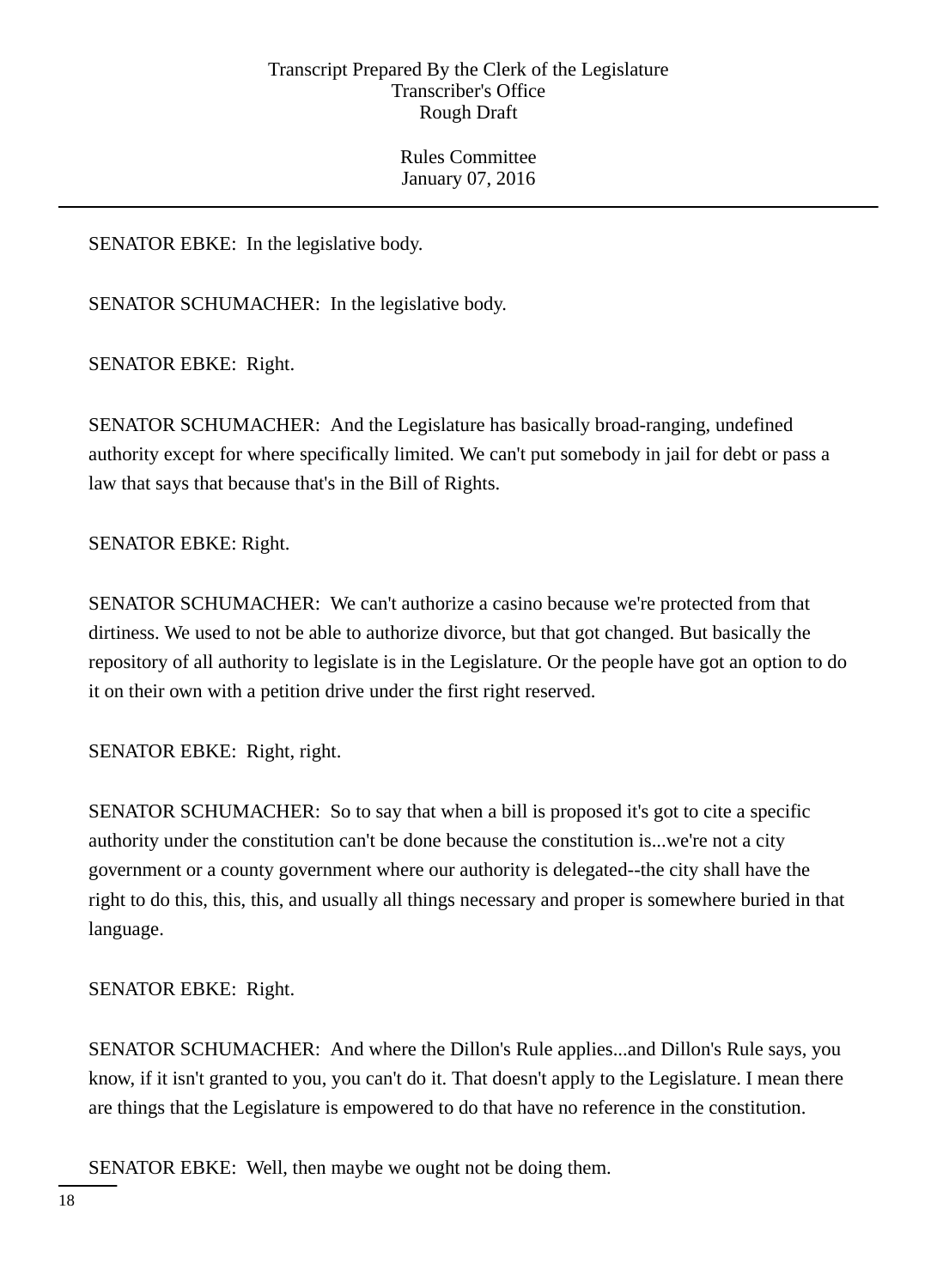Rules Committee January 07, 2016

# SENATOR SCHUMACHER: But...

SENATOR EBKE: I mean I think that, you know, constitution is meant to put boundaries around what government does. It's not...I don't see the constitution as being, you know, sort of a carte blanche to do anything. We're supposed to be able to put boundaries around which...and certainly there are broad areas by which, you know, the Legislature can act. That's easily enough referenced in, what, is it Article III? Is that where the legislative power is in the constitution? I'd have to look. Is it Article III? And, you know, but certainly you can, you know, you can pick your section where that comes from. But I think it's a good thing to refer back to. You know, we are all obliged to protect and uphold the Constitution of both the United States and the state of Nebraska, if you remember the oath of office that we took. And I don't think that it is a big deal for us to simply say this is where we get our authority, you know. And maybe it's a broad range of authority, but why not let the citizens decide whether or not we are going above and beyond? You know, if we say, okay, we've got this grant of authority under Article III of the constitution and they say, but you shouldn't be doing that, then they have the option to go back and, you know, proceed down the initiative process.

SENATOR SCHUMACHER: But there's a fundamental difference between the federal constitution, which is kind of what you've described where the states delegate a list of authority to the federal government and then a loss of limitations through the elastic clause, the commerce clause, and all the other thing.

SENATOR EBKE: We forgot about the Tenth Amendment, yeah, yeah, sure.

SENATOR SCHUMACHER: But that theoretically is a delegation. The states delegated certain limiting powers to the federal government. But in the big scheme of things, the big theory of things, the state government is the repository of authority subject to whatever reservations the people made, in our case the reservation to do a petition. We couldn't...we'd have to do it in reverse. We'd have to cite we are not prevented from doing this because here's the Bill of Rights and we're not prevented in here, here's...this isn't gambling so we don't have to worry about it there. And I mean, you know, we'd have to do it in reverse. The Legislature is the repository of the power to make laws, all laws, every labor, unless limited in that constitution.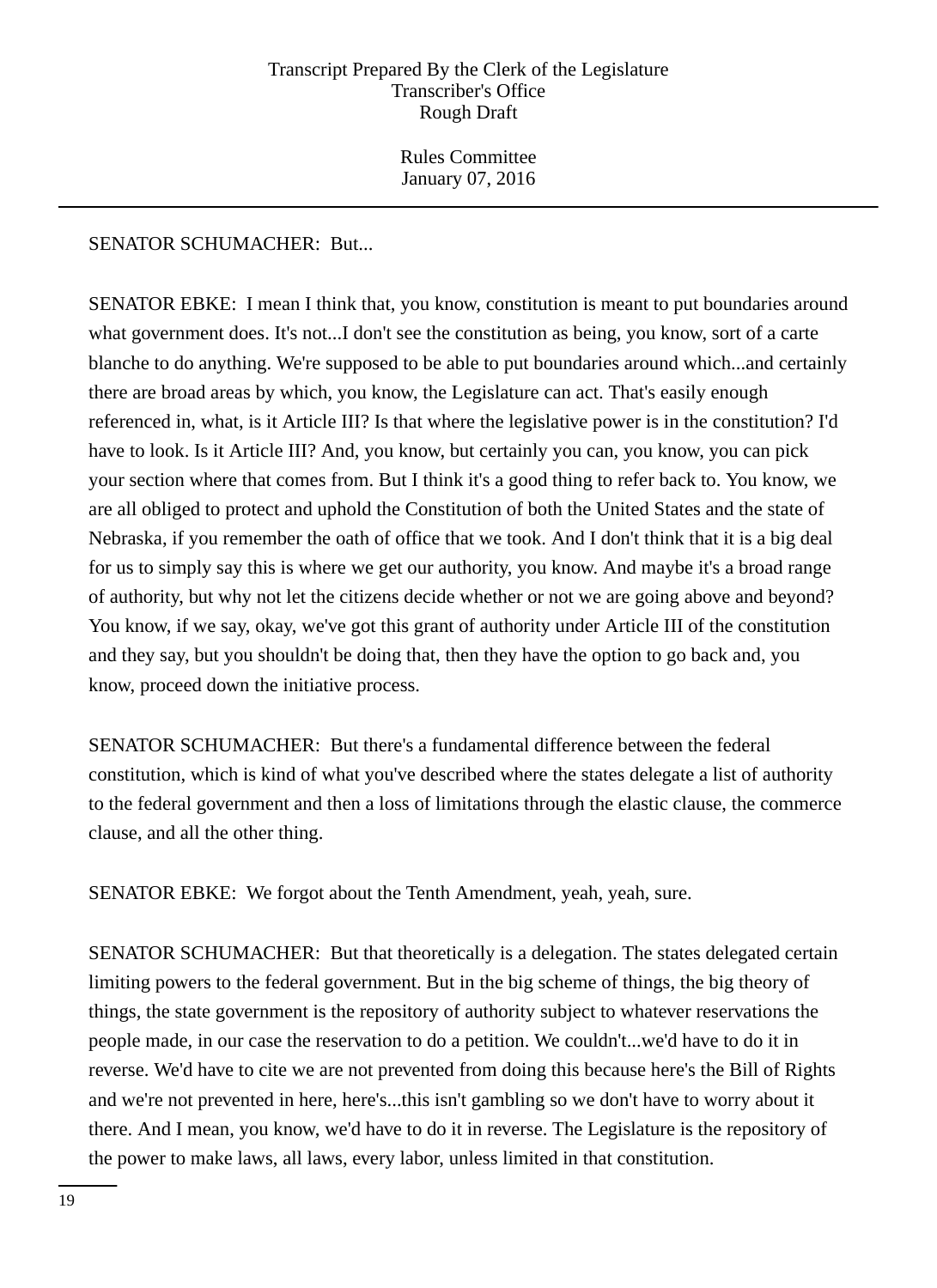SENATOR EBKE: Okay.

SENATOR SCHUMACHER: Well, that's been...

SENATOR GARRETT: Any other questions? I've got a question.

SENATOR EBKE: Yeah.

SENATOR GARRETT: So you signed a constitutional provision in your bill. When that comes up for debate, how do you foresee folks challenging that, the constitutional reference that you might make for your bill? For example--because when I thought about this, my first session in the Legislature scarred me for life--flashing amber lights...

SENATOR EBKE: (Laugh) Like all of us.

SENATOR GARRETT: ...flashing amber lights on citizen patrol vehicles, novelty lighters, manure sloshing out of the back of livestock trucks in south Omaha. You know, it's...so where in the constitution would you cite those provisions?

SENATOR EBKE: Well, and I think that's where the value in this comes, because then it forces us to actually think about what we're doing from a constitutional perspective. Okay, you've got the state has certain powers over transportation or we want to limit...does this in some way limit the Bill of Rights found in Article I of the constitution? I mean there's all sorts of places. I don't know that there's any defined place for any of these things, but it forces both the senators who are introducing the bills and the committees to consider, okay, how does this fit? And it provides a reference point for citizens who want to go back and say, what makes them think that they can do this? You know, I don't see this as intended to limit what we're already doing, rather than make us stop and think and let the citizens know that we are thinking about our constitutional responsibilities and our responsibility to uphold the constitution.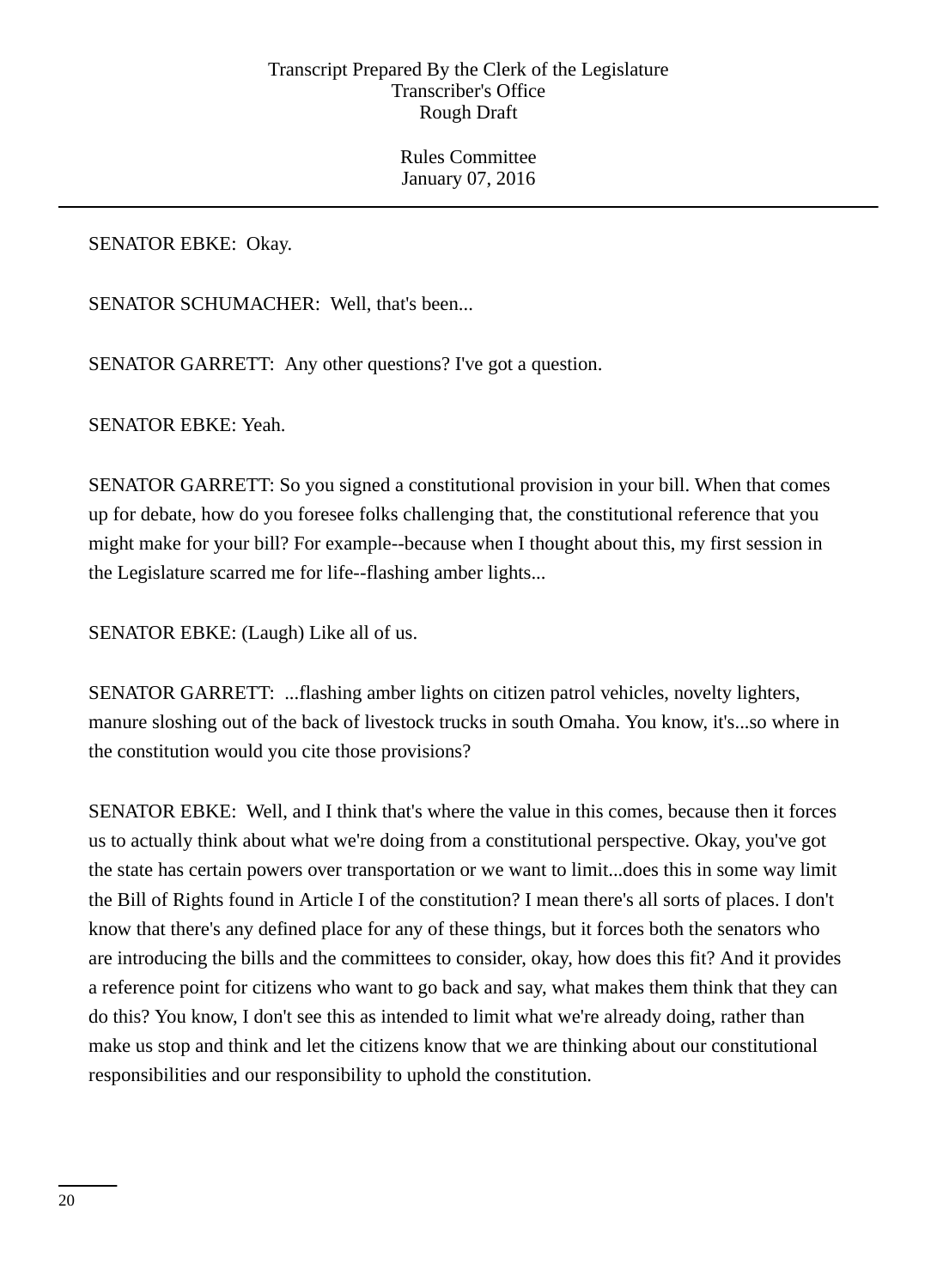SENATOR GARRETT: And again, I really liked it when I first read it. And I always "what if" things and try to think about, you know, do we get into these big constitutional debates on a bill whether or not it's...

SENATOR EBKE: Well, you know, how many of us, to be honest, how many of us actually look at the committee statements all that carefully before they come out on the floor? You know, most of us probably don't, but this would provide a written record of that the committee has deemed this to be consistent with the constitution, this particular constitutional provision.

SENATOR GARRETT: Okay, thank you. Speaker Hadley.

SENATOR HADLEY: Senator Ebke, I guess I've heard the words from the first day I was here until now, you know, our job is to pass laws and it's the court's job to determine whether or not they're constitutional or not. Are we usurping part of the court's job if we can't find a specific case that seems to fit into a constitutional...a part of the constitution? Does that mean we should not be, you know, sending thing...you know, that that next step to the court to say, yes, it is constitutional, may or may not be needed?

SENATOR EBKE: Well, certainly the courts make that determination in the end. But should we not as...I mean I believe that as legislators we're responsible for upholding the constitution and trying to abide by the constitution every bit as much. I mean the court process doesn't always work quickly.

SENATOR HADLEY: Okay.

SENATOR EBKE: And so do we want to enact an unconstitutional law, whatever it is, and have it on the books until such time as the court gets around to it?

SENATOR HADLEY: I guess at least in my experience we've always made the comment that, you know, when somebody says, I don't know whether that's constitutional or not, we say that's not what you're voting on. Are we going to get to this? If you put this in that you have the cite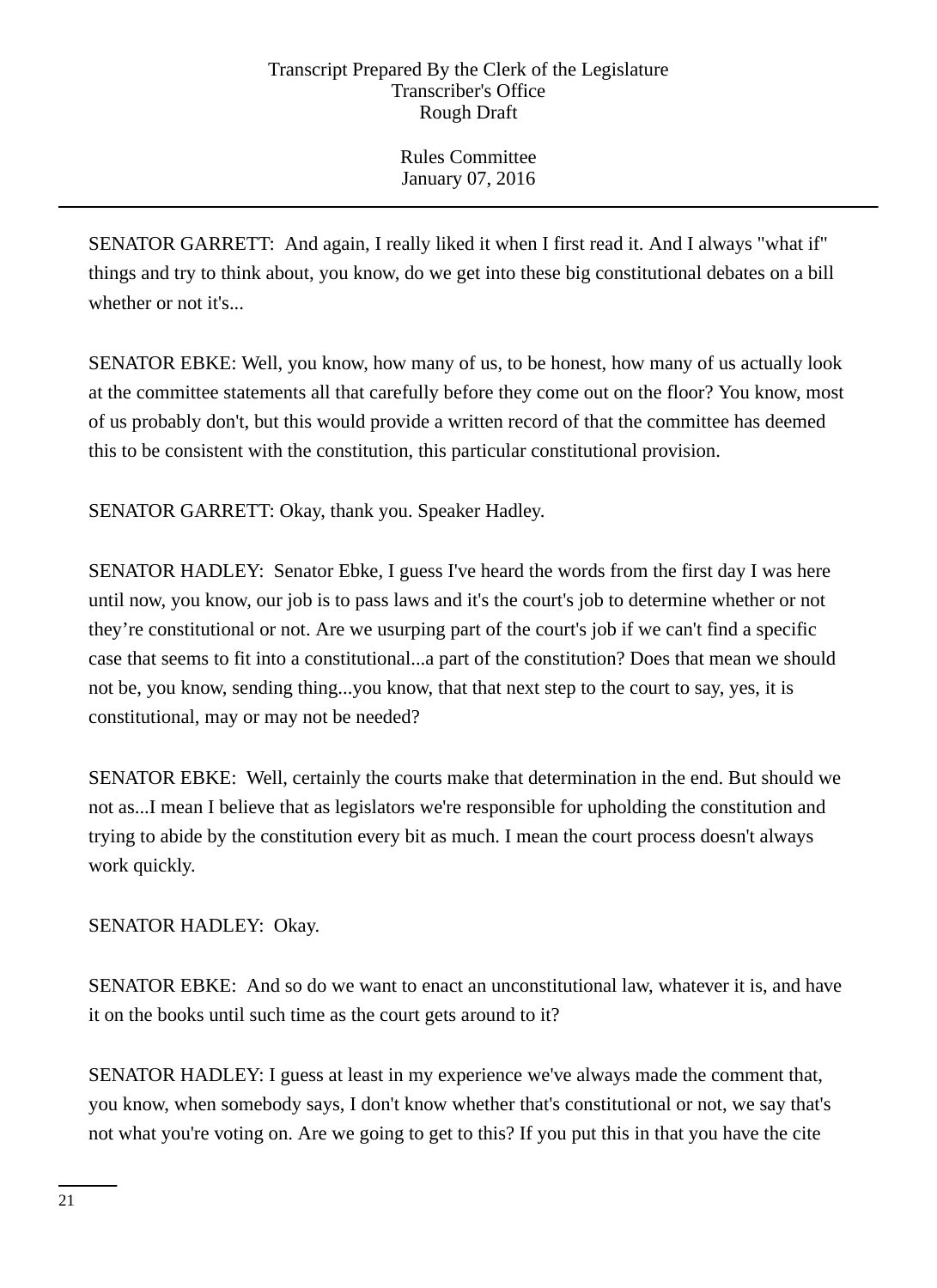Rules Committee January 07, 2016

the constitution, I can oppose a bill that I might like the content but you put it to the wrong part of the...you know, I don't think it fits under the constitution where you said this fits.

SENATOR EBKE: Yeah, well, but you could put it...you could obviously record it in multiple places, you know, that we think it fits and that here, here, and here. I don't anticipate and wouldn't want a debate over, you know, whether or not we placed it in the right place.

SENATOR HADLEY: But if I don't like the bill, I might very well...

SENATOR EBKE: Well...

SENATOR HADLEY: I might very well want to make that argument.

SENATOR EBKE: Is there anything bad about us talking about the constitution? You know...

SENATOR HADLEY: I like to leave the courts...I got enough, good enough hassle from the courts without (laughter)...

SENATOR EBKE: Well, read our oath of office.

SENATOR HADLEY: Yeah.

SENATOR GARRETT: Any other questions from the committee? Senator Krist.

SENATOR KRIST: Not necessarily a question but a comment: From the time that I've been in the body I've been...it's been reinforced to me that my responsibility subject to the constitution is to legislate, appropriate, and then apply oversight. I look at that as a very broad terminology and am restricted in some areas but unrestricted in most. And I've also been cautioned time and time again that you need to establish a legislative record every time a bill is passed which would support the reasons for that piece of legislation in the event that it were challenged and that the court system does what it is charged to do, which is if something is, evaluate the law in terms of constitutionality. So I share the concern I guess of some of my colleagues. But I think that's an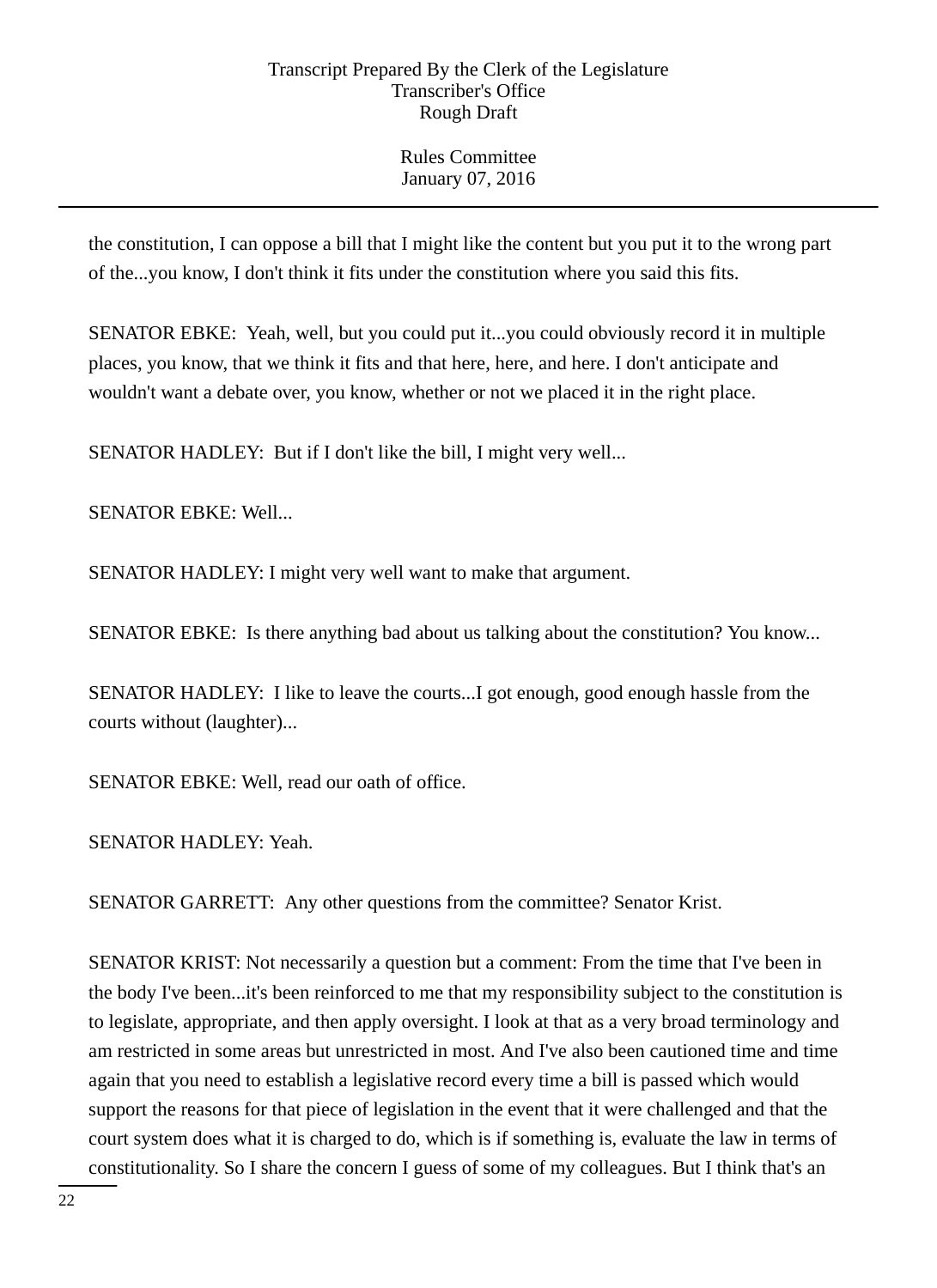Rules Committee January 07, 2016

important thing. And not to make light of it, but I think there's two ways to kill something: just continue to say it's unconstitutional or kill it by fiscal note. And I've seen that over and over again as well. And I applaud you for bringing it forward. But I think the important thing that I...if it makes it out of committee and it's on the floor, my comments will be you need to establish legislative record that says that this is the intent of the Legislature, and then let the Supreme Court or the courts do what they are charged to do which is evaluate the constitutionality of anything. So thank you, Senator.

SENATOR EBKE: Thank you.

SENATOR GARRETT: Thank you, Senator Krist. Any other questions from the committee? Thank you, Senator Ebke.

SENATOR EBKE: Thank you.

SENATOR GARRETT: Any proponent testimony? Senator Kintner.

SENATOR KINTNER: Well, thank you. You know, I just thought of something as she was speaking. You know, Lydia said, you know, when she was advocating my transparency bill, you know, this isn't forever, try it, see if it works. I don't think this what she...I love what she proposed. I think it's a great idea. We'll have to see what the application is, how well it actually works, if it gets sticky, too sticky, if it's too hard to pinpoint it. I think this is one of these things we can probably try this year, see how it works, get some feedback back, you know, back from everyone who...and then, you know, we revisit this next year when the Rules Committee meets. I don't think it's going to greatly change anything, but I think it's a great idea. I think we should try it. If the application doesn't work out as well as the theory, we can yank it. So I would advocate that we just try it for a year, see what happens.

SENATOR GARRETT: Questions from the committee? Thank you, Senator Kintner. Any other proponents? Any opponents? Anybody in a neutral capacity? Okay, that closes the hearing on Senator Ebke's rule proposal. Rule proposal number three is from Senator Krist.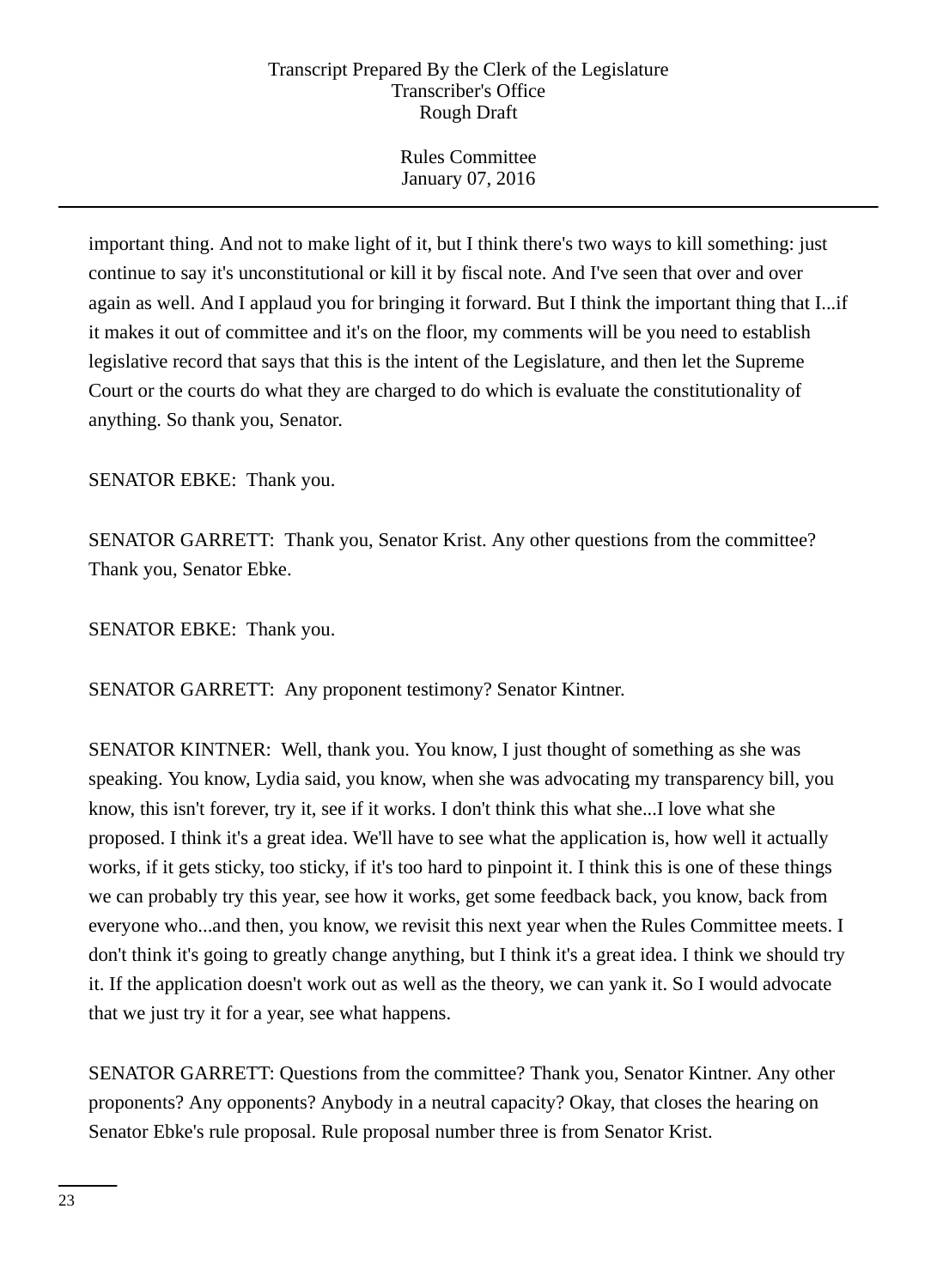Rules Committee January 07, 2016

SENATOR KRIST: Thank you, Senator Garrett, and thank you, members of the Rules Committee, for hearing me today. Pursuant to...I would like to amend Rule 3, Section 3, "Standing Committees. The standing committees of the Legislature shall be as follows..." You have a matrix in front of you that shows the additions and the deletions in terms of the membership of said committees. My name, for the record, is Bob Krist, B-o-b K-r-i-s-t. Thank you. And I represent District 10. This does not go without a lot of thought. Ever since I've been in this body I have talked to members about this issue. I believe that, speaking of the constitution, it is very clear we have some constitutional requirements that are...on a macro level probably override everything that we do. One is to provide for a balanced budget on a biennium basis. We spend a lot of time doing that and I applaud the appropriations process for what it does. And the other is the education of the children of this state, the young people of this state. And you can argue whether it's 0 to 12 or whether we've extended it beyond those means. There is a large amount of money that is spent and a large amount of effort that is spent in those two areas. The three committees of jurisdiction that are paying particular attention to those two areas are the Appropriations Committee which has nine members, the Education Committee which currently has eight, and the Revenue Committee which currently has eight. My proposal is to make each of those committees--the Revenue and the Education--the same membership number as Appropriations which is nine. It is consistent with the representation of our state. We have three Congressional districts, three caucuses around that we move our committee membership when the Committee on Committees meets. And I believe that three members from each caucus puts better representation onto those critical committees. Those are the committees of jurisdiction of the constitutional issues that we need to be most attentive to, and it would require...this change would require that we then put three members from each one of those caucuses for equal representation statewide. And I'd be happy to take any questions.

SENATOR GARRETT: Thank you, Senator Krist. Questions? Senator Bloomfield.

SENATOR BLOOMFIELD: Thank you, Mr. Chairman. Senator Krist, you and I have discussed similar things in the past here.

SENATOR KRIST: Absolutely.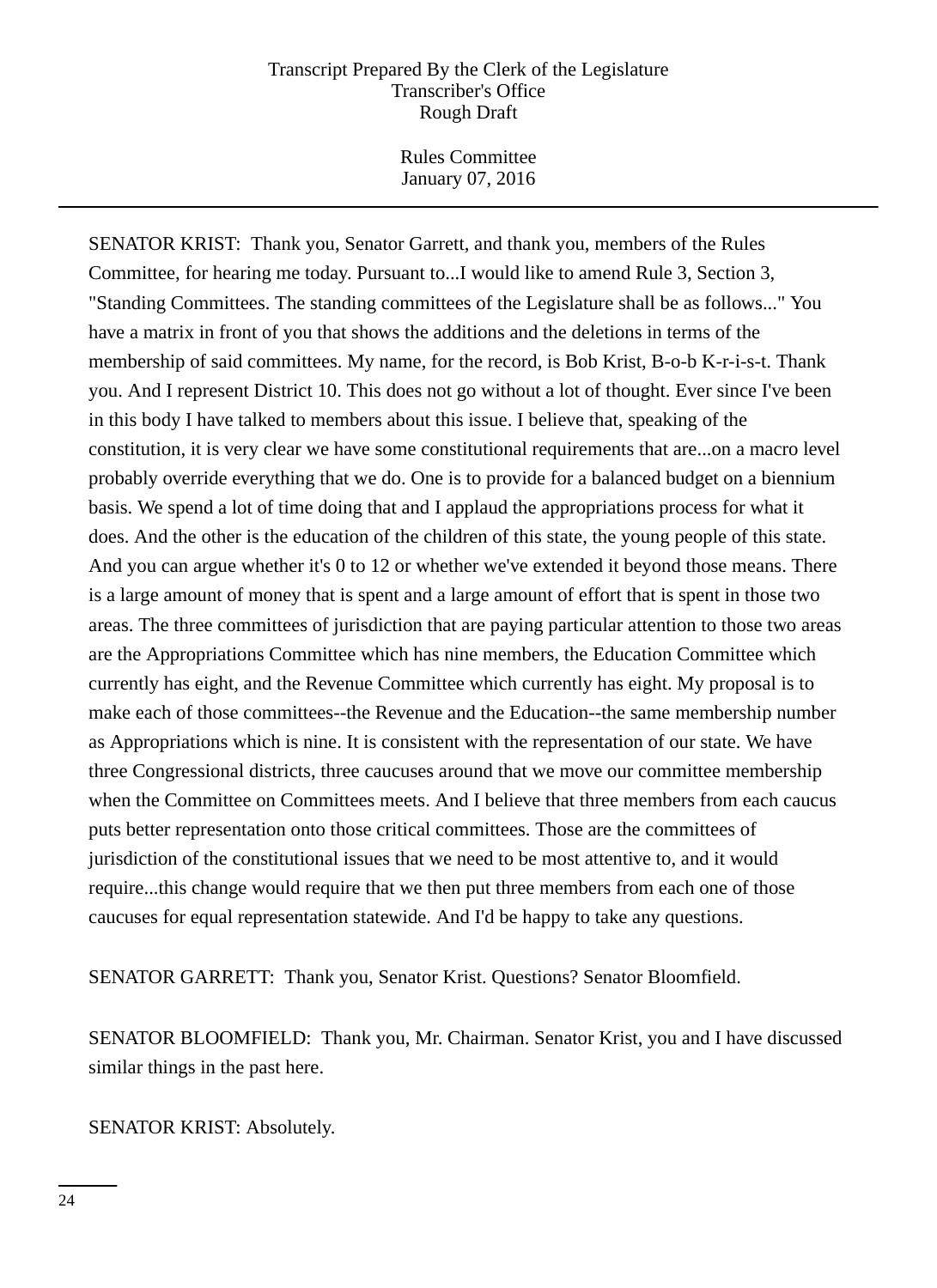# SENATOR BLOOMFIELD: What is our largest industry in the state of Nebraska?

SENATOR KRIST: I'm sorry?

SENATOR BLOOMFIELD: What is the largest industry in the state of Nebraska?

SENATOR KRIST: Agriculture.

SENATOR BLOOMFIELD: Yet you're proposing to take a man off of the or a person off of the Ag Committee. I don't see the wisdom in that. I understand what you're trying to do with the other committees. I cannot in good conscience vote to remove a member from the Ag Committee. I don't know how you justify doing that, removing representation from the most important part of the state economy. And I wish you could explain that.

SENATOR KRIST: Sure. In referencing bills that go to committees of jurisdiction I would note that the number of bills that go to Judiciary far outweigh most of the other bills on the...in the entire committees of jurisdiction. And I would note that I would trust seven of my colleagues to do the same fine job that eight of them can do. I would also note that that's not the only matrix or formula that we could come up with if that is an issue. We can take that membership from a different committee. There are some other options. But I'm hoping that what you see is that in particular let's look at the Health and Human Services Committee which spends an incredible portion of the state's budget, incredible as almost a third, only has seven members as their membership. And I think Senator Campbell and her folks have done a fine job. So I would respond to you in this way: I mean no disrespect for our largest industry, but I also think that representation on the committee can do the same thing they can do with seven that they can do with eight.

SENATOR BLOOMFIELD: And following that line of reasoning, I believe that eight can do as well on the committees that you propose to take to nine. I don't see a reason for doing this. I don't intend to sit here and have an argument back and forth. I know at one time there was a move to combine Agriculture and Revenue. I fear that this is...I mean Agriculture and...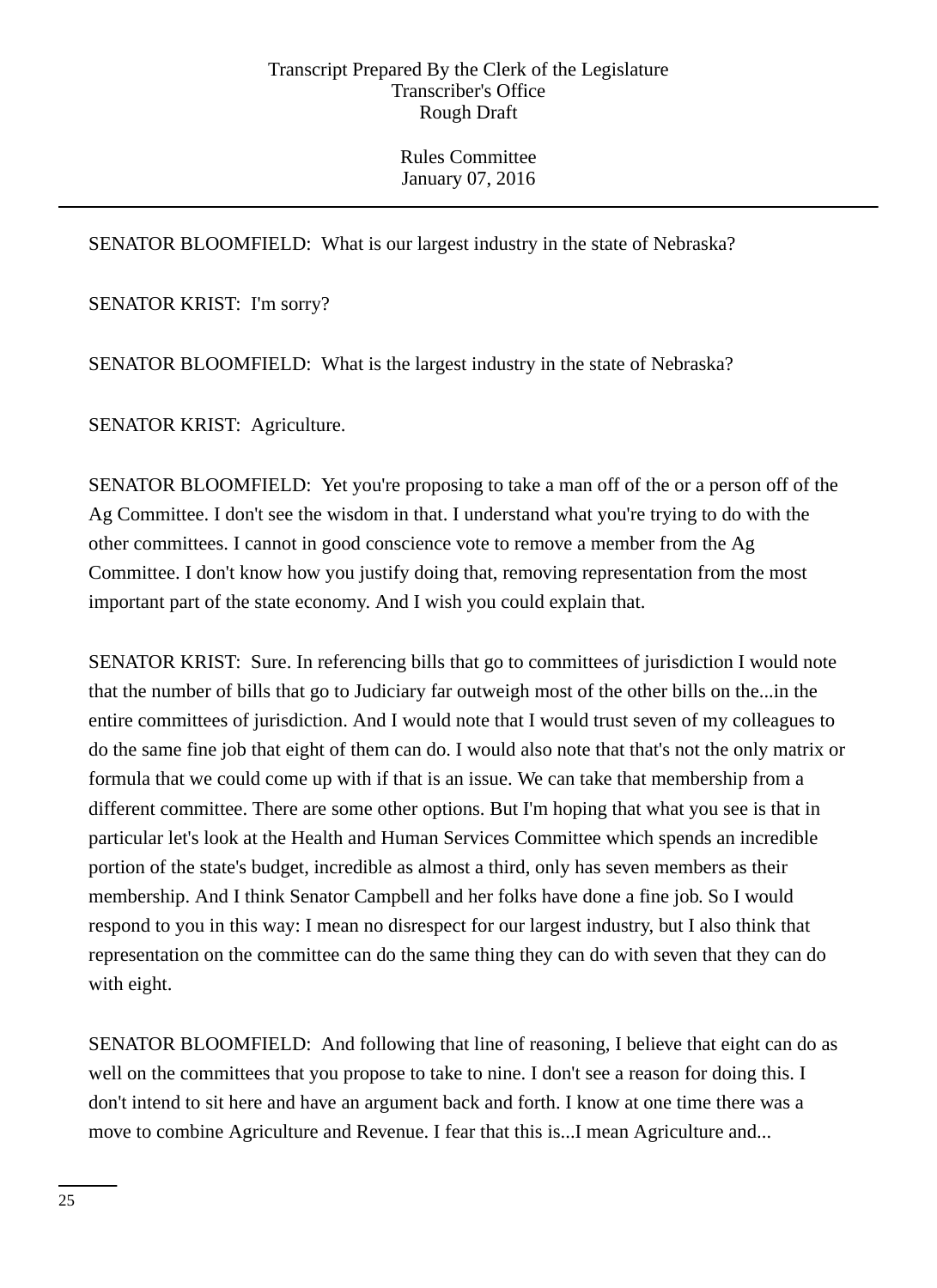# SENATOR GARRETT: Natural Resources?

SENATOR BLOOMFIELD: ...Natural Resources. I fear that this is a ministep in that direction. I have opposed that from my very first day in this Legislature. I will oppose it up until my last day in this Legislature and beyond that. I fear this is a step in that direction and I cannot go there. And you as well as anybody understand that.

SENATOR KRIST: Can I respond to that?

SENATOR BLOOMFIELD: Absolutely, please do.

SENATOR KRIST: And I respect your opinion and your vote and would love to have continued conversation. We've had conversation about this issue. I would only say in response to your representation that if you feel as strongly about the representation in agriculture in the state, then it should have nine members because we have committees in terms of their makeup that have more out-state concerns on them than other parts. My intent is not to demean the Agriculture Committee as much as it is to follow through with our constitutional requirements and making sure that all three of the caucuses are represented equally. And I hope you understand my position.

SENATOR BLOOMFIELD: I understand where you're trying to get to. I question the way we're going to do it.

SENATOR KRIST: Thank you, Senator.

SENATOR GARRETT: Speaker Hadley.

SENATOR HADLEY: Thank you, Senator Garrett. Senator Krist, you and I have had discussions on this. Do you think there's a relationship between the amount of work and the number of people on the committee? Or, as the discussions you and I have had, sometimes it's the number of days the committee can meet with the work that has to be done that is just as important, if you'd want to comment on that.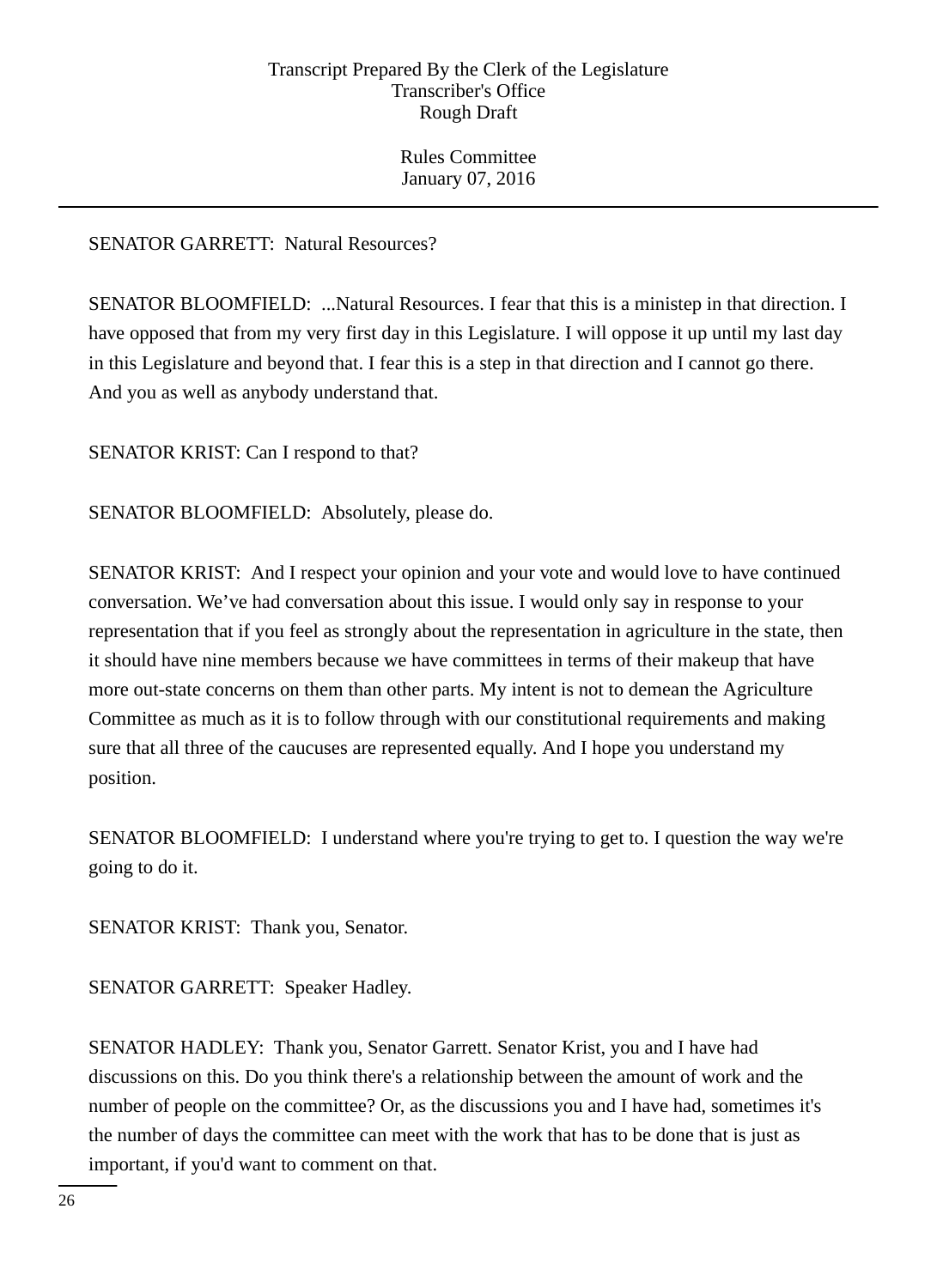Rules Committee January 07, 2016

SENATOR KRIST: Yes, sir. In our conversations and in my conversations with the Clerk, I think those are two separate questions. If...truth be known, I know the Chair of the Judiciary Committee is in the audience and he can tell you he needs to be a five-day committee with the amount of information that comes in and the amount of deliberation that would be required in order to look at all of those bills in Executive Session. And that is a question but it's not a question that I have applied here. This intent is to make sure that all three Congressional districts, the whole state is represented on those key committees.

SENATOR HADLEY: Okay, thank you, Senator Krist.

SENATOR KRIST: Thank you. Thank you, Speaker.

SENATOR GARRETT: Senator Mello.

SENATOR MELLO: Thank you, Chairman Garrett, and thank you, Senator Krist. I just, maybe for a point of clarification, I'm looking at your amended rule. And if I'm not mistaken, every oneday committee currently in the Legislature has seven members with the exception of the Agriculture Committee.

SENATOR KRIST: That's correct.

SENATOR MELLO: Your proposal would essentially have all the one-day committees have the same number of members which kind of makes them in line, so to speak, with each other just as one-day committees in comparison to what we have kind of as an outlier right now. Is that kind of...

SENATOR KRIST: Yes, sir.

SENATOR MELLO: Okay. Thank you.

SENATOR KRIST: Thank you.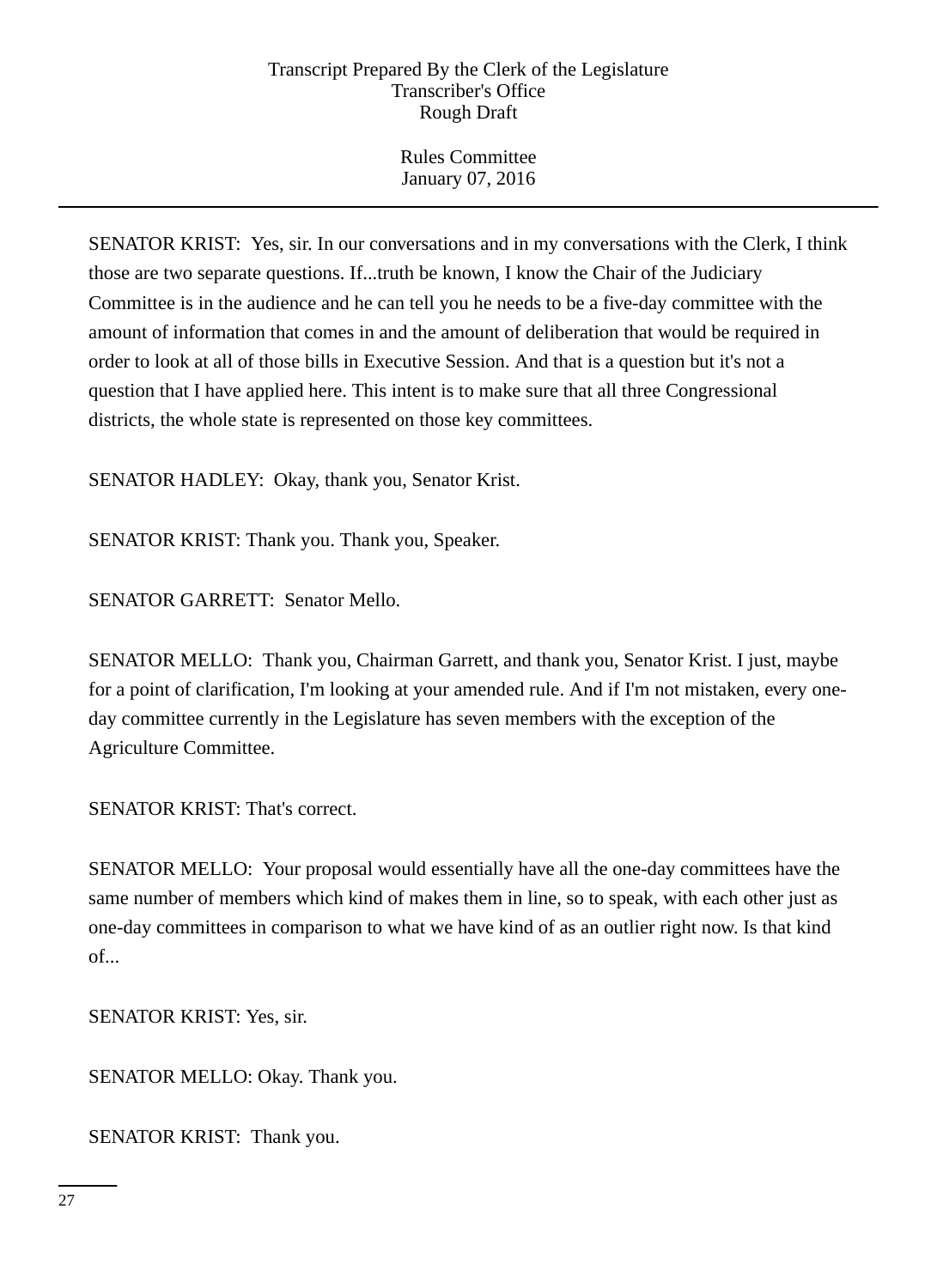SENATOR GARRETT: Thank you, Senator Mello. Senator Schumacher.

SENATOR SCHUMACHER: Thank you, Senator Garrett. Thank you, Senator Krist, for bringing this one to us. If you could kind of articulate for us why the three committees that you deemed should have larger membership, and just looking at the list here, Transportation and Telecommunications, I mean, if you articulate your reasons why these are different and why the membership needs to be expanded for those three compared to the rest.

SENATOR KRIST: Sure. As I said in the beginning, and I'll reemphasize, I feel that when you look at the overall responsibility of the Legislature there are two key areas that we are charged in terms of constitutional duties. One is a balanced budget, which has to do with Revenue and Appropriations, how you make the money and how you spend the money. And then the other is education and our responsibility to provide for a common education of all school...all children in the state for free. So given those two responsibilities and the amount of money that is charged in those two areas, these are the ones that I chose in terms of constitutional duties.

SENATOR SCHUMACHER: Senator Warner, I think it was, was quoted as saying that the functions of state government as he saw it in that era was public safety, transportation, and education. Using that standard, we would look at Judiciary, Transportation, and Education. Now you might add in the more modern era that some people think that public welfare is one of the new functions of government, so you'd add Health and Human Services. I'm just trying to think of how this changes the dynamics on any committee that would be increased or decreased in size and how it opens the door for more bartering back and forth or...and in the context of term limits lots of unknowns as to how this impacts the system that I just have those thoughts in reference to that. Mechanically--say we say, fine, we'll make these changes--when would you see it taking effect? How? It's the Committee on Committees' jurisdiction I would guess. And since we're in session, it would be the Committee on Committees doing the juggling around. Would they pick and choose from any committee or would you have to move somebody off of, say, General Affairs into Revenue or how would the mechanics work?

SENATOR KRIST: The mechanics would be Section 3, "Standing Committees," would be amended in our Rule Book to reflect these changes beginning...and if you look, read the bottom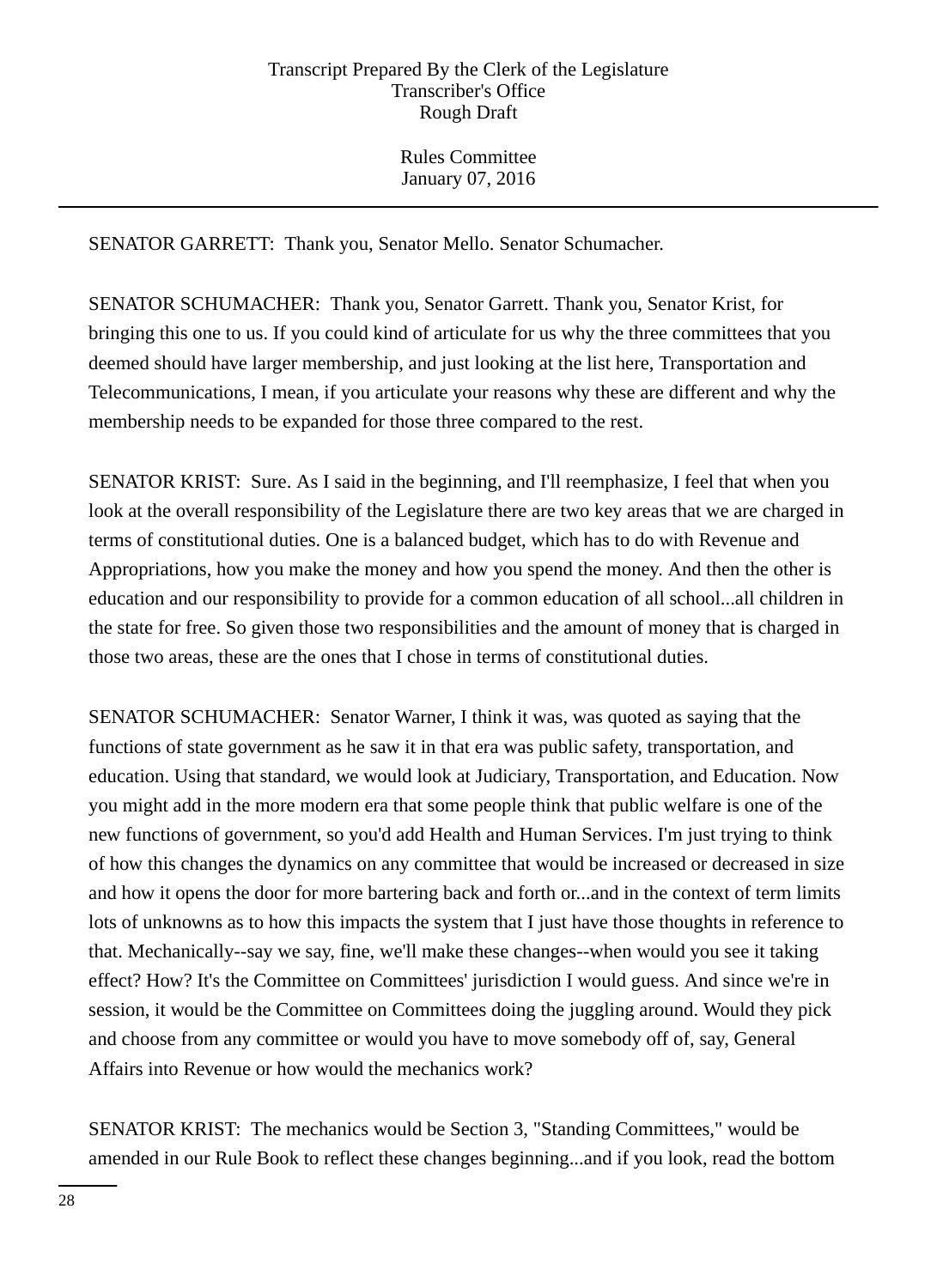Rules Committee January 07, 2016

of that chart: The configuration of numbers of members serving on standing committees, as reflected in the chart above, becomes effective January 1, 2017. And that would be my proposal. So when we come back and Committee on Committees meets prior to the beginning of the next biennium, the membership of those committees would be reflected as proposed change.

SENATOR SCHUMACHER: Well, so maybe for technical purposes it would be the first day of the session, because outside of the session the Executive Board I think has got some shuffling authority. And this would be--January 1--would be outside of the session.

SENATOR KRIST: January 1, 2017, would be the implementation date. The Rule Book would change to reflect that so. And we can discuss the...

SENATOR SCHUMACHER: ...to have a look at it...

SENATOR KRIST: ...logistically how that would happen. But that rule would be, the Rule Book would be changed to reflect the way that the matrix is set up.

SENATOR SCHUMACHER: Thank you, Senator Krist.

SENATOR KRIST: Thank you.

SENATOR GARRETT: Thank you, Senator Bloomfield. Any other questions? Thank you, Senator Krist. Any proponent testimony? Any opponent testimony? Testimony in a neutral capacity? Okay, this closes the hearing on rule proposal number three. Number four is Senator Groene. Please say and spell your name. Welcome.

SENATOR GROENE: Thank you, Senator Garrett, Chairman Garrett. Mike, M-i-k-e, Groene, G-r-o-e-n-e. A little why I present this, I've kind of clarified the language with a handout after talking to more individuals what I would like changed. But to me, I think of the Cash Reserve, the rainy-day fund is overpayment by taxpayers. We have a budget. We tell the taxpayers we need this much money from them in taxation to pay for that budget. We overcharge them. By rights we ought to refund it to them. But I...by doing a little history, not a lot, so somebody might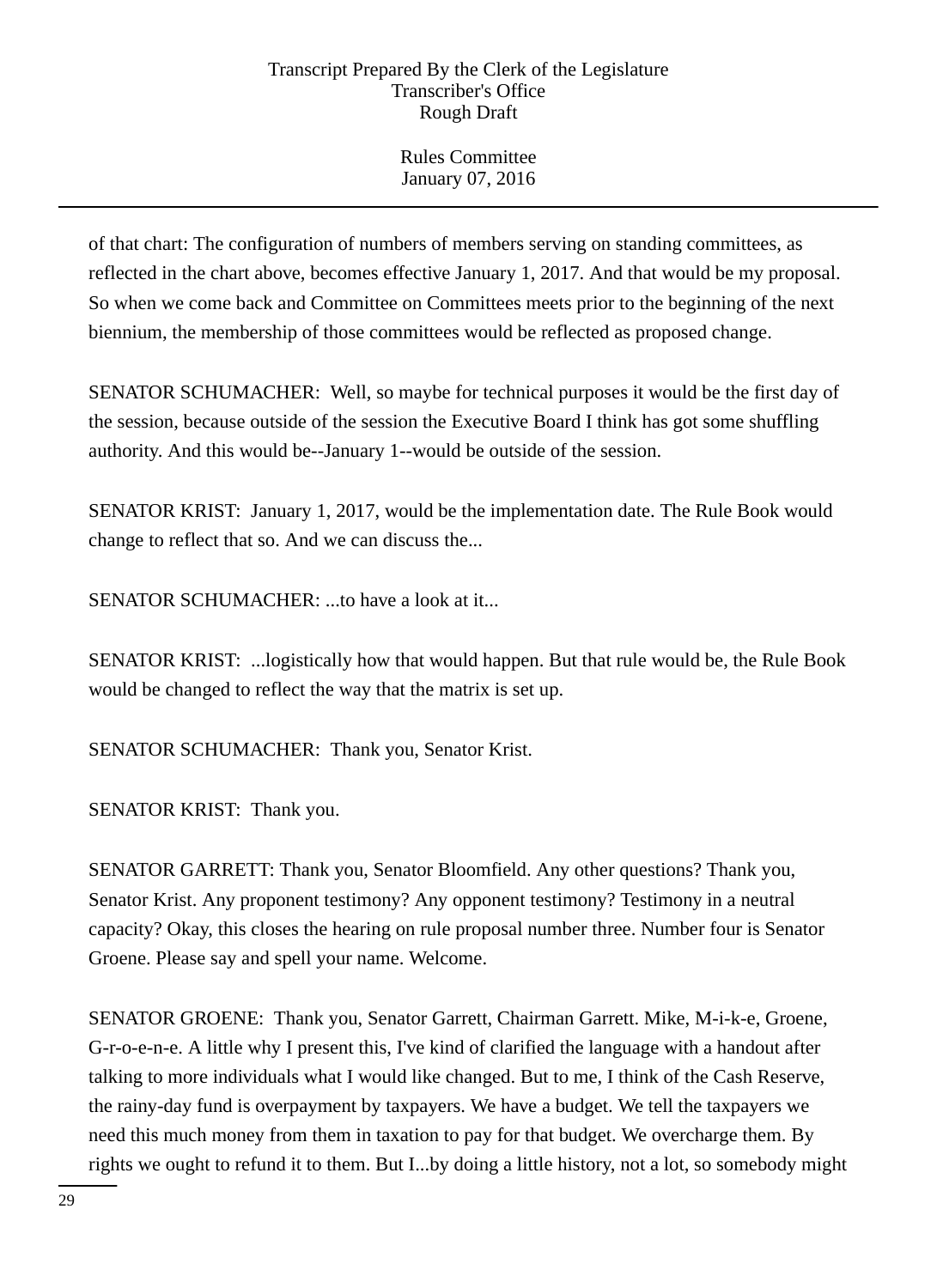Rules Committee January 07, 2016

correct me but I talked to some...the Fiscal Office. Prior to 1999, the Cash Reserve Fund was basically used for what's going to happen this year. It sat there. If a budget shortfall came it was transferred to the General Fund. Like every family's budget, you have a savings account, you have a checking account. You get a little short, you take savings account, you move it over. You are still using it for the purpose you told the taxpayers: for that budget. First time we can see something else was done was in 1999 when \$65 million was removed to a special fund for a taxpayers' relief fund. Believe it or not, there was a property tax relief fund prior to the one that we created and you guys created in '06. That was the first time. Then the big time, the big time the dam broke was in 2005 when...don't know if it was Heineman or Nelson took the \$104.8 million to the low-level waste settlement in Arkansas and those other states where it was put into a separate fund off budget. That was the first time it was off budget where it was not considered in the General Fund budget. Then in 2006, property tax relief fund came where again we said we're going to transfer this into this special fund and it's going to be off budget, off the General Fund budget. And now it's became common. It's starting to be more common where somebody wants to build something, somebody wants to start something, and we say we've got this money sitting over here in this...just sitting there, let's move it over here, spend it one time, and keep it off the budget. So I'll give you a little scenario of what I seen this year that confused me as a rookie senator. But first I'll tell you the language. I kind of tweaked it after talking to the Clerk's Office and the Fiscal Office. What I'd like to see is: Any transfer from the Cash Reserve Fund to funds other than the General Fund--historically that's what we did--shall be included in a separate Cash Reserve transfer bill. Further, this bill shall be accompanied by a separate appropriations bill that incorporates and identifies any and all one-time expenditures that are not included in the General Fund budget. The expenditures that we do that isn't in the 3.5 percent that was plastered all over that we did such a great job of keeping expenditures down, these expenditures are not in there. They are one time. We are spending the people's money. I'll give you, I'll follow a scenario here. LB532, the Global Center for Advanced Interprofessional Learning at UNMC for \$25 million, that was Appropriations Committee passed it, moved it to LB6...turned it into LB662, created LB662 which transferred money from the Cash Reserve into the Nebraska Capital Construction Fund, the NCC Fund. To the layman they would say, well, that's the Capital Construction Fund, but it is not. That's on the General Budget line that says capital construction. This fund is not the same as the Capital Construction Fund in the General Fund budget which is funded by General Fund money. The NCCF, which is short for the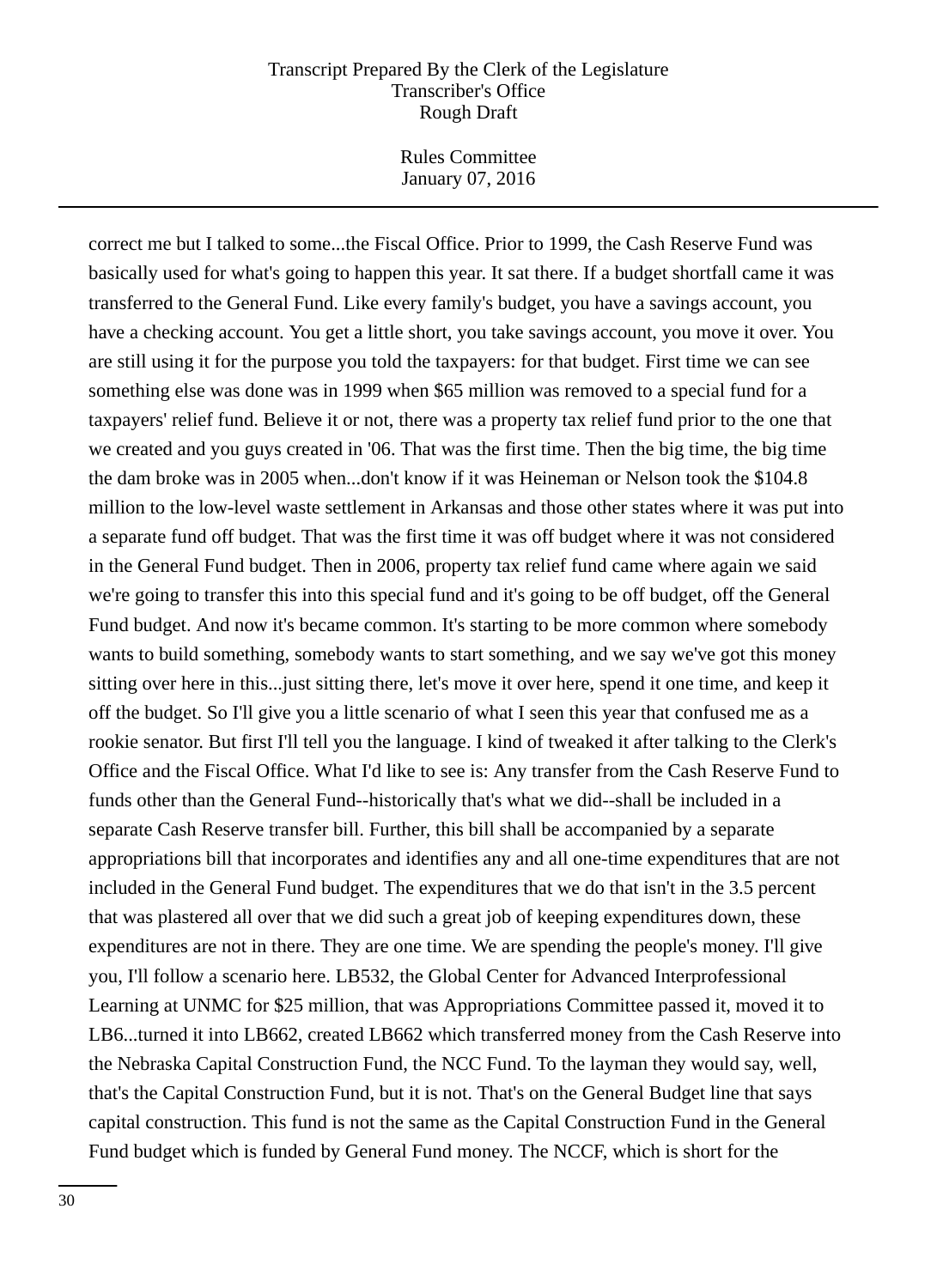Rules Committee January 07, 2016

Nebraska Capital Construction Fund, is off budget. What is confusing is that the Cash Reserve transfer bill, LB662, includes transfers both to the General Fund for General Fund budget items but also includes transfers to special funds that are off budget and not included in the final General Fund budget overview. I believe these two instances should be separated by separate transfer bills. Now I will give the Fiscal Office credit because if you look at the fiscal note they do separate it on there. But to the general taxpayer, as far as transparency and accountability, it's hard to follow. They're spending money but it don't show up into the budget. Next step was LB660 which was appropriation for the capital construction and property acquisition includes...this bill is the capital construction bill, includes all capital construction projects, mixing those projects paid for out of the General Fund with those projects that are one-time expenditures such as the Global Center. For transparency and accountability reasons is why I am offering this suggested rule change. It's all mixed together, those that come out of General Fund and those that come out of these special funds. Example two: the dental college construction. You might as well call it the Creighton bill. Originally \$16 million, it was settled for...the Appropriations (Committee) came up with \$8 million for it. But they had to create the fund in the first place so there was another bill in the middle of there, LB661, which created the Oral Health Training and Services Fund so that we could transfer. LB662 then transfers the money to the Oral Health Training and Services Fund, which is the same LB662 above which also transferred \$5.5 million to the Republican River Compact Fund and also had in there \$17.2 million to the General Fund which wasn't verified what it was for. So we're mixing these funds together in the same appropriation bill which then the Fiscal Office pulls back out some of these funds when they do the budget, when they actually do the General Fund budget. Then LB657 was the big \$10 million mainline budget bill. Mixed in amongst 157 pages are the transfers from the Cash Reserve Fund for one-time expenditures, including the Oral Health Fund and the NCCF fund. These off-budget expenditures are not included in the General Fund total. This is recent history when all this started. I don't think it's a good practice in the first place. If you're going to spend money, you transfer it into the General Fund and you put it in the budget is the way I see it. But it's becoming very, very common now. A huge lobbying organization, the university can go to one senator and have them offer this. It doesn't see a lot of daylight. It goes right through the Appropriations Committee and it's buried in a \$10 billion bill. I'm not saying anything is wrong with any of the senators or anybody's motives on it, but that's what happens. We're not having the three...you know what it's like when the appropriations bill hits the floor last couple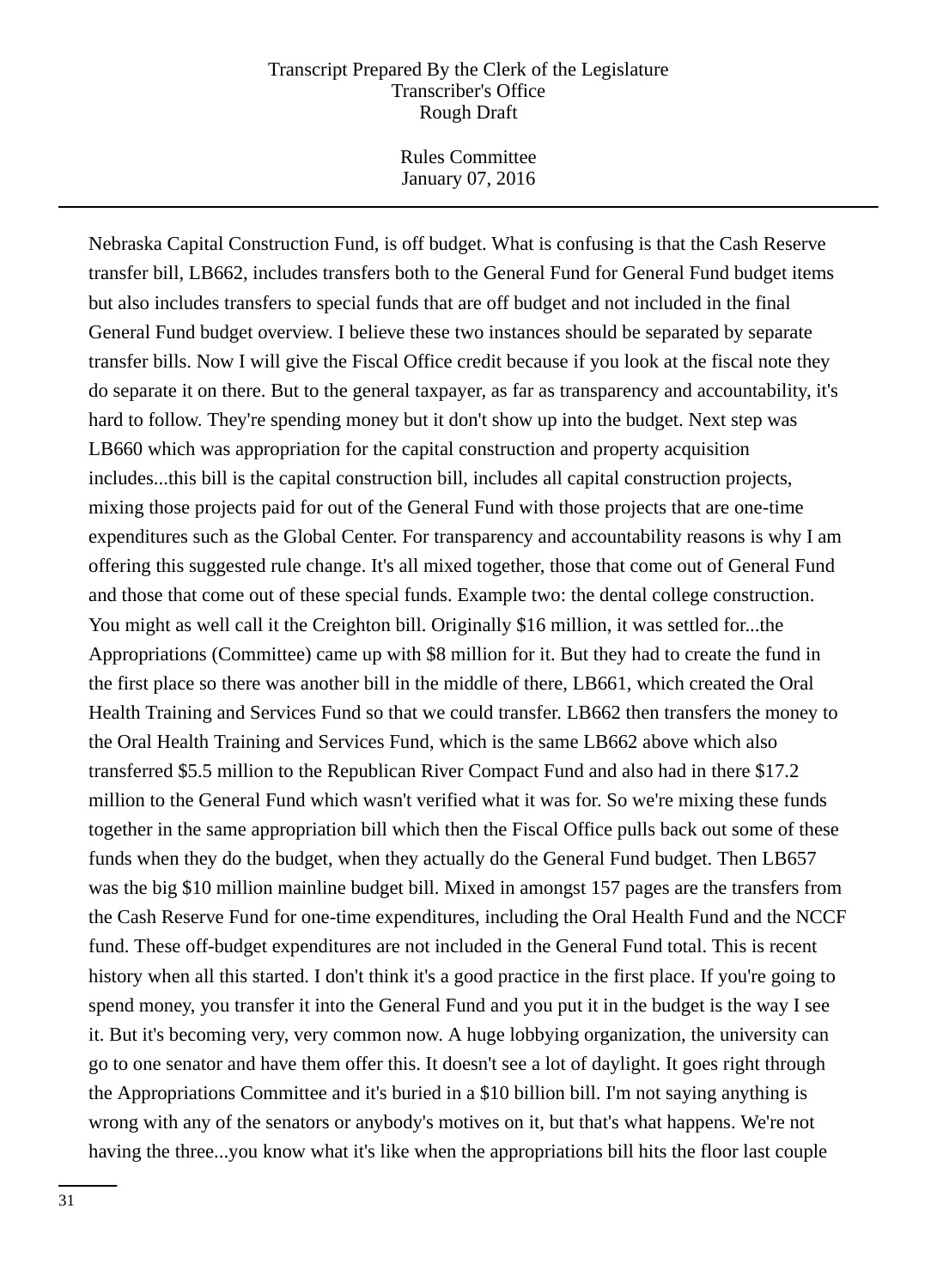Rules Committee January 07, 2016

weeks of the year. We're looking at \$10 billion. You see something in it, these odd things, and it's hard to pull them out and to debate them when you're telling everybody else I'm messing with your funding when I'm debating one part of the small bill. I believe this should be a track of these cash transfers that don't show...the one-time spending don't show up in our General Fund history of spending that are...keep their own track. That's where I'm coming from. I follow budgets a lot. This confused me this session trying to track that.

SENATOR GARRETT: Thank you, Senator Groene. Questions from the committee? Senator Mello.

SENATOR MELLO: Thank you, Chairman Garrett, and thank you, Senator Groene. I guess just a couple questions so I understand in my own mind a little bit of what you're proposing. Does the process now require a bill to be introduced essentially to transfer money from the Cash Reserve during the budget process? Isn't there a Cash Reserve bill every year with the budget?

SENATOR GROENE: Yes, it is, but it mixes it with the General Fund transfers.

SENATOR MELLO: But there's a...just so I understand I'm just...

SENATOR GROENE: Yeah.

SENATOR MELLO: Let me pose some questions to you to help me walk through a logic track.

SENATOR GROENE: All right. That would be LB662.

SENATOR MELLO: So LB662, every time there is a budget proposal there is a bill introduced to transfer money from the Cash Reserve to any fund it so matters. It can...

SENATOR GROENE: Yes, any fund.

SENATOR MELLO: It's just a bill to transfer money from one fund to another. So what your proposal is, is you want to see another Cash Reserve bill introduced along with the general Cash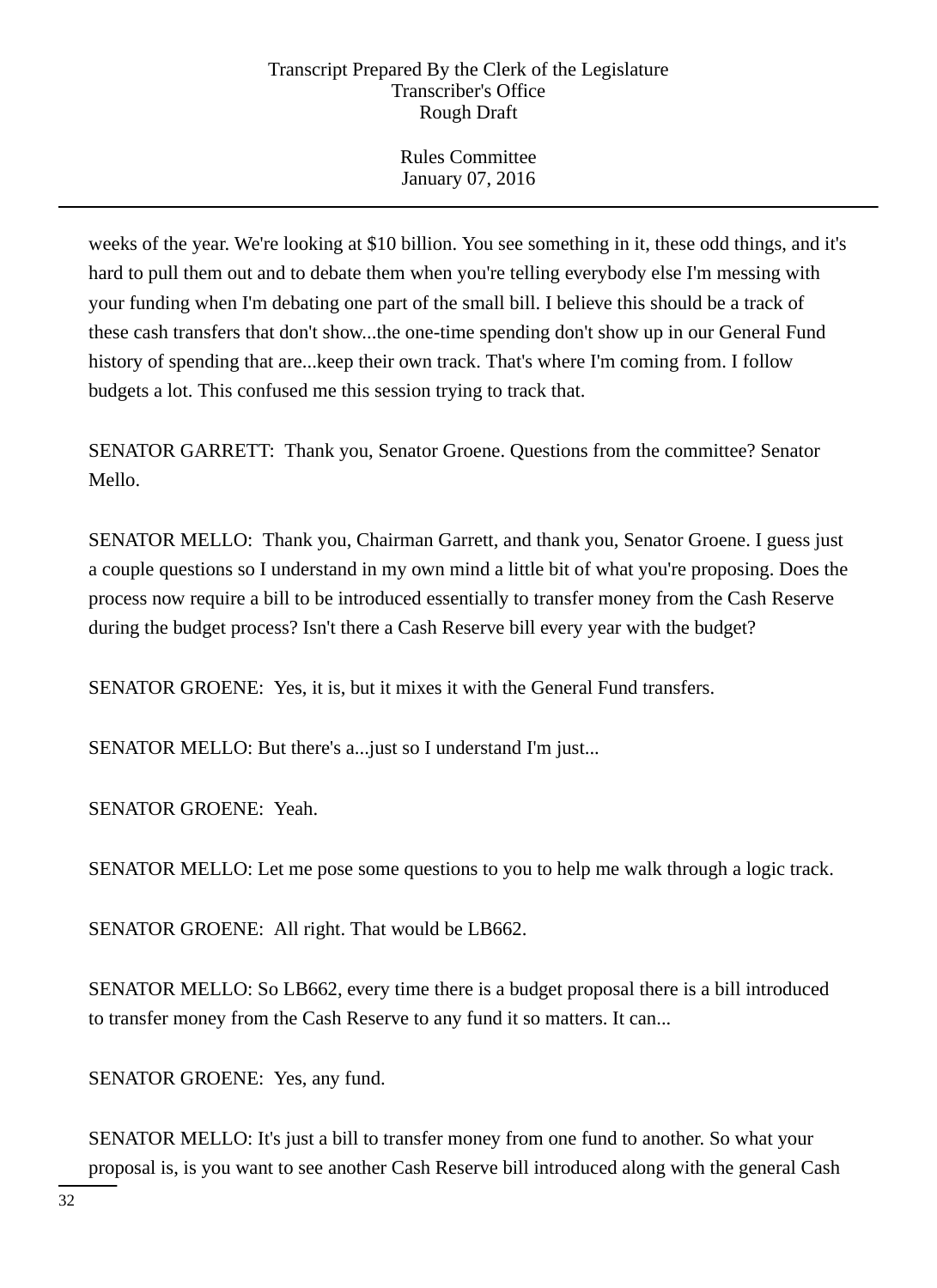Rules Committee January 07, 2016

Reserve bill that gets introduced every two years and actually is, general rule, practice of rule is the Appropriations Chair has to introduce an extra one just in case in regards that you need to use it for the short session outside of the long session process. But so you, your rule wants to require another Cash Reserve transfer bill to be introduced or utilized to only be used for anything not going to the General Fund.

SENATOR GROENE: Yes. Now, if you transfer \$100 million--hopefully it's about \$10 million, you cut budget by \$90 (million) or so or \$120 (million) or \$130 (million)--or whatever the final figure is, but that if you transfer to the General Fund, just like a family transfers from the savings to the checking account, that's, you know, not necessary to anything that...where you're spending it in your budget process and shows up in the budget numbers and shows up in the budget spending percentages, that's fine. If you were doing a one time where you're transferring into a fund, like you created the Oral Health Fund--it doesn't go into the General Fund budget, it's onetime spending--I would like to see a transfer bill and a separate appropriations bill for those items, combining them.

SENATOR MELLO: So to some extent, so you want to see a separate Cash Reserve bill that if it doesn't transfer to the General Fund, and then you want to see an additional bill follow no matter if there's--let's say 100--100 bills that are tied in with that transfer that's not being transferred to the General Fund. You want a separate A bill to follow each one of those along the way.

SENATOR GROENE: No, you can combine it just like you're combining it now. In the appropriations you're mixing General Fund transfers with special fund transfers. You can mix the projects at this...these all...these...hopefully it's not 100, we don't get to the point where we're blowing the taxpayers' savings on special projects, one time...

SENATOR MELLO: Like infrastructure banks?

SENATOR GROENE: What's that?

SENATOR MELLO: Talk about that later.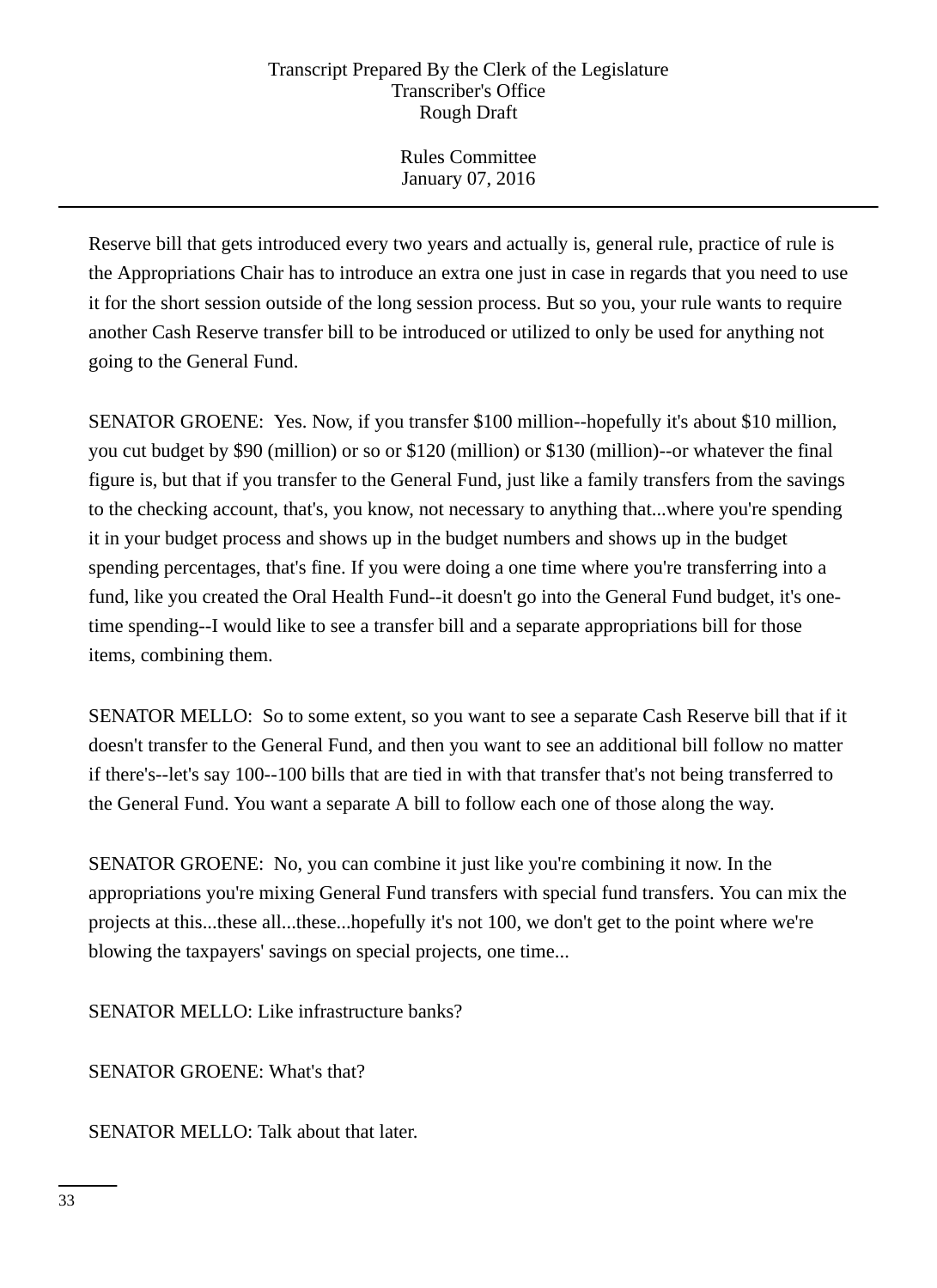Rules Committee January 07, 2016

SENATOR GROENE: (Laughter) We're not going there. I haven't researched that one yet. But anyway, but, no, so that we can keep track and the transparency, the people can keep track. There's people out there want income tax relief. Some people want other tax relief so that...and here you're spending their overpayment on--we are--on something else. They ought to know that we are doing that and it's not part of the normal budget process.

SENATOR MELLO: I would probably question you maybe in the sense that it's overpayment in the sense that I think best practices across the country is building a Cash Reserve and is not overpayment of taxes.

SENATOR GROENE: Yes, but to a point.

SENATOR MELLO: It's building a savings account to prepare for volatility in the future but...

SENATOR GROENE: To pay for what you told them you were going to purchase with your budget, not these extra items.

SENATOR MELLO: It's managing...

SENATOR GROENE: You didn't go to the...

SENATOR MELLO: It's managing risk.

SENATOR GROENE: You didn't go to Walmart and buy yourself a new purse.

SENATOR MELLO: As a businessman you know it's about managing risk.

SENATOR GROENE: Yeah, yeah.

SENATOR MELLO: But we can have that conversation at a later date. So just so I get it, you essentially...there would be two more bills that would be required through the budget process. My question...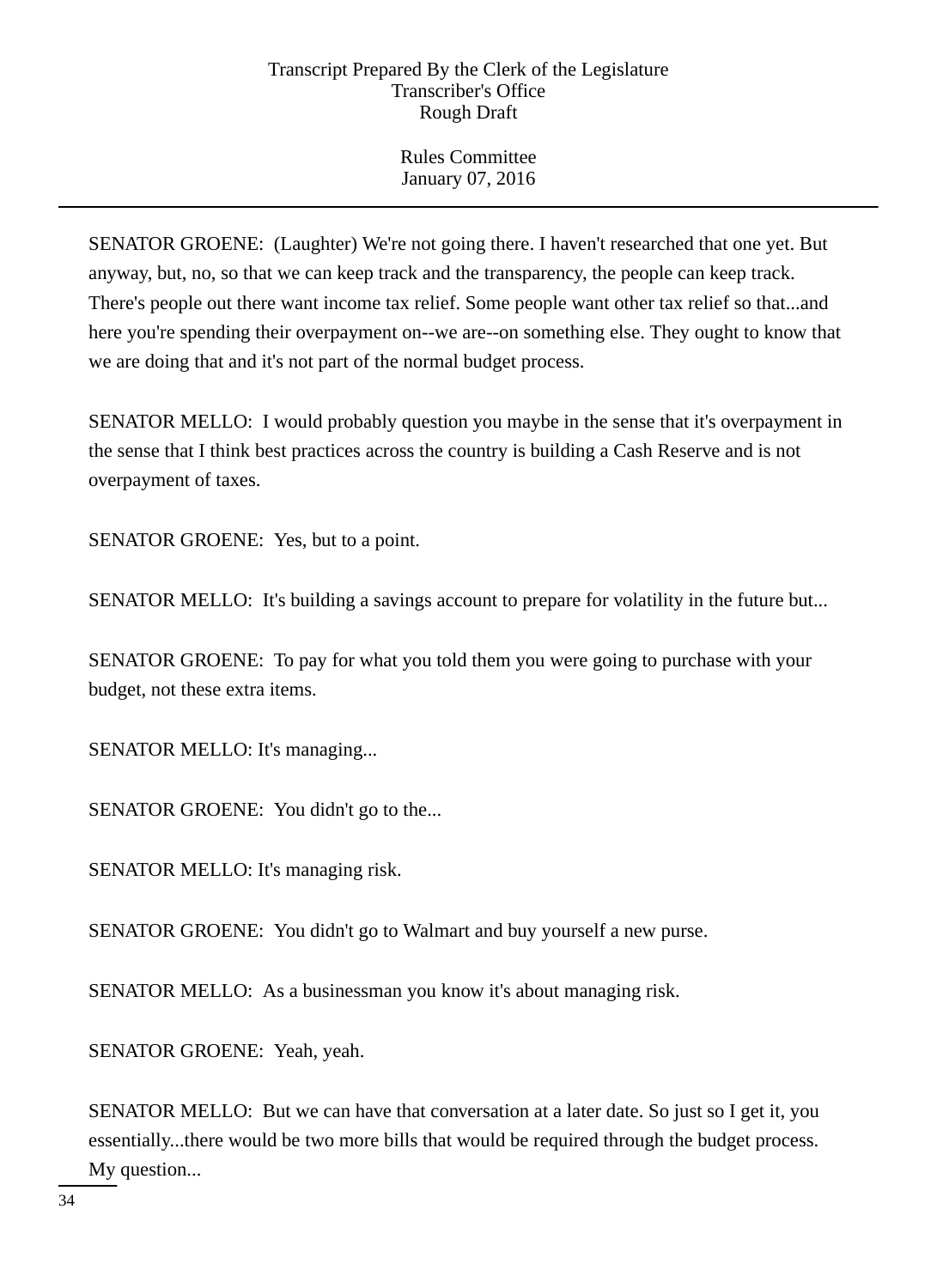Rules Committee January 07, 2016

SENATOR GROENE: You have the capital construction bill already. You have the mainline budget bill. Another short, small bill that we can debate on the floor on these special items I think would be very good for transparency and accountability.

SENATOR MELLO: What separates that...I guess when everyone says it's about transparency, can you not already introduce amendments to the budget to strike out an appropriation or add an appropriation or eliminate a transfer or to add a transfer? I mean, is that not already your...

SENATOR GROENE: I guess I wasn't here two years ago. But the first thing I took part of as a senator is somebody changing the rules to try to punish somebody who tried that the year before.

SENATOR MELLO: In regards to...?

SENATOR GROENE: The mainline budget.

SENATOR MELLO: To make amendments to the budget?

SENATOR GROENE: Yeah, and slow it down and examine some of these extra items.

SENATOR MELLO: Well,...

SENATOR GROENE: And I wasn't there to witness what happened and so I'm not taking sides. But that was one of the first times. And us rookies heard about that, so we're a little bit gun shy to make a point on a \$10 billion budget that a lot of people's paychecks and good projects are tied into.

SENATOR MELLO: Well, I guess that maybe, Senator Groene, for maybe a point of clarification I think the rule change you're recommending or you're referring to that the Legislature approved earlier last year dealt with not being able to divide the question of the budget where you would not have to take a vote on every single line item of the budget in which, yes, a member had tried to propose dividing the budget line item by line item, which was borderline unprecedented, which is why the rule change was made. Aside from that I guess the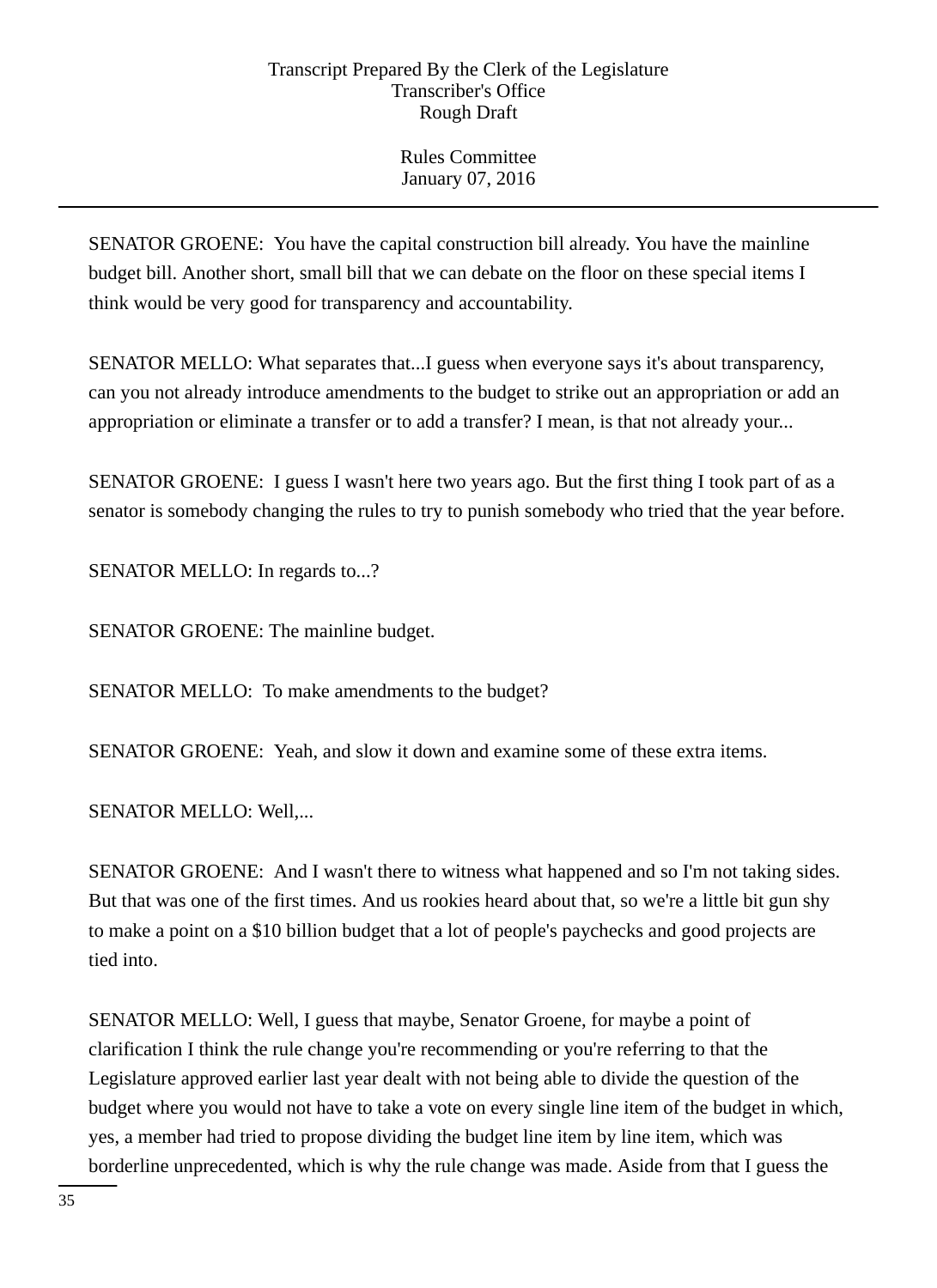Rules Committee January 07, 2016

question I just have is--every member of the Legislature now has the ability and authority under our rules to introduce unlimited amendments to eliminate an appropriation, to add an appropriation, to eliminate a transfer, or to add a transfer--what are...how is what you're doing not redundant to the ultimate power that every member of the Legislature has whether we've got 7 bills or we've got 9 bills or we've got 25 bills during the budget process?

SENATOR GROENE: This one is just...I look at as coming through any committee. It would be a bill coming through the Appropriations Committee, like every one, with three hearings, budget hearings--budgets have three hearings--where we are looking at one topic: excess spending of reserves on top of the budget. It really isn't part of the budget. It's spending one time what we consider we have excess cash on hand. It's a different matter, it's a different debate that should not tie up the operation of the HHS Department or the penal system. It's not coherent to the budget. It's separate from the budget because it is not operation of the government, it is not ongoing appropriations to operate the government, it is one-time, special spending. It's unique to the rest of the budget and I believe it should be a unique bill.

SENATOR MELLO: How is it different than transferring to the General Fund and you just spend the money from the General Fund for one-time items and/or transferring it to the General Fund and then transferring it from the General Fund to another cash fund? How is that not just the same thing and you're just adding more bills, so to speak, to the process?

SENATOR GROENE: No, when you transfer it to the General Fund it mixes with the other General Fund money in your checking account and you are doing the normal business of the state, operating HHS...

SENATOR MELLO: Transferring the General Funds to a cash fund, though, falls in there.

SENATOR GROENE: Yes, and we have a capital building fund that is in the budget. We do that. We transfer there and say we're going to put HVAC out here or whatever or we're going to build this...I went through it. There's a...Game and Parks has something in there. That is in the budget. That is mom and dad repairing the roof, mom and dad putting new carpets in. This is putting the swimming pool in the backyard. It's off budget.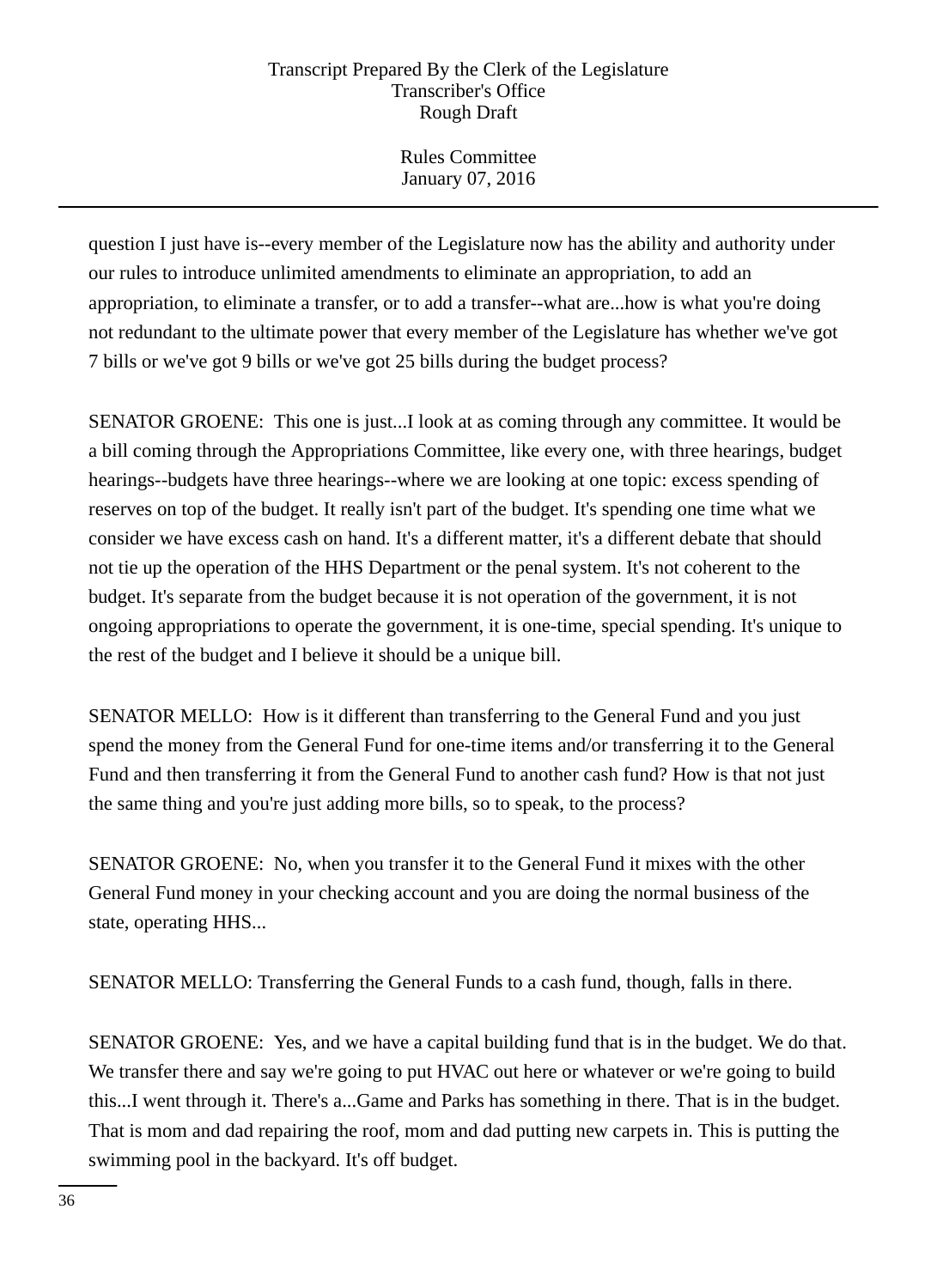Rules Committee January 07, 2016

SENATOR MELLO: I guess, Senator Groene, I'm usually...

SENATOR GROENE: What...

SENATOR MELLO: I'm an open-minded individual on almost everything and I can understand to some extent if you as a member or any member of the Legislature was restricted in your ability to introduce amendments to the mainline budget, to a cash fund bill, Cash Reserve bill, to the capital construction bill. I just...I'm having a tough time understanding. You're trying to create a process where you are separating one kind of transfer from another when the reality is, if we did this, you could still transfer all of the money to cash fund...from the Cash Reserve to the General Fund and just make the transfers from the General Fund to another cash fund and it still is the same process. But you then would have multiple bills.

SENATOR GROENE: But that shows up in the budget.

SENATOR MELLO: It does not in the sense that the property tax credit, as I explained before to the Legislature, is a General Fund transfer to a cash fund does not show up. So I guess I'm just wrestling with trying to understand the logic behind the process change when it's not impairing any legislator in regards to their ability to influence change or enhance or improve the budget in their eyes.

SENATOR GROENE: I'm not worried about...you're looking at...you've been here too long. You're looking at the Legislature. I'm looking at as a citizen. I'm looking at the citizen who says, what are you doing with my money? I want transparency. I want to know where that money goes. I want the university business...University of Nebraska lobbyist to say, if I need \$25 million for a new medical center, it's going in my budget request. It's not going to be a 3 percent increase in my budget request, it's a 3.5 percent because it shows up in my budget request. I want transparency to those transactions.

SENATOR MELLO: Senator Groene, I have to respectfully probably say that then your concern and your concern more than anything else lies with maybe what agencies are requesting or what senators are introducing in regards to appropriations,...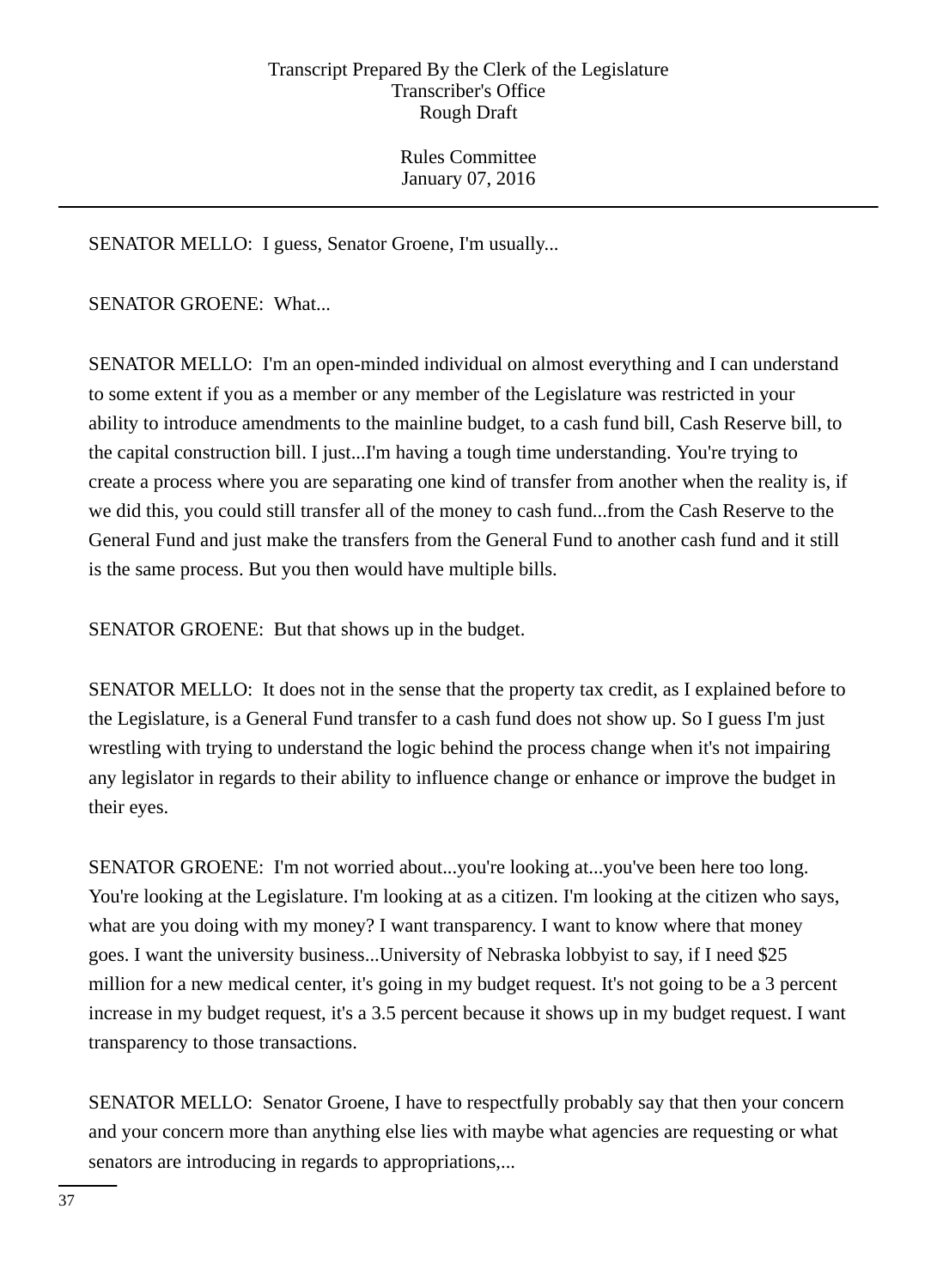Rules Committee January 07, 2016

SENATOR GROENE: No, I'm not picking...I don't blame any senator for introducing a bill.

SENATOR MELLO: ...not so much the process itself in light of we've got fairly strict rules in regards to when budget bills need to be released publicly to the Legislature, to the public at large. We've got a 250-page book that we publish every year that gives the public as much information as they want on every appropriation outside of looking at the actual legislation. I just...I guess I...from your examples it feels like you just have concerns about specific appropriations and wanting to try to find a way that appropriations you may not like, that you want to make them jump through many more hoops in comparison to an appropriation you do like which...

SENATOR GROENE: It's not any more hoops.

SENATOR MELLO: I guess if it's creating a hoop I guess...I'll leave it there in the sense that...

SENATOR GROENE: No, yeah, it's just another bill. And I mean it's transparency. I guess my question is, what's the harm? What's the harm? You're still getting to the end factor. If the majority of the legislators vote for it, you're getting to the same end.

SENATOR MELLO: I just...

SENATOR GROENE: But you now have created more transparency. You have actually taken it, you've separated that mainline budget bill, which is General Fund spending, and you've taken the distortions out of it into another bill. I see no harm in that.

SENATOR MELLO: I just...

SENATOR GROENE: It's called transparency and accountability.

SENATOR MELLO: I'm just going to have to respectfully disagree. I think we've got...

SENATOR GROENE: I know we are but, sir, we're friends.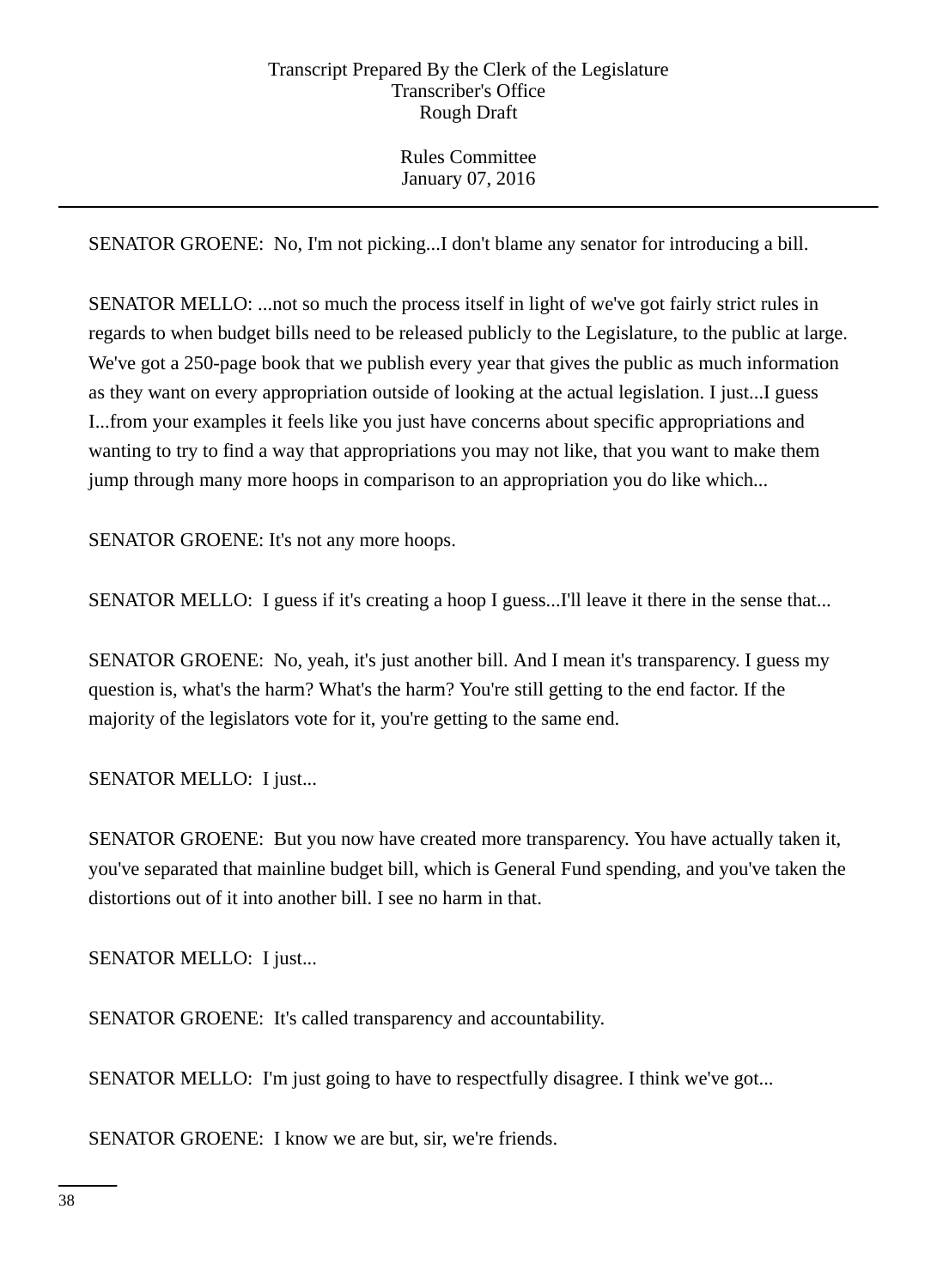SENATOR MELLO: ...plenty of transparency and accountability and one of the best processes in the country, but leave it there.

SENATOR GROENE: Well, thank you. Any other questions?

SENATOR GARRETT: Thank you, Senator Mello. Any other questions? Senator Krist.

SENATOR KRIST: Not a question, just a comment: In your introduction I know you didn't mean this but I just want to make sure for legislative intent...

SENATOR GROENE: Oh, I said a double negative or something?

SENATOR KRIST: No. You want to give back all the taxpayers' dollars and refund everything that's in the Cash Reserve.

SENATOR GROENE: No, I didn't mean it that way.

SENATOR KRIST: Okay.

SENATOR GROENE: You need a savings account,...

SENATOR KRIST: Okay. Okay, all right.

SENATOR GROENE: ...I mean, but that savings account is if you can't make the utility bill, if you cannot pay your heating bill, if your car breaks down and you need or you have a prison crisis within a mainline budget item.

SENATOR KRIST: When...

SENATOR GROENE: That's what I see the purpose of that.

SENATOR KRIST: Okay. So I just want to really again...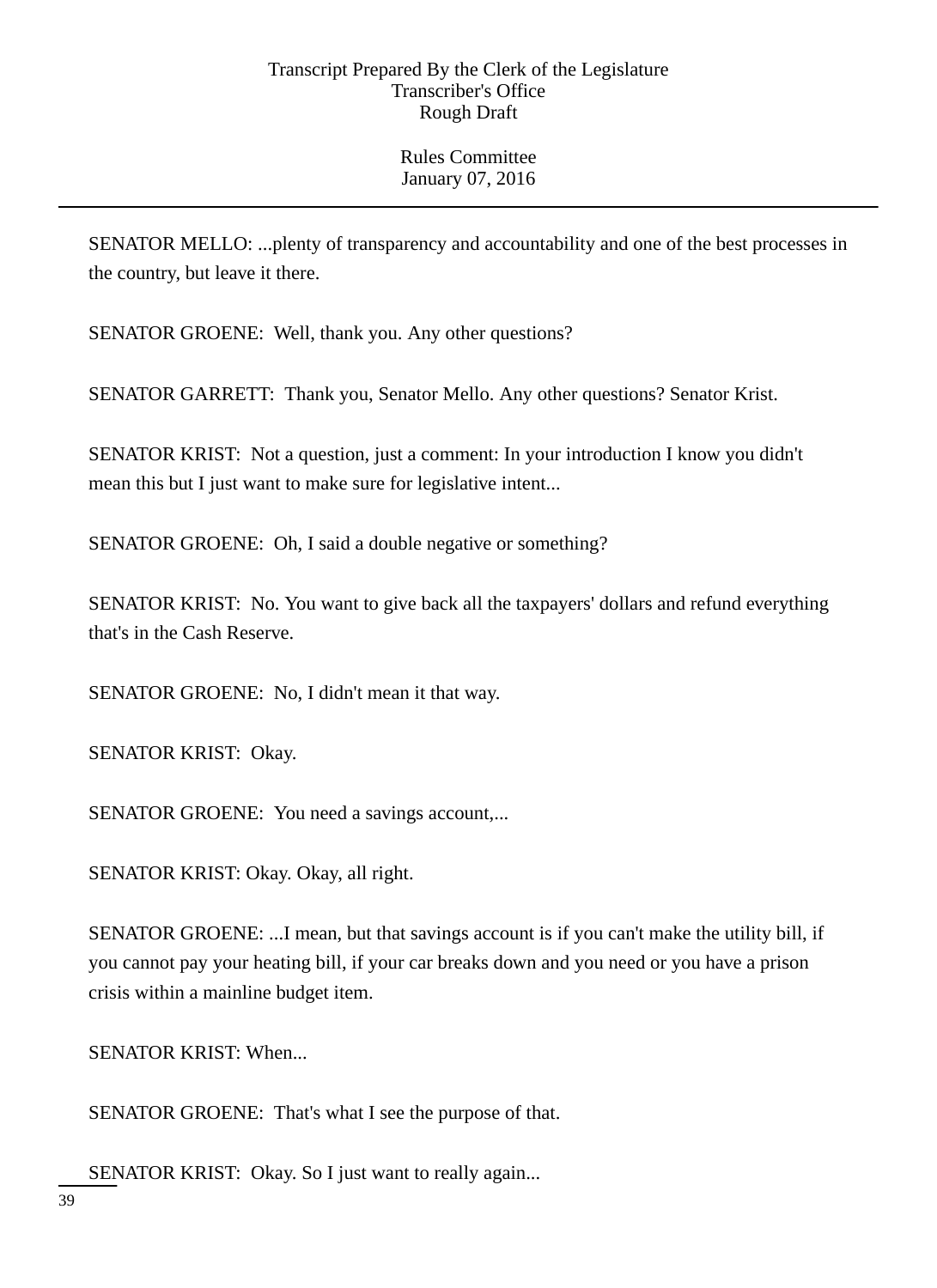Rules Committee January 07, 2016

SENATOR GROENE: But if it grows too big you don't say, I got extra money, and I go out and buy a swimming pool in the backyard. You give it...you cut the tax rate and you get it back to normal. That's my point.

SENATOR KRIST: I just want to put on the record that in 2009 we needed every penny and what we ended up with as a Cash Reserve at the end of it was the money that was infused from the federal government, which is never going to happen again.

SENATOR GROENE: Yes. I know.

SENATOR KRIST: So when we speculate or when we project to the citizens of the state, they need to understand that we're doing everything we can to make sure we're saving, which we encourage them to do, for that, quote unquote, rainy day.

SENATOR GROENE: Yes, and I hope this...

SENATOR KRIST: And I think in your introduction I...

SENATOR GROENE: ...stock market don't keep crashing and we wish we had the \$25 million we gave for this and the \$5.5 million we did for that and the \$8 million we went over here with. I hope we don't need it. I'm mean I'm not disagreeing with you, Senator Krist; I'm just saying another example.

SENATOR KRIST: Thank you.

SENATOR GARRETT: Thank you, Senator Krist. Any other questions? Senator Schumacher.

SENATOR SCHUMACHER: Thank you, Senator Garrett. Following up on Senator Krist's comments that these...we have \$100-some-odd million in the Reserve right now. If you look at it, \$600 million of that came from that federal stimulus program.

SENATOR GROENE: I understand.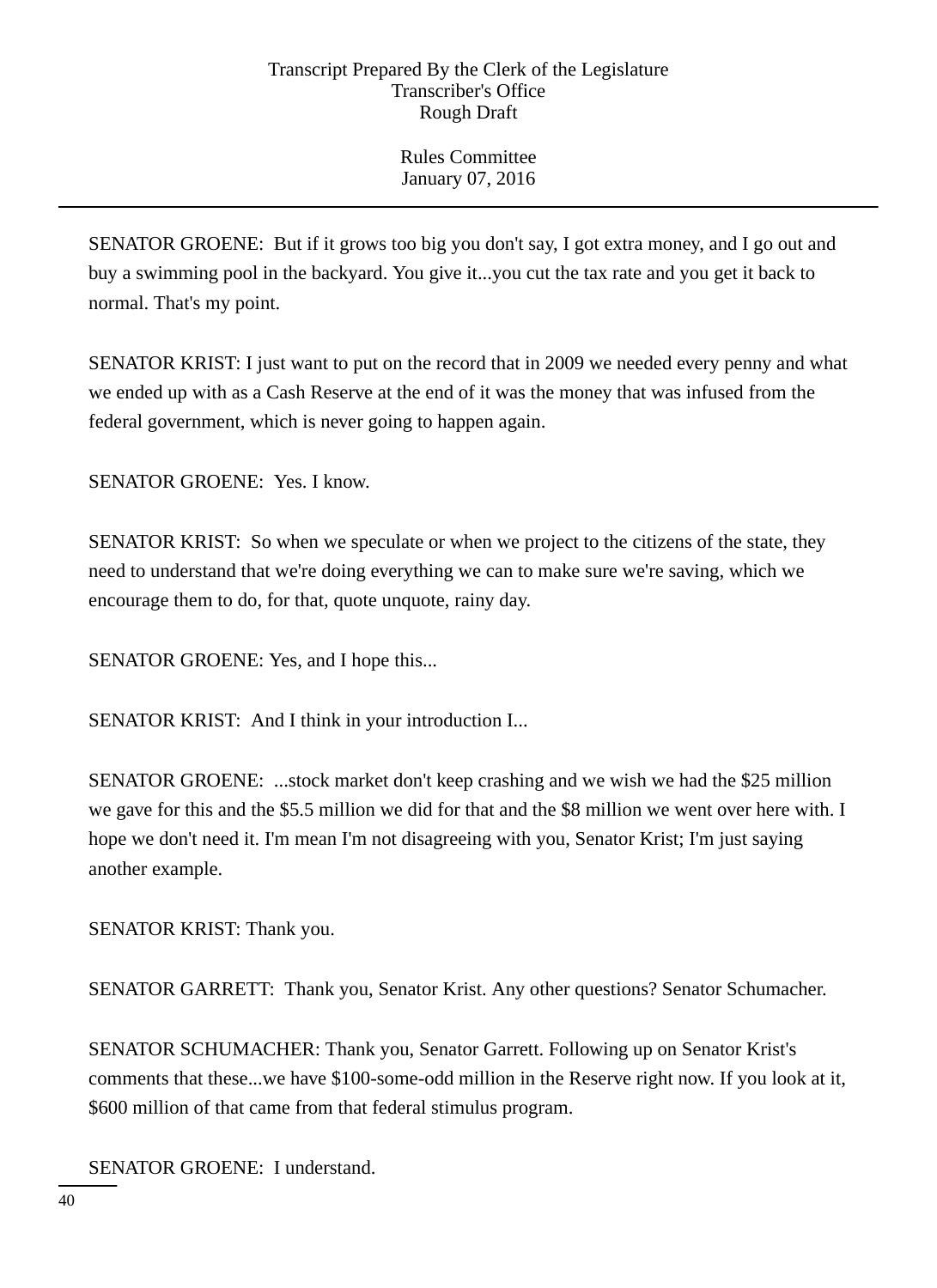Rules Committee January 07, 2016

SENATOR SCHUMACHER: And about another \$120 million of that came from an unexpected acceleration of revenue due to people selling their stock and arranging the...their estates to try to avoid what they feared to be was a...President Obama taking their money, which never happened. So in the last...in those years, from the time of the Great Recession started until now, that excess money was both due to two flukes. We haven't taken any excess money from the people. And so we, as far...our savings rate is not so high.

SENATOR GROENE: But right now it is excess money that we didn't need for the budget. It's a savings account.

SENATOR SCHUMACHER: Right, it's an emergency account.

SENATOR GROENE: Yeah, we already...we have a Cash Reserve plus the rainy-day fund, but we're looking good and that's important and that's what I want that money to be thought of, just what you two described.

SENATOR GARRETT: Thank you, Senator Schumacher. Any other questions? Okay, thank you, Senator Groene. Any proponent testimony? Any opponent testimony? Testimony in a neutral capacity? Okay, this will clear the hearing for Senator Groene's rule proposal number four. Rule proposal number five is Speaker Hadley. Say and spell your name, please.

SENATOR HADLEY: Good afternoon, Senator Garrett, Chairman Garrett. My name is Galen Hadley. That's G-a-l-e-n H-a-d-l-e-y. I represent the 37th District. And I'm here today to talk to you about a rule change that deals with honorary resolutions. Prior to 2010, the Legislature by rule limited senators to introducing eight resolutions per senator. This limit did not apply to resolutions treated as bills, constitutional amendments, nor did it apply to interim study resolutions. The rules change adopted in 2010 put an eight-resolution restriction on only resolutions that are referenced to a committee for a hearing but require only one vote. Restriction excluded constitutional amendments, interim study resolutions, and honorary resolutions. My proposed rule change will return us to the eight-resolution limit that existed prior to the 2010 Session. The limit applies to resolutions the senator introduces as the principal introducer. The total number of resolutions have dramatically increased since the rule was changed in 2010.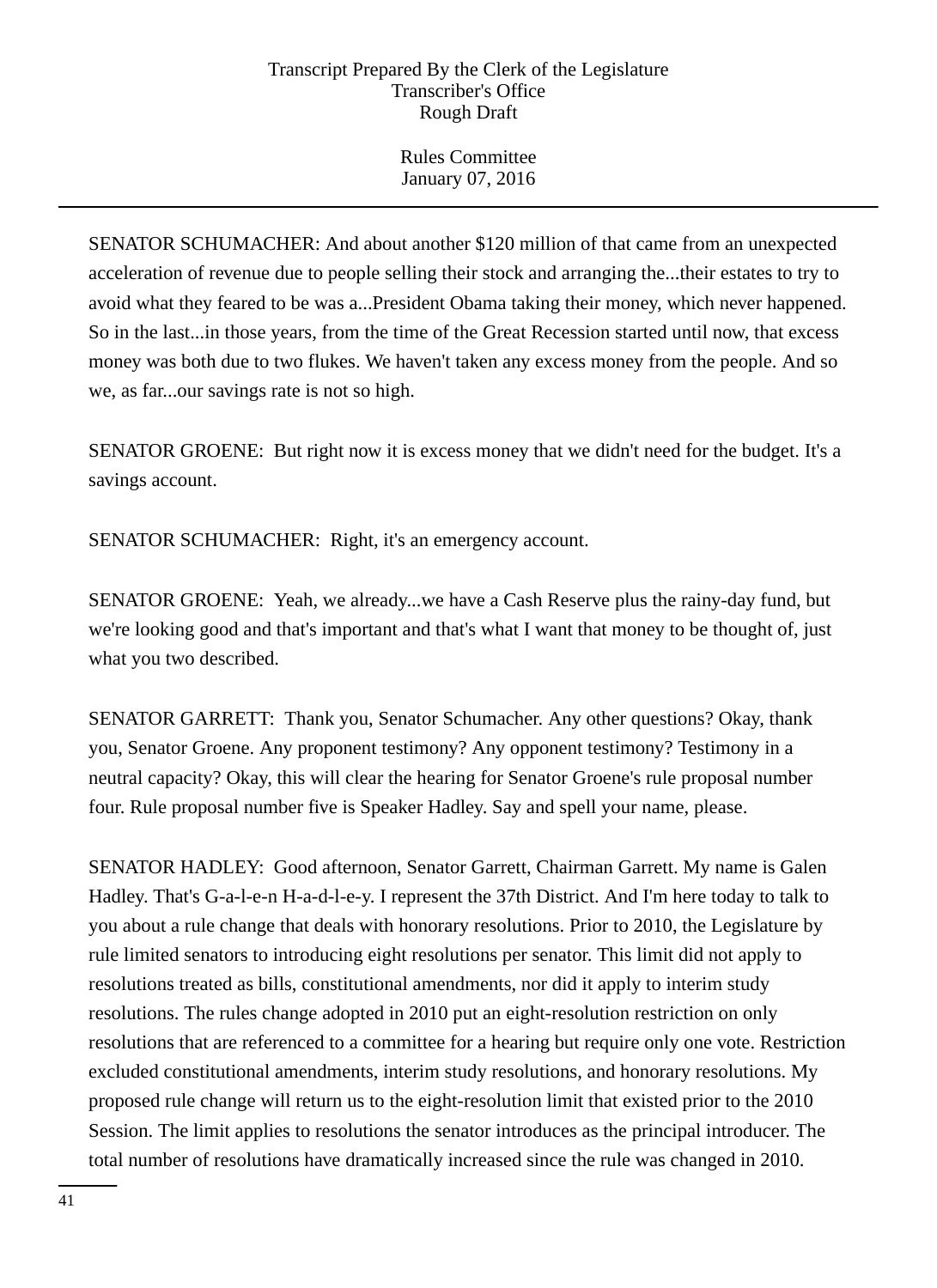Rules Committee January 07, 2016

Additionally, a few senators are introducing a significantly large number of resolutions. And I've given you a handout. You'll notice we go from 2008 where we had 72 honorary resolutions to 2015 we have 284 honorary resolutions. So we have had a significant increase. In 2010 we went up quite significantly after we changed the rules. While these resolutions...and I've given you some graphs also that just show you basically the increase in resolutions and also the most resolutions by a senator. In 2015 one senator put in 23 honorary resolutions to go through. Now, while these resolutions generally do not take up floor time except when...towards the end of the session due to the adoption-without-debate rule--Rule 4, Section 5(b)--what needs to be considered is the cost of bill drafting, and printing cost for the numerous copies required to be printed. Secondly, I think it is also to an extent does our constituents a disservice because if they happen to become and Eagle Scout when we're in session they might get a resolution; if they become an Eagle Scout in August we have no ability to give them a legislative resolution. So I believe eight is a sufficient number of resolutions to allow each senator to introduce. Additionally, I would suggest a certificate of recognition is a better way to provide congratulations to the numerous Boy Scouts, Eagle Scouts, birthdays, wedding anniversaries celebrated by our 1.8 million citizens. And I've given you three examples. And the first one is one that we have available right now--it's in the buff color--that goes out: Nebraska Unicameral Legislature hereby extends its congratulation and directs that this citation be presented to so and so, and it's signed by you, the legislator, it's signed by the Speaker, and it's signed by the Clerk. The second one is a certificate of recognition that I use out of my office. And I sent these to my constituents but I've had senators in that say, will you send one to, you know, Harry Jones who just celebrated his 100th birthday, as Speaker? No problem. We run her off, card stock run her off. The third one is one that individual senators can run off and send out and you can send it to that Eagle Scout in August who gets the recognition. So the purpose behind mine is not to completely keep from having them, you know, because I think there are ones that when we're in session we really want to do. I signed one today that I think will have many, many signatures to one of our fallen veteran heroes. But I think when we start getting the numbers up, I think they might lose a little of the stature in doing it. And these others are really I think quite handy. Lastly, I was surprised today, you know, got up bright and early and went to read the wonderful e-mails I usually get telling me that they can't understand how anybody so stupid could have been elected to this office (laughter), but actually it was a very, very, very nice three-paragraph email from a principal in Gibbon, Nebraska, I believe at the middle school, who profusely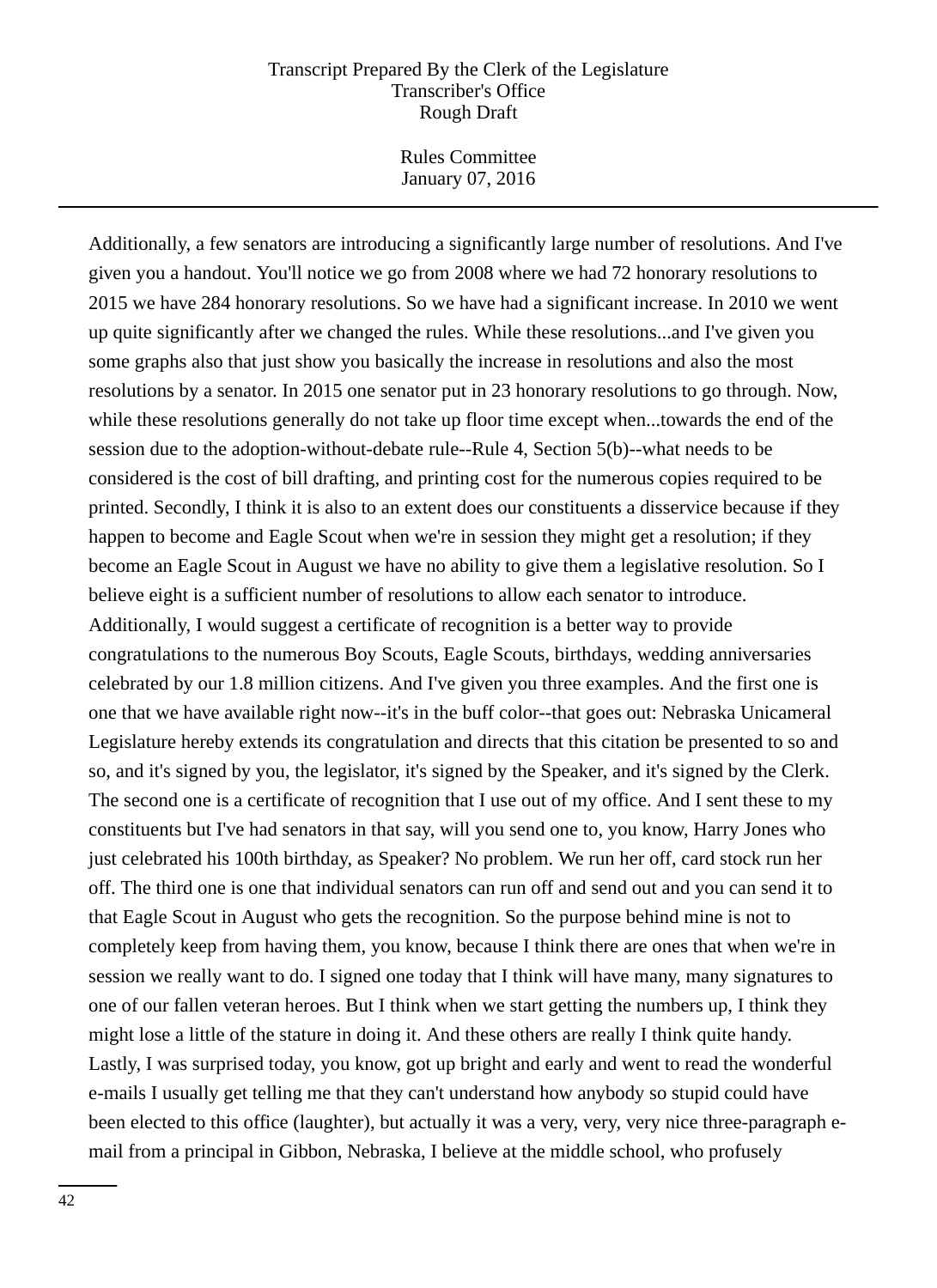Rules Committee January 07, 2016

thanked me for just sending him one of these certificates. I walked into somebody's business not too long ago in Kearney and they had framed the certificate and had it, you know, on the wall. So I'm not saying we should do away with legislative resolutions, but I think it's just time we hold the number down for actual legislative resolutions and get...make more of this process available so we can make sure that everybody, we all take our local newspapers and we can get...you know, you can set this up, you know, on your computer where you can get them out and sign them and get them going. Thank you. I'd be happy to answer any questions.

SENATOR GARRETT: Thank you, Speaker Hadley. Senator Bloomfield.

SENATOR BLOOMFIELD: Thank you, Chairman. Mr. Speaker, do you know why back in the day we discontinued the number eight and opened it up?

SENATOR HADLEY: Pardon me?

SENATOR BLOOMFIELD: Do you know why we went from doing the 12 we did originally?

SENATOR HADLEY: Yes, I can give you my thoughts on it. I believe it was...and I'm going to give him a shout out because he's mad at me because he does not get to give a State of the Audit talk to the Legislature. Charlie Janssen texted me yesterday and he says if the judiciary can do it and the Governor can do it, he'd like to come in. But I told him no. But I believe it was Senator Janssen, and I want to say it might have been our first year here, said, well, why do we have only eight? Why can't we, you know, give everybody who wanted one? And I think everybody kind of thought it was a good idea that, you know, it might go up to 10 or 12, not 286 that seems to be going now. So, Senator Bloomfield, that was...Senator Mello and I were here when that went up.

SENATOR BLOOMFIELD: Okay. I agree with you that perhaps 23 is a bit excessive from one senator, but I'm not sure that the number you have proposed is adequate.

SENATOR HADLEY: Okay.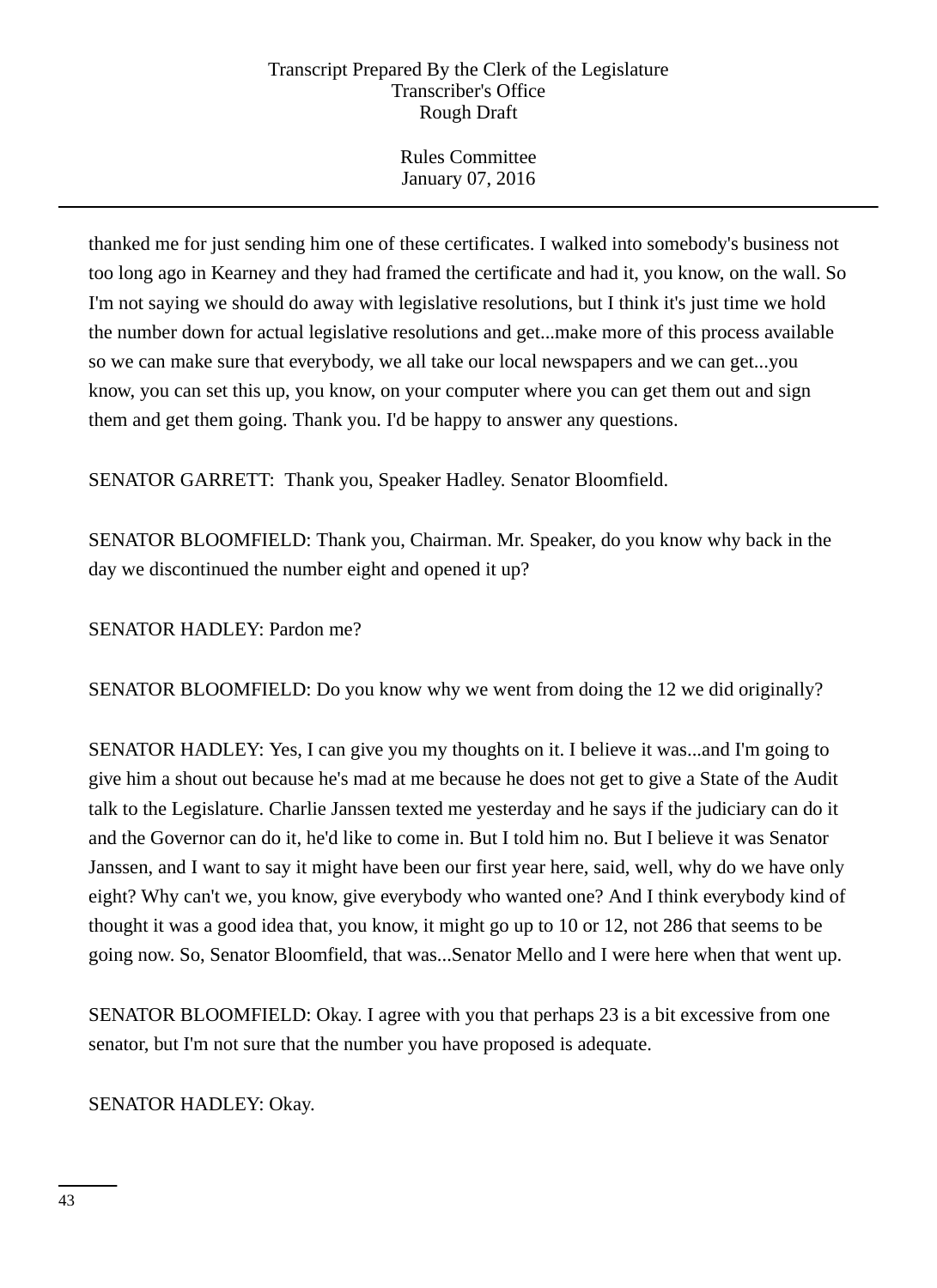SENATOR BLOOMFIELD: I don't know that I have ever done over six, but I know there are senators that do more than that. I would like to see your number increased a little bit.

SENATOR HADLEY: Well, you know, we could...

SENATOR BLOOMFIELD: Can we discuss that as we go along?

SENATOR HADLEY: Eight is, you know, eight we came up with because that was the number before. And again, Senator Bloomfield, I guess I want to make...I guess, my number one goal is also to make it really something special.

SENATOR BLOOMFIELD: Amount to something.

SENATOR HADLEY: Yeah, that if you get one of these, you know, to this...the fallen hero that has 49 senators sign it, or whoever it is, that this is really something special to them.

SENATOR BLOOMFIELD: Yeah.

SENATOR HADLEY: So it's a number.

SENATOR BLOOMFIELD: You were kind enough to sign one for me yesterday for one of our heroes that passed last summer.

SENATOR HADLEY: Sure.

SENATOR BLOOMFIELD: So the idea that you can't do one, only when we're in session, you can wait and start one the following session and that's...

SENATOR HADLEY: Yeah.

SENATOR BLOOMFIELD: I would like to see that number increased to 12 or 15 and put the limit there so we have a little...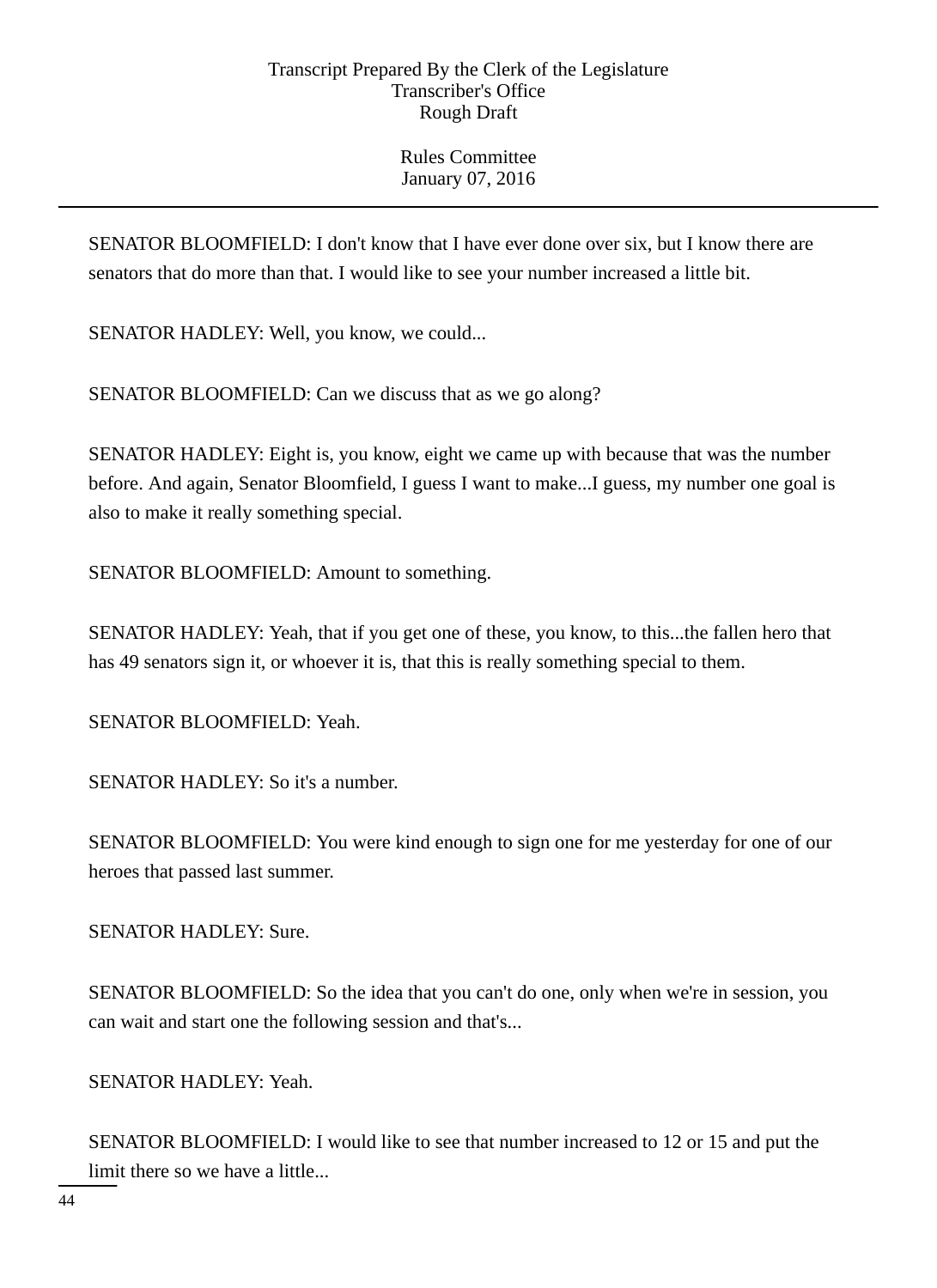Rules Committee January 07, 2016

SENATOR HADLEY: Well, we can certainly...we can certainly talk about that. But I think also not...you know, and I don't want to get into a situation where I'm saying one honor is more than another, but I think there's some that are more significant than others. And that's when, you know, these kinds of certificates might be appropriate.

SENATOR BLOOMFIELD: It could be my blind eye that I've been five years and this is the first time I've ever seen one of these.

SENATOR HADLEY: Yeah.

SENATOR BLOOMFIELD: I wonder where they are available.

SENATOR HADLEY: Yeah, they are available and...

SENATOR BLOOMFIELD: That needs to be advertised a little bit perhaps.

SENATOR HADLEY: And the Clerk and I have, you know, a really nice blue pen that...and they're signed by hand.

\_\_\_\_\_\_\_\_\_\_\_\_\_\_\_\_\_\_: (Laugh)

SENATOR BLOOMFIELD: Well, I'd want his signature anyway.

SENATOR HADLEY: (Laugh)

SENATOR GARRETT: Thank you. Senator Schumacher.

SENATOR SCHUMACHER: Thank you, Senator Garrett. I just wanted to agree with you that I've been using these for the last few years. They really work nice and they're highly efficient, and in some respects framable like that, if somebody is so inclined, may be around longer than a resolution typed up in a...with a blue backing on it or something.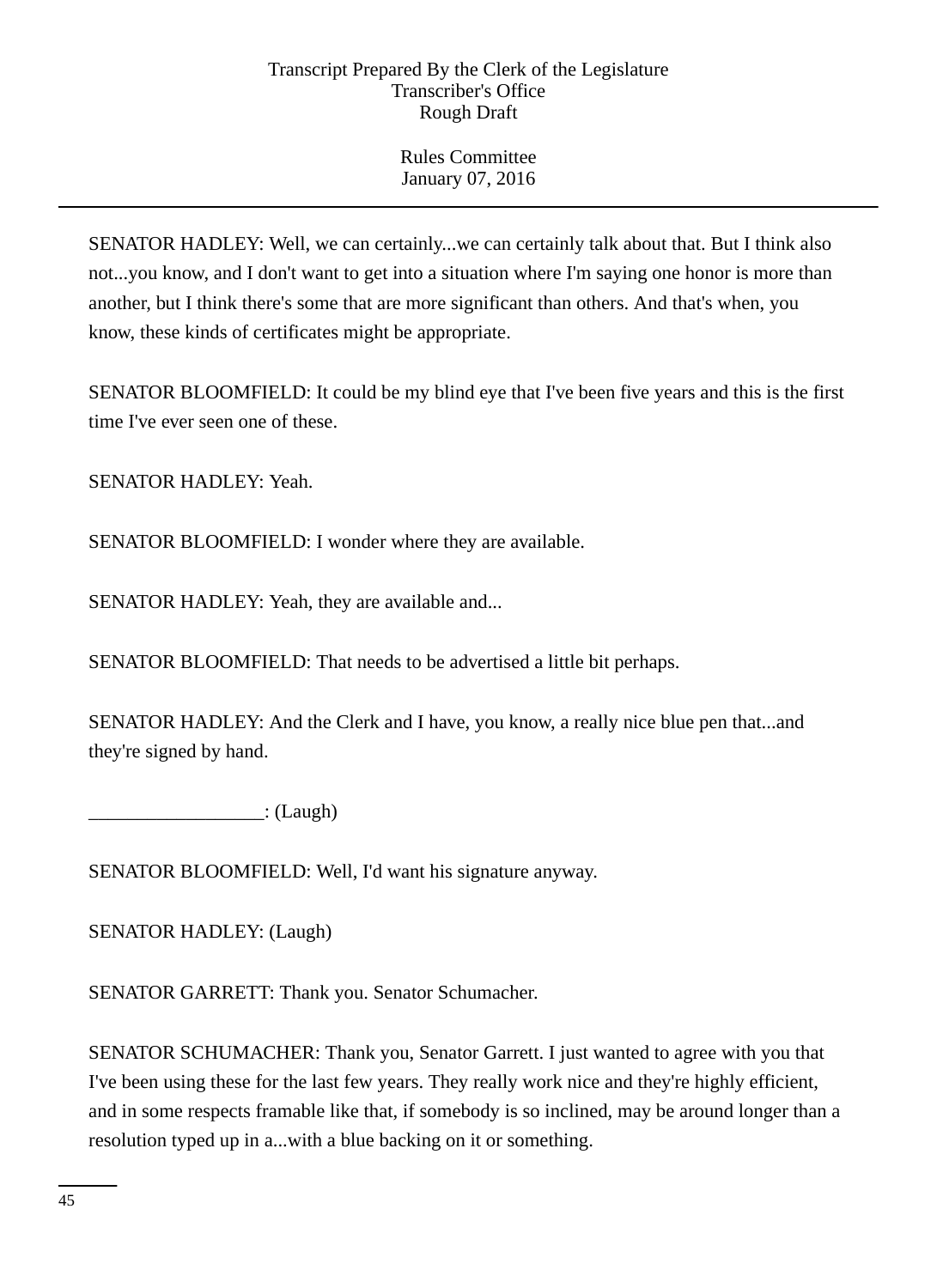Rules Committee January 07, 2016

SENATOR HADLEY: Well, and actually, the resolution is not signed by you as the senator, is it?

SENATOR SCHUMACHER: Yeah. Right.

SENATOR HADLEY: So if you want to...

SENATOR BLOOMFIELD: Mine are.

SENATOR HADLEY: Huh?

SENATOR BLOOMFIELD: Mine are.

SENATOR HADLEY: Well, I know. You probably say turn it over and you got your name scribbled on the back.

SENATOR BLOOMFIELD: Two or three times on the back, yes.

SENATOR HADLEY: Okay. Anyway, (laughter) any other questions?

SENATOR GARRETT: No. Thank you, Speaker Hadley. I appreciate it. Any proponent testimony? Opponent testimony? Oh, here we go.

PATRICK O'DONNELL: Mr. Chairman, I won't take long. First of all, I want to thank the Speaker for...I didn't want him to take the pokes up here because I was the one that at least raised with him the...I wanted you to be aware that there is...the trend is...has increased pretty dramatically, okay? And while it's any member's prerogative to do what he or she thinks is appropriate to do, you know, there is an expense associated with these things. He talked about the drafting expense. I will tell you probably one of the more expensive pieces of processing these things is production in the Journal. I mean that's an expensive publication that the Legislature produces, and we have to produce a Journal because that's the record of what you do here. And so, Mr. Speaker, thank you for raising the issue. It's your decision as to what you want to do. Senator Bloomfield, just in response to your concern about the number, Senator, I just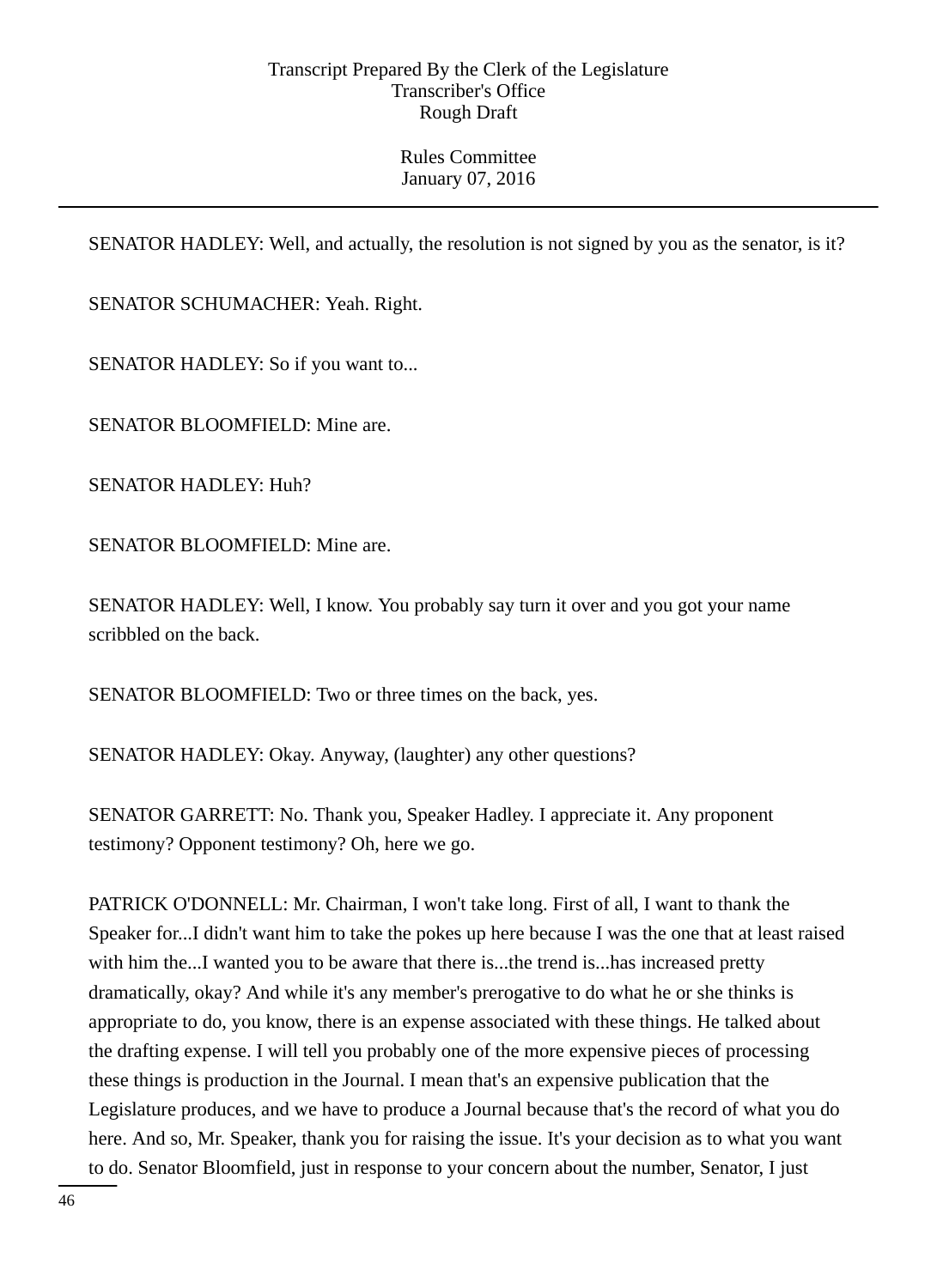Rules Committee January 07, 2016

wanted you to know this. In 2015, 40 of the 49 members did eight or less, okay? In 2014, 46 of the 49 did eight or less. In 2013, 43 of the 49 did eight or less. And in 2012, 48 of the 49 did eight or less. So I'm trying not to be critical when I say this but it's a few members who tend to be where the trend increase is coming from.

SENATOR BLOOMFIELD: Overachievers.

PATRICK O'DONNELL: Yeah. Okay? I think that's all. The other thing, the Speaker is...there was pressure, when the rule was repealed, from certain members because they felt limited to eight. That's why we got rid of the rule when we did, okay? I had great chagrin at the time when I talked with Speaker Flood about it, but we did it or you did it and that was fine. So now anyway, I just wanted you to know there is a trend and it's increasing and it's not an inexpensive one.

SENATOR GARRETT: Senator Bloomfield.

SENATOR BLOOMFIELD: Thank you. Would you diametrically oppose going to 12? That's one a month from each senator.

PATRICK O'DONNELL: No, it's...you know, I don't have a vote on this deal. (Laugh)

SENATOR BLOOMFIELD: Yeah, I know you don't but you are heavily involved in it.

PATRICK O'DONNELL: Well, Senator, no, I mean some...I think some limitation is better than no limitation, so absolutely not. If you think that's the right number and this is how the Legislature should express themselves, then so be it.

SENATOR BLOOMFIELD: Okay. Thank you.

SENATOR GARRETT: Thank you, Mr. Clerk. Any other questions? Any other proponent testimony? Opponent or testimony in a neutral capacity? Okay, thank you. That closes the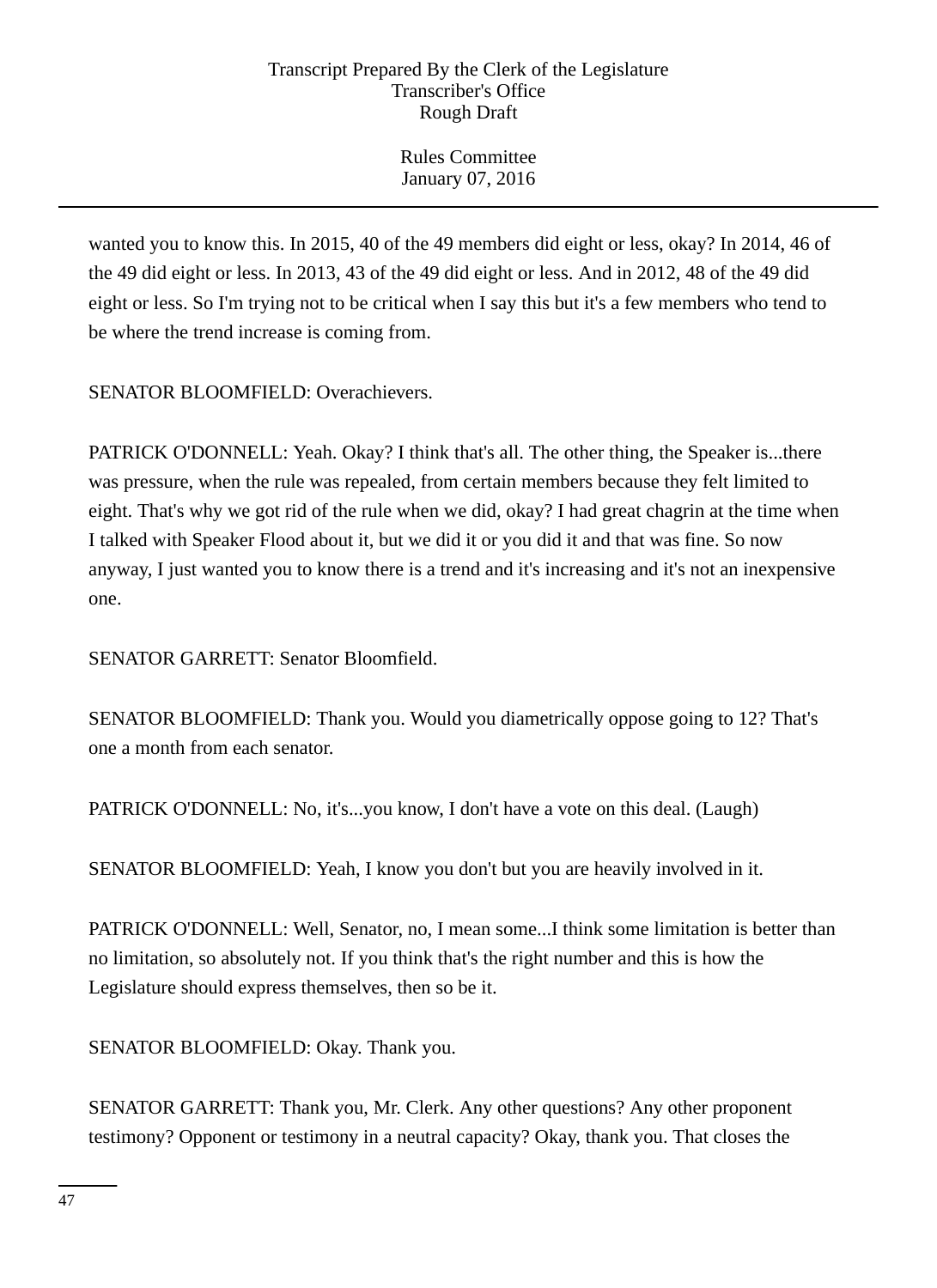hearing on rule proposal number five. Rule proposal number six, Senator Coash. Please state and spell your name.

SENATOR COASH: Thank you, Senator Garrett. Senator Colby Coash, C-o-l-b-y C-o-a-s-h. I represent the 27th District. I am bringing a very simple rule change for the committee's consideration and it is very simple. It's changing the time for the vote to be held open, on a...when we waive the at-large reading of the bill, from three minutes to one minute. When I...when you spend enough time in the Chair, as I have, you watch what's going on. I think we would all agree that that three minutes we're waiting for the presiding officer to call the roll is not being spent reading the bills, as it was designed. There are I believe, and I leave it to this committee to clarify that before making a final decision, there may be a constitutional provision here that needs to be considered. But I believe that the...from my research, there was an intent that if we weren't going to read a big Revisor bill, that is 120 pages, as we read every other bill, that we ought to at least have a time period where the senator would have a set amount of time before he or she votes to consider whether or not they want to vote for it. But as you have seen, I am sure, the minute that the board is open most senators vote, and that three minutes becomes wasted time. We are...maybe it's my final year and I want to preserve as many minutes as I can for substantive debate, but it seems to me that that is a waste of time. But I do believe there is a purpose for having that particular opening, and if it can be shrunk by two-thirds I think our time would be better served in that way. And I leave that to your discretion to decide.

SENATOR GARRETT: Thank you.

SENATOR COASH: That's all I got for you.

SENATOR GARRETT: Thank you, Senator Coash. Any questions? Senator Bloomfield.

SENATOR BLOOMFIELD: Thank you. Senator Coash, you mentioned there may be some constitutional issues.

SENATOR COASH: Well,...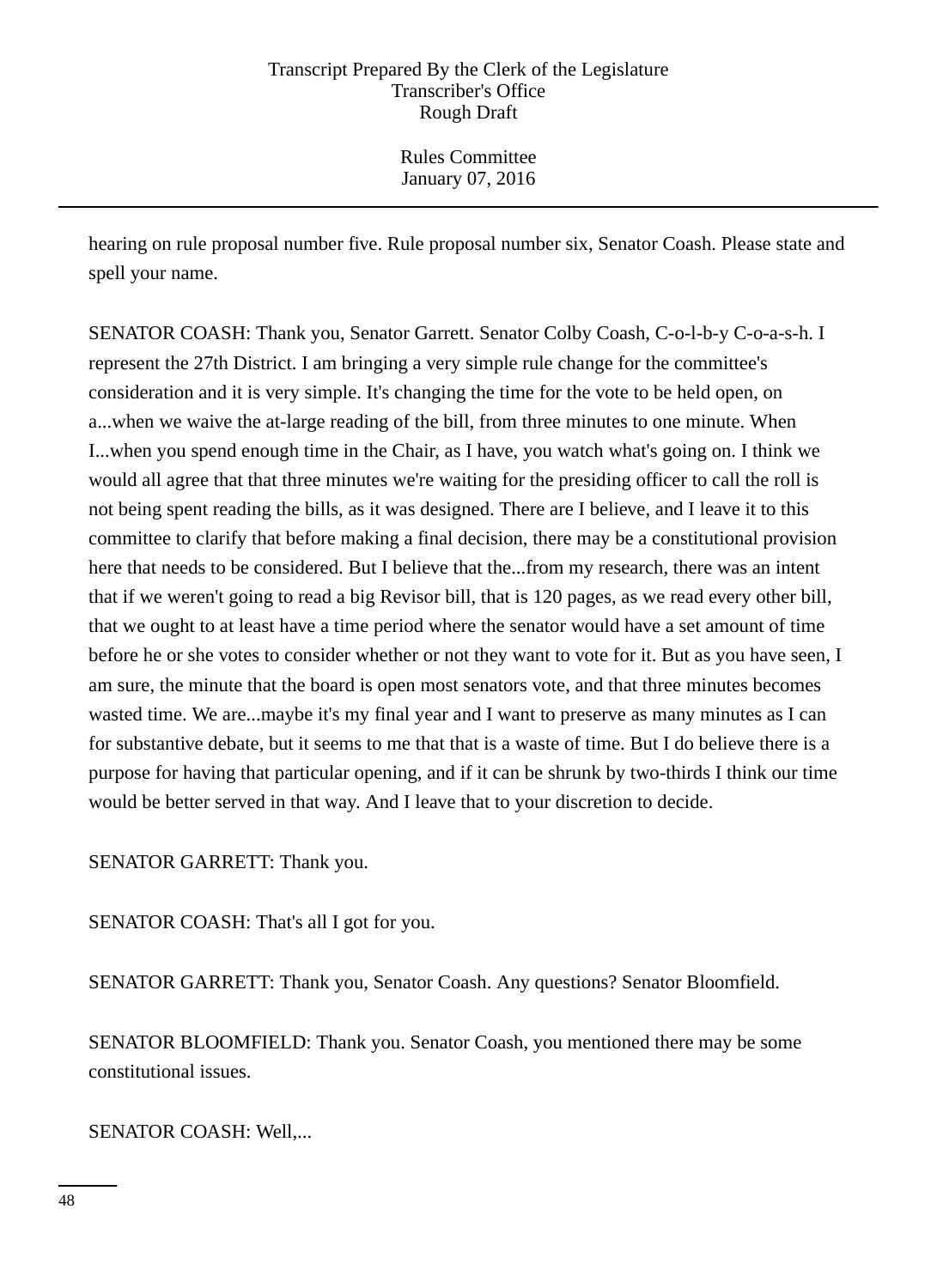Rules Committee January 07, 2016

SENATOR BLOOMFIELD: What did you find in your research that indicates that?

SENATOR COASH: And I should...I'll defer to anybody else who wants to pop in here, but reading the bills aloud was put in our constitution for a reason, I believe it's the constitution, because time we had one not every citizen could read. And so the idea was you read them out loud so that the citizens would know what kind of bills are being passed that would affect their lives. That provision has been rejected over the past decades on changing that. The citizens still want us to read the bills out loud. But we are able, through rule, to at least say, look, if it's big Revisor bill and it meets some criteria that the Speaker will identify as to what constitutes a waiving of the at-large reading and opening for three minutes, we ought to have that. So that's why I believe you need to have something there and I didn't...couldn't just go we'll waive it altogether. We still need to have that reading. But you've heard the Clerks with their speed. Even the ones that are read, I would hazard to say that's a waste of time given the way that we do it. This is just an attempt to save a little bit of time.

SENATOR BLOOMFIELD: It has been one of my great pleasures to watch up in the balcony, when the Clerk starts speed reading, at the expression on the 4th graders that are there of what in the world is he doing.

SENATOR COASH: Yeah. To the eye that is not aware of our procedures, it looks pretty silly. I will give you that.

SENATOR GARRETT: Senator Schumacher.

SENATOR SCHUMACHER: Thank you, Senator Garrett. Do we know statistically, I mean, how many bills that we go through this three minutes, how much length of time are we really talking about total?

SENATOR COASH: No, I don't. This is, very anecdotally, I was just sitting here for seven years on Final Reading days and sitting in the Chair and just watching a clock go from three minutes to zero so that you can ask the Clerk to call the roll. You know, if I thought I had 48 colleagues who were reading the bill for the last time I wouldn't bring this rule change, but I don't believe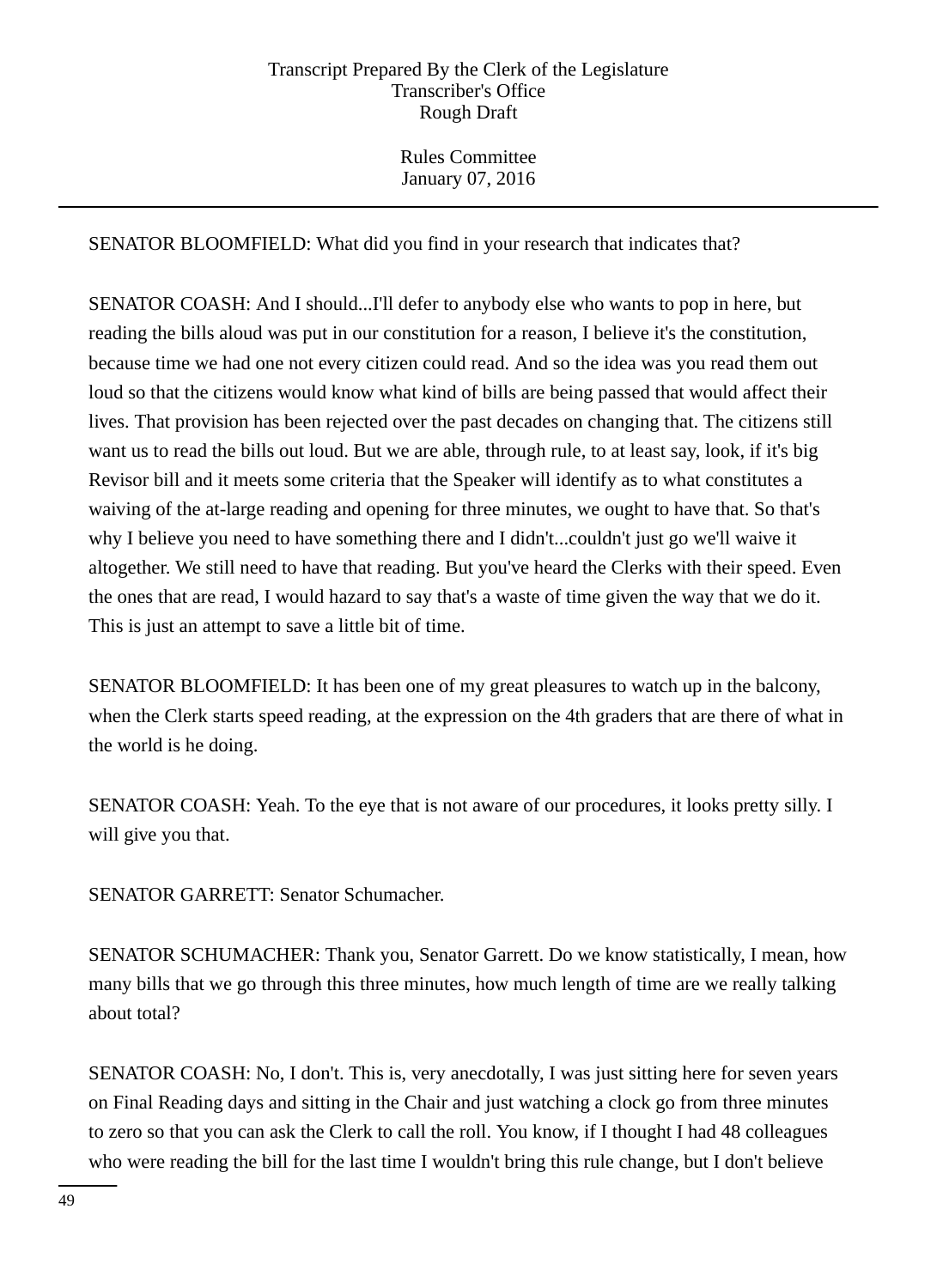Rules Committee January 07, 2016

that we're doing it. So seems to me we could save a little bit of time. But I'd...long answer to a short question, I don't know how many we waive.

SENATOR GARRETT: Thank you, Senator Schumacher. Any other questions? Thank you, Senator Coash. Any proponent testimony? Opponent testimony or testimony in the neutral capacity? Okay, this will clear the hearing for...conclude the hearing for rule proposal number six. Rule proposal number seven, Senator Bloomfield. Please state and spell your name.

SENATOR BLOOMFIELD: Senator Dave Bloomfield, District 17, D-a-v-e B-l-o-o-m-f-i-e-l-d. And what I am proposing is that we do the Pledge of Allegiance to the American flag every day as part of our agenda. Through the research we've done so far, there are four states that don't include the Pledge of Allegiance. There may be more. We have found four that do not. Thus far, we've found 37 that do. Any of you who were available yesterday for the ceremony in the Rotunda, if that family can do what they have done for our nation, I believe it behooves us to be able to say the Pledge. The Pledge had never been said here until 2011-2012, when I, with the assistance of Senator Krist, went to the Exec Board to see at that time if there was something that could be done, and we decided as a compromise at that time to go to one day a week before the opening of the session. I think it's time we took another step and put it into the agenda where it belongs. And my recommendation would be that we do it every day of the week. Most of you are aware of my fondness for the military and for our nation, and I believe this is a way of honoring our nation a little bit on the floor and I just think it's the right thing to do. And that's what I'm proposing to do.

SENATOR GARRETT: Thank you for bringing this rule change. Any questions from...? Senator Mello.

SENATOR MELLO: Thank you, Chairman Garrett. Thank you, Senator Bloomfield. Just as a clarification, the process we have now, the one time a week, beginning of each week, is that in the rules right now or is that just an unwritten practice?

SENATOR BLOOMFIELD: That is an unwritten practice...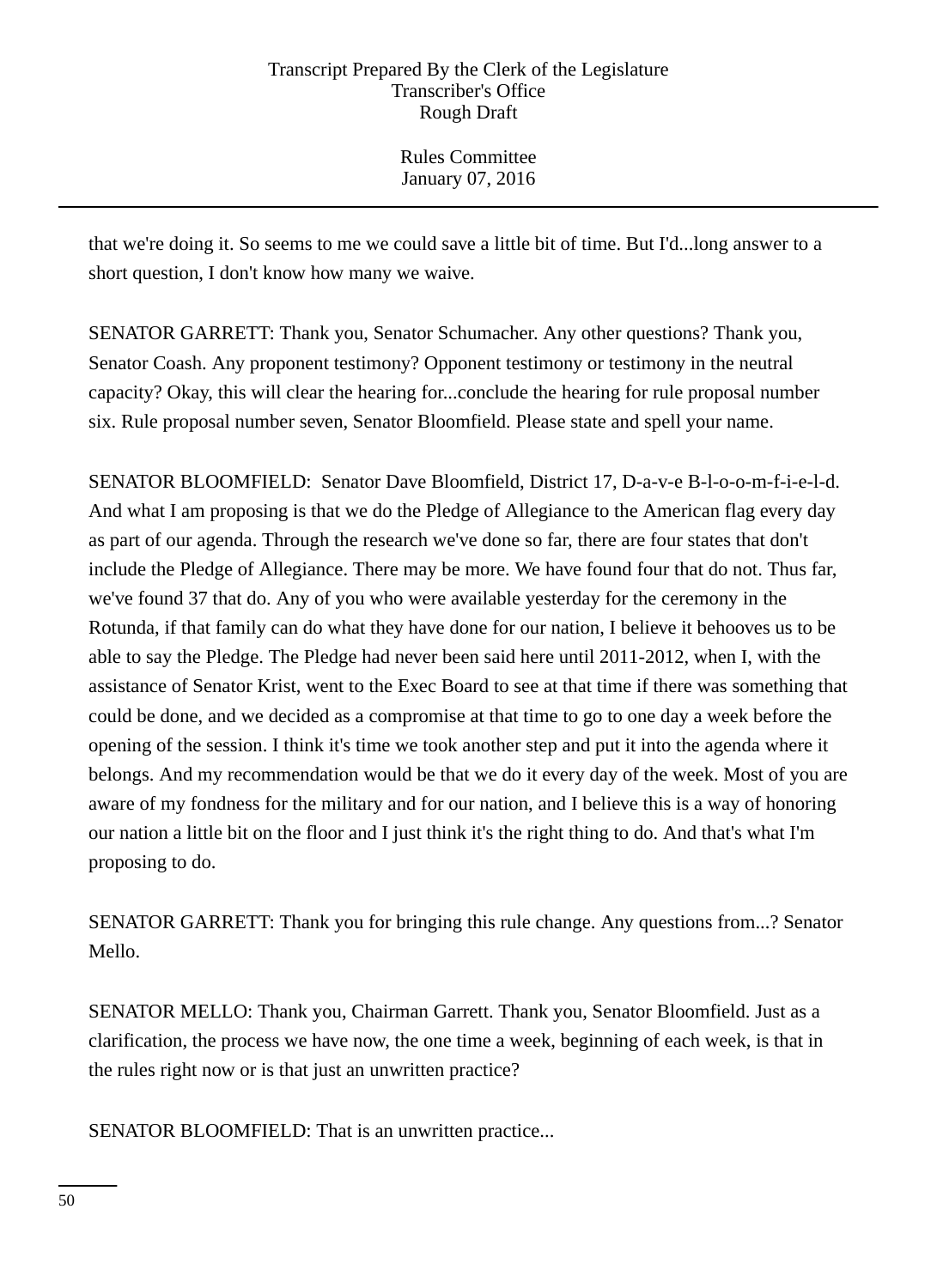SENATOR MELLO: Okay.

SENATOR BLOOMFIELD: ...that Patrick, the then Chair of the Exec Board, Senator Krist, and I came to. I just think it's time that we make it part of the practice instead of be...

SENATOR MELLO: Would you ever consider along the lines of us starting to maybe make that unwritten rule and unwritten practice maybe a rule first, if anything, if you were willing to compromise? And we can discuss this as an Exec Session. But just in the sense of would that ever be a compromise to you to just put that component, at least to start off, in the rules?

SENATOR BLOOMFIELD: I don't believe so because the compromise that was made included me finding the people to say the Pledge and taking care of that. I will not be here. I don't believe that we want to put that on any other senator.

SENATOR MELLO: Okay.

SENATOR BLOOMFIELD: I think it needs to be part of the agenda and...

SENATOR MELLO: What if we put it on the Speaker?

SENATOR HADLEY: That's what I feared would happen. (Laughter)

SENATOR BLOOMFIELD: Well, the current Speaker wouldn't be here either. But I...

SENATOR MELLO: Okay. Just that...

SENATOR BLOOMFIELD: Under my...

SENATOR MELLO: If we made it just...

SENATOR BLOOMFIELD: ...under my proposed change, it would go to the Clerk.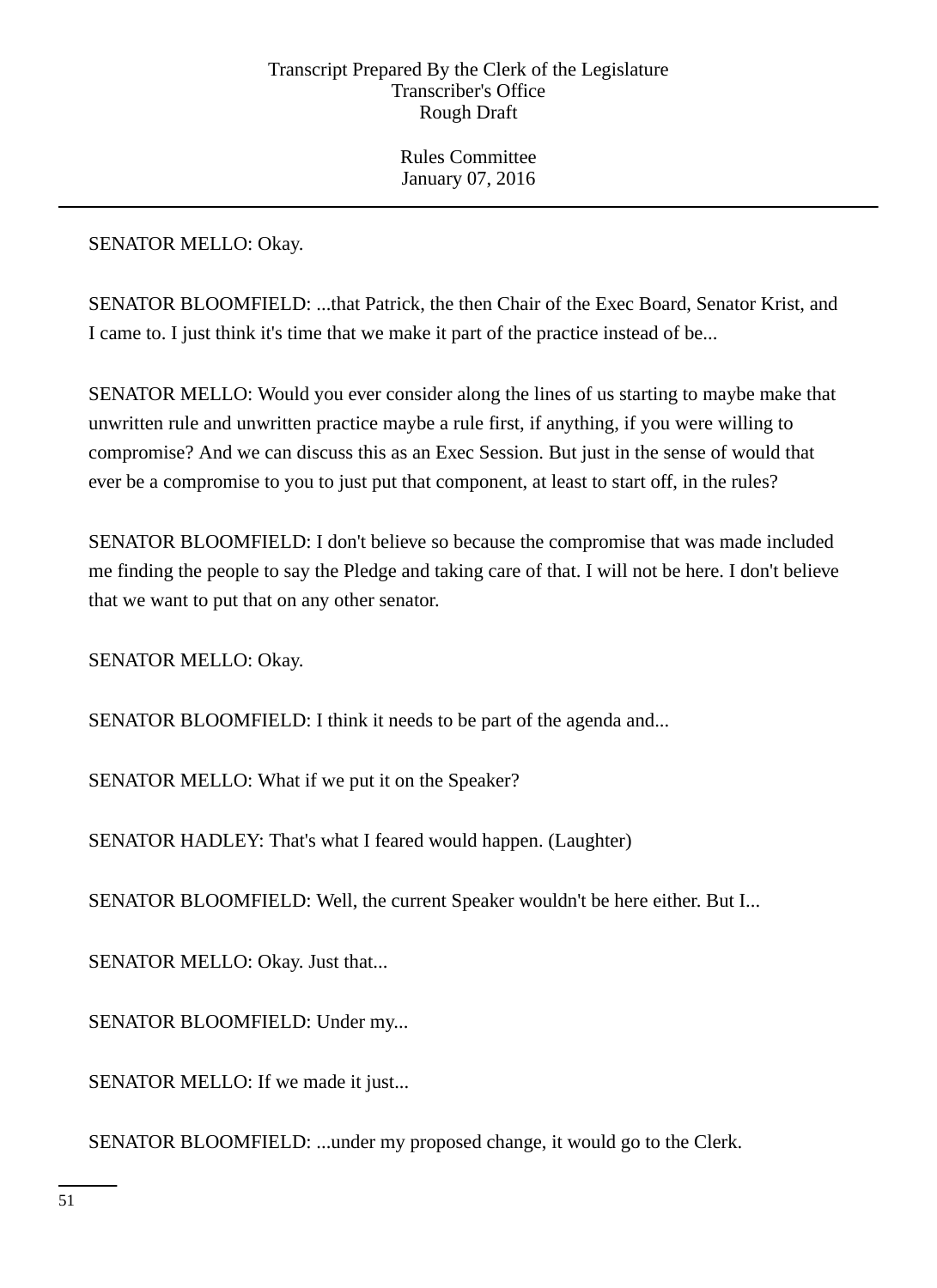SENATOR MELLO: Okay. We can talk more. We'll talk more in Exec.

SENATOR BLOOMFIELD: Yeah. And...

SENATOR MELLO: Just wanted to kind of understand a little bit of the history.

SENATOR BLOOMFIELD: ...that would not be a compromise that I would be willing to make easily.

SENATOR MELLO: Okay.

SENATOR GARRETT: Thank you, Senator Mello. Senator Schumacher.

SENATOR SCHUMACHER: Thank you, Senator Garrett. You referenced, when you brought this suggestion up a few years ago for what we're doing now, there was a compromise. Compromise implies somebody wanting to do more, somebody wanting to do less.

SENATOR BLOOMFIELD: I wanted to do it every day of the week at that time. I wanted just what I'm asking for now. There was a certain individual that other people thought might be running for reelection and they were afraid of what he might say were he reelected. And they did not want to have that fight at that time. It may be time to have that discussion.

SENATOR SCHUMACHER: You haven't had enough fun yet in the session? (Laugh)

SENATOR BLOOMFIELD: No.

SENATOR SCHUMACHER: Okay.

SENATOR BLOOMFIELD: It's a new session.

SENATOR SCHUMACHER: Thank you.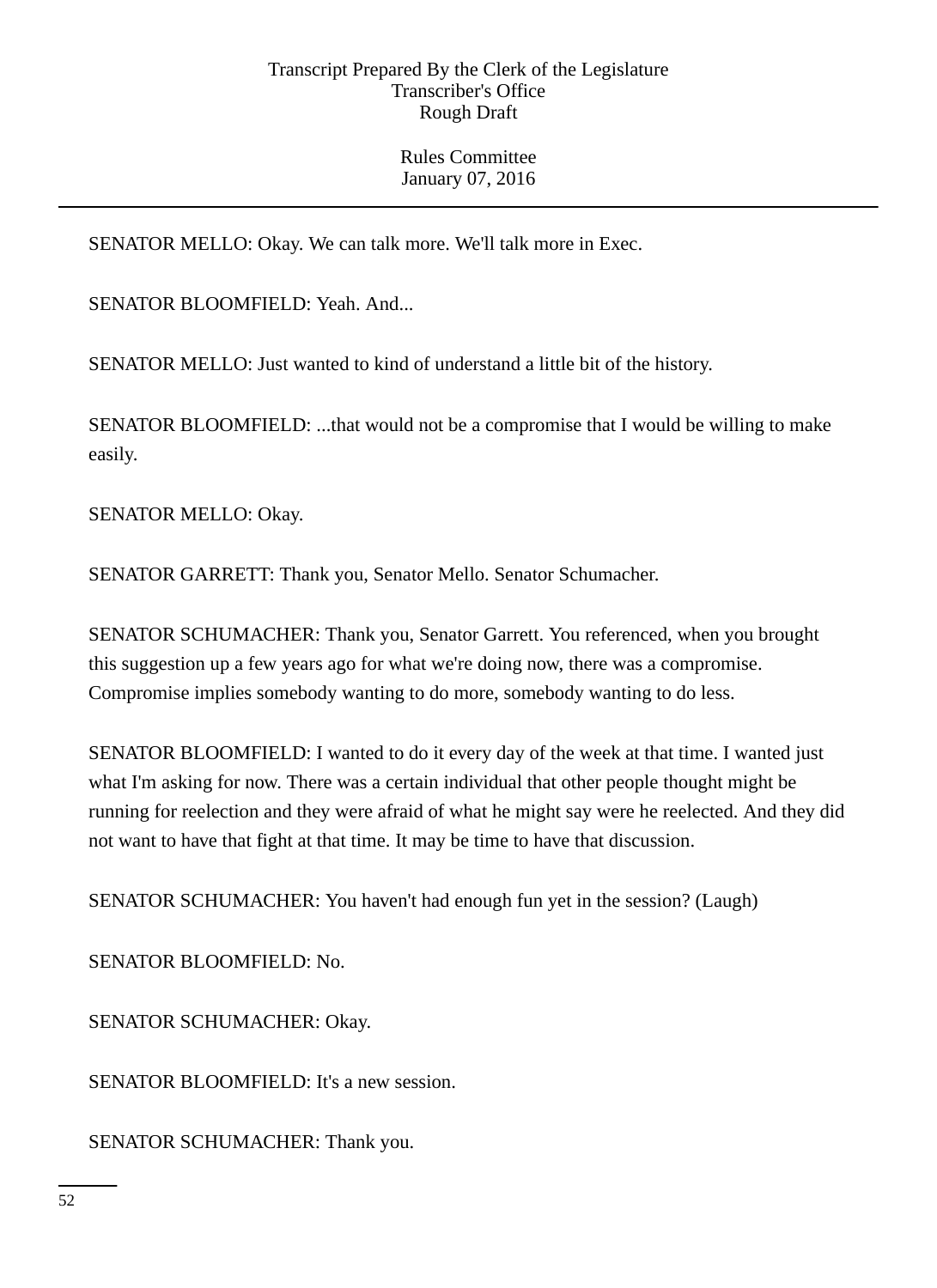SENATOR GARRETT: Some of us love fights. Just a technical question: Currently Section 22 has an opening prayer. You're not talking about striking opening prayer. You're just...

SENATOR BLOOMFIELD: No.

SENATOR GARRETT: Okay. Do you want to add it to Section 22 so we do an opening prayer and the Pledge?

SENATOR BLOOMFIELD: Probably the prayer, then the Pledge, and then renumber everything out, whatever order that is. I think the prayer would come first.

SENATOR GARRETT: Okay. Okay. Thank you. If no further questions, thank you, Senator Bloomfield. Any proponent testimony? Any opponent testimony or testimony in a neutral capacity? Okay, this will clear...this will conclude the hearing for rule proposal number seven. Rule proposal number eight, Senator Mello. Please state and spell your name.

SENATOR MELLO: Good afternoon, Chairman Garrett, members of the Rules Committee. My name is Heath Mello, H-e-a-t-h M-e-l-l-o, and I represent the 5th Legislative District in south Omaha. The proposed rule change would amend Rule 5, Section 4(e) to read as follows. I don't want to read the exact language because it's in front of you, but the gist of it, essentially, would be requiring senators and/or their staff who prepare their statements of intent for their legislative bills to introduce their statement of intent no later than 24 hours after the legislative bill has gone through the referencing process. Like all good deeds that do not go unpunished, my office has received a considerable amount of feedback from legislative staffers and others within the building who raise some general concerns in regards to sometimes the timing in regards to process of when you introduce a piece of legislation. It does get referenced, as well as during these first usually ten days senators and senators' staff are very busy in that process of trying to prepare multiple pieces of legislation. And to have to also produce the statement of intent while you're finishing up the legislative bill is an awful lot to ask sometimes, depending upon the workload of an individual senator and their office. So I would recommend or offer, I should say is a better word, the committee a potential compromise that's been brought forward by a number of people to consider the rule change instead of changing the rule to no later than 24 hours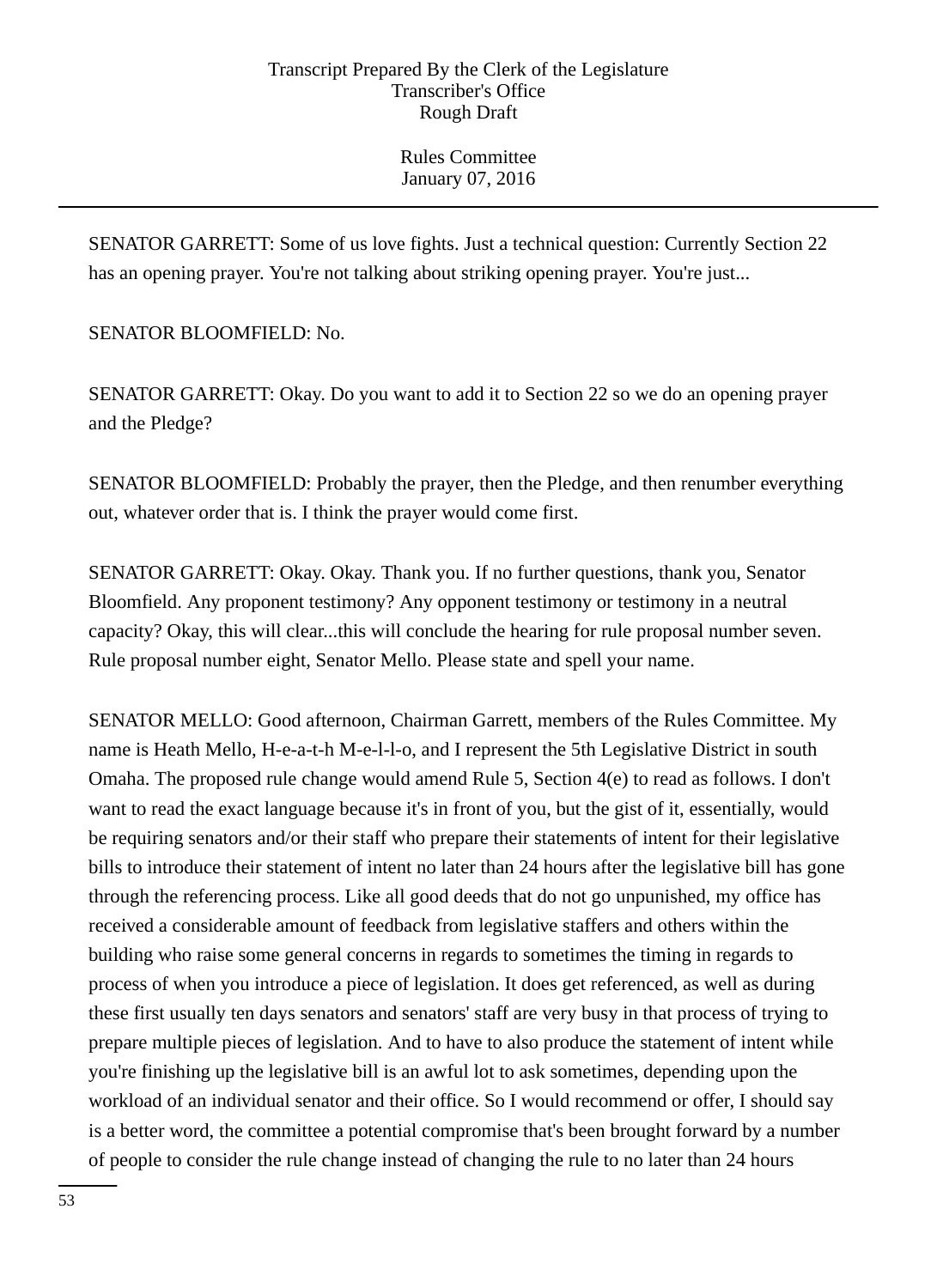Rules Committee January 07, 2016

following the bill's public hearing announcement. Which means that the statement of intent right now, just for historical purposes, statement of intent is supposed to be provided no less than 24 hours before the actual public hearing. I will admit I am one of those violators, as have, hopefully, all of you experienced it as well, of sometimes not having that statement of intent within 24 hours. You're doing it late at night. The bill hearing is maybe at 1:00, 1:00 in the afternoon or 1:30. And for the graciousness of many other committee Chairs, they will essentially accept your statement of intent even that morning of the hearing. The reality is that just makes it more difficult for the legislative committee through the hearing process. It makes it more difficult for the Legislative Fiscal Office as they're evaluating the bill to find out actually what your legislative bill is intended to do. So the compromise that essentially many have offered and suggested I bring today is, instead, it would give senators and committees, essentially, a week or a little less than a week to have that statement of intent prior to the bill's actual public hearing. It still gives senators plenty of time after those ten days of bill introduction, so to speak, or at least after, I should say, the first week of bill introductions, to be able to prepare that statement of intent, be able to get that statement of intent to the legislative committee within 24 hours after the bill has been made...or after a public hearing has been set for the legislative bill. Is this a proposal that will make or break the operations of the Legislature? No, it doesn't. But if anything, I think it does help the committee process a little bit in regards to getting that statement of intent sooner in the process. It does help the Legislative Fiscal Office in regards to understanding the intent of what the senator had when they crafted the bill, instead of essentially getting the statement of intent the day before the bill when also the fiscal note essentially is also being finalized or being prepared. The hope would be that getting this information out sooner to the public. But, more importantly, getting it out sooner to the legislators and to the Fiscal Office and committee staff will hopefully help provide more clarification of what the legislator's intent actually is when they introduce the legislative bill. With that being said, Mr. Chairman, I'd be happy to answer any questions you or the committee may have.

SENATOR GARRETT: Thank you, Senator Mello. Questions from the committee? Senator Bloomfield.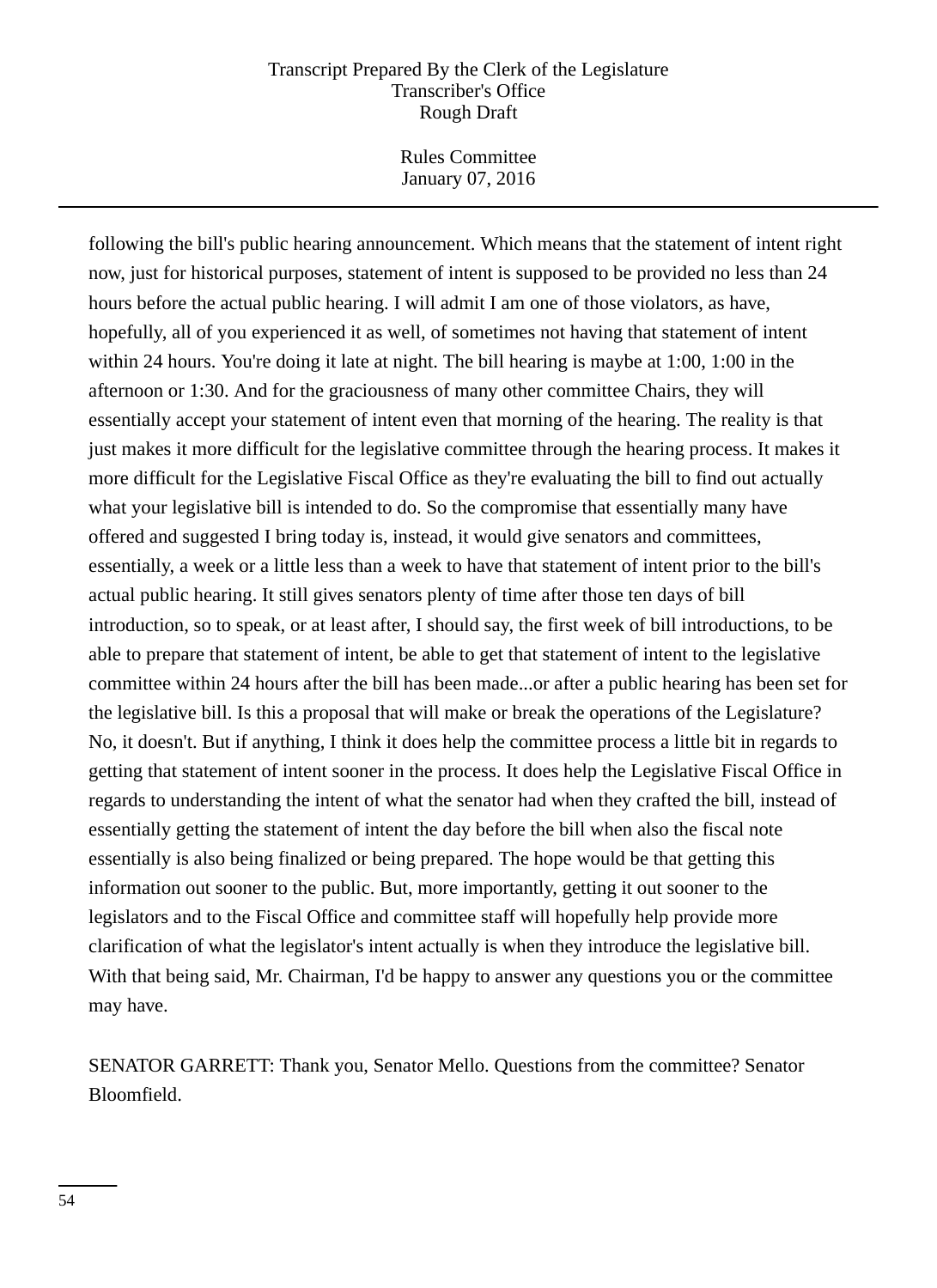Rules Committee January 07, 2016

SENATOR BLOOMFIELD: Senator Mello, I am going to join you directly, and getting abuse probably from my staff. I think maybe 2017 and going forward it might not be a bad idea to have the statement of intent included when the bill is dropped. I think that does away with all that issue. And the only problem would be when a committee tries to do a shell bill. But that's something I would like you to look at next year. I won't be here. I guess you won't be here either, will you?

SENATOR MELLO: (Laugh) You are correct, Senator Bloomfield. I think that the original thought and intent with this was in the sense that as we introduce legislative bills, we know what the intent of our legislative bills are. And we know that our staff, who have been working on the bills with us, know what our intent of the legislative bill is also. I think the difference in the challenge is that's an awful lot of sometimes workload of a bill--statement of intent, getting everything situated all in kind of a condensed time frame. Where Senator Schumacher may introduce a bill on day one, the bill gets referenced on day two, it now becomes publicly known on day two, early day three. Right now, obviously, the bill could be not referenced for a public hearing till the end of session. And so it's the sense of...does it kind of streamline operations? It does. But in talking with legislative staff...and I have a tremendous amount of respect for the Clerk's Office, the Research Office, the Fiscal Office, individual senators' staff. I didn't make...I didn't introduce this to cause more headache for the operations of the Legislature. And that's why I'm not...this is not a proposal that I will die on the hill, quote unquote, for. I think the thought, though, is just anything that we could do to get that statement of intent out to the Legislative Fiscal Office. I mean that's, in my mind, the Legislative Fiscal Office and the committee counsel, the committee clerk who are doing the committee preparations, getting it to them earlier than the day before or even the day of, it could only help, I think, provide more information to senators, as well as the public at large. Instead of them having to read through the entire bill to find out what's in the bill, they can, instead, see the statement of intent sooner to have maybe approach senators with questions, approach committee staff with questions. So the time frame, I just bring that as an alternative option to help mitigate revolt amongst maybe legislative staff.

SENATOR BLOOMFIELD: Thank you.

SENATOR GARRETT: Any other questions? Senator Schumacher.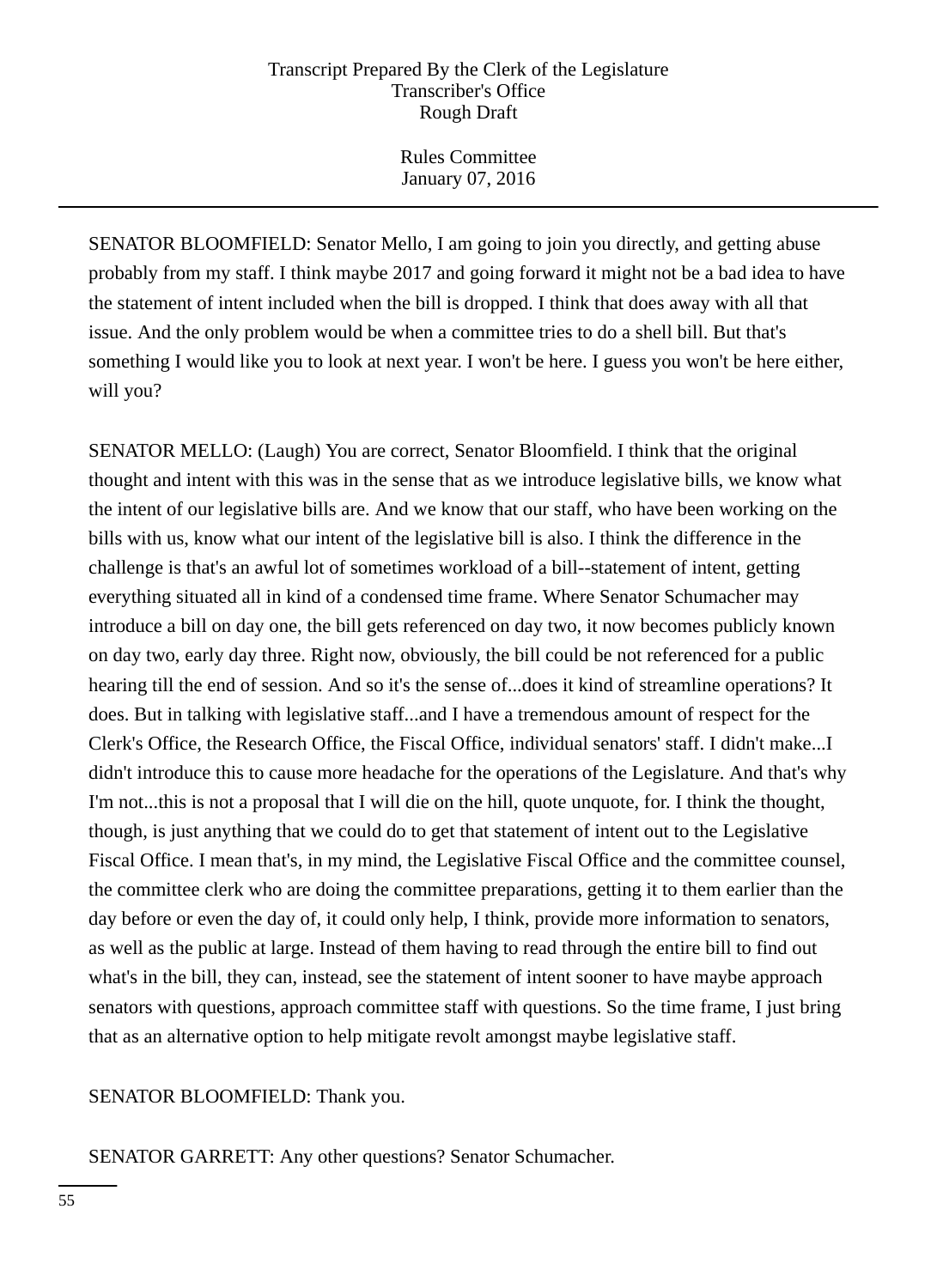SENATOR SCHUMACHER: Thank you, Senator Garrett. I'm too much of a procrastinator. (Laughter) So I think, Senator Bloomfield, this is a great idea, but 2017 is the wrong year to start it.

SENATOR MELLO: Nineteen?

SENATOR SCHUMACHER: Two thousand nineteen sounds a lot better. (Laughter) That's all.

SENATOR GARRETT: Thank you. Any other questions? Thank you, Senator Mello.

SENATOR MELLO: Thank you.

SENATOR GARRETT: Any proponent testimony? Any opponent testimony or testimony in a neutral capacity? Okay, that closes the hearing for rule proposal number eight. Rule proposal number nine is the Clerk of the Legislature, Mr. Patrick O'Donnell.

PATRICK O'DONNELL: Yeah, Mr. Chairman, let me apologize to the committee because I know I'm not in the business of submitting rules changes to you for your consideration. But this is...this, what I'm offering you, is a reflection of something that we're trying to do in terms of process. Our IT shop this year has given the Legislature the ability to add names to bills--you know, the "cosponsoringship" business that we've done for so long with the multiple forms--by doing that electronically. And if you want to be able to do that, we need to change the rule to modify it as I have proposed to you, okay? It's our...it one of our ways of trying to, you know, save a little money and move towards a paperless Legislature. I don't ever believe there will be a paperless Legislature, but we can certainly make efforts to expedite and make things more efficient. So this is for your consideration.

SENATOR GARRETT: Just by way of comment, I don't know how anyone in your office reads those signatures anyway, so electronically might be...(laugh).

PATRICK O'DONNELL: Well, I didn't say I didn't have a selfish motive, Senator.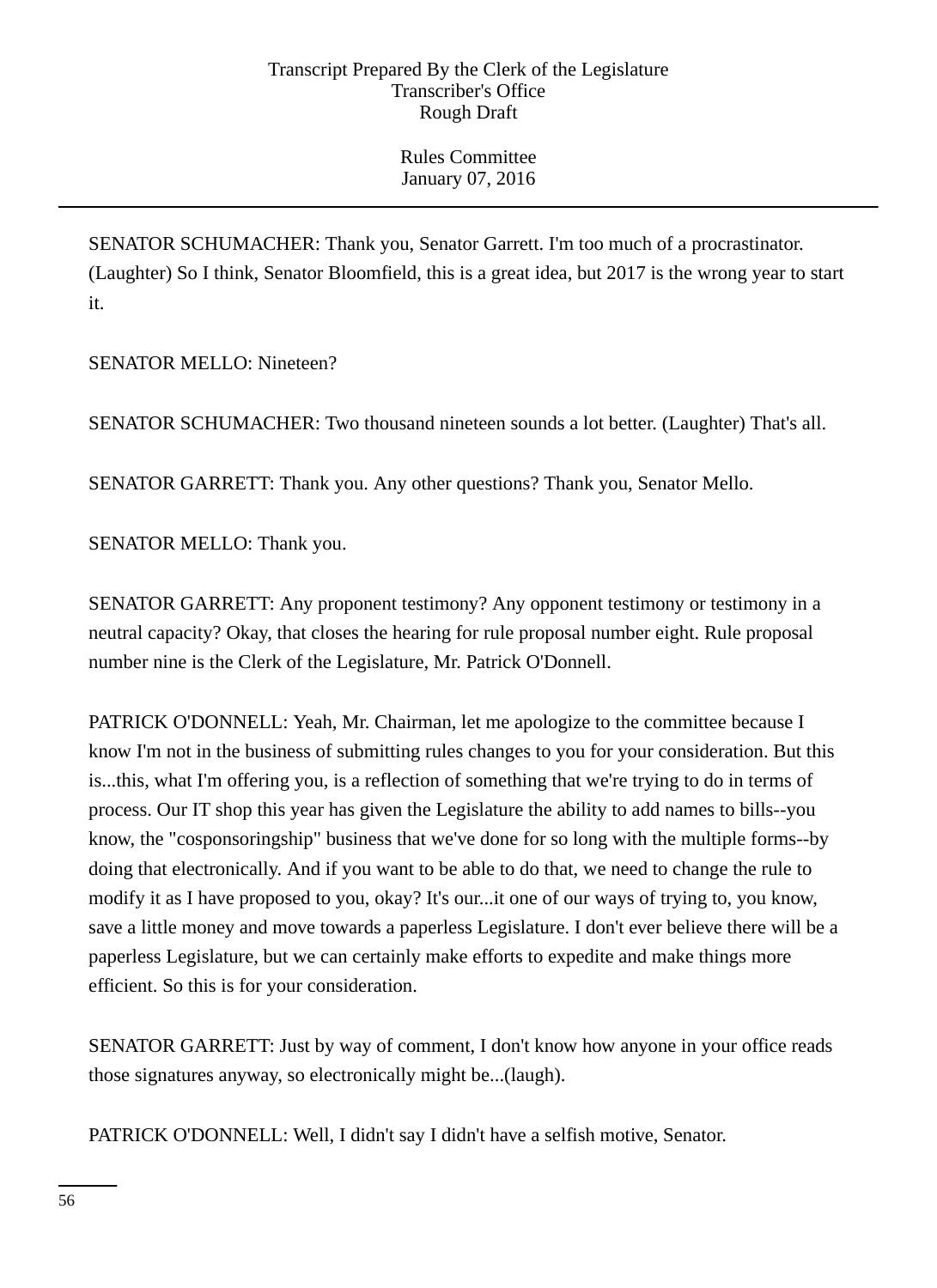SENATOR GARRETT: Senator Krist.

SENATOR KRIST: Are we piloting it now and we need to do this in order to put it into force or...?

PATRICK O'DONNELL: No, we're actually...we are still creating paper. We're creating less paper by doing this. Probably not this year but next year it allows us to get rid of all that paper in terms of the name add stuff, cosponsorships.

SENATOR KRIST: So, officially, we're still using a piece of paper today.

PATRICK O'DONNELL: Yeah. Yeah.

SENATOR KRIST: Okay. All right. Thank you.

SENATOR GARRETT: Thank you. Any proponent testimony? Opponent or neutral capacity? Okay, this closes the hearing on rule proposal number nine. Rule proposal number ten, Senator Scheer.

COLIN FURY: We're waiting for Senator Scheer.

SENATOR GARRETT: Okay. We'll stand at ease for a short while. And our intent is we'll go into Executive Session after we're complete with Senator Scheer.

## EASE

SENATOR GARRETT: Welcome, Senator Scheer. We got a quorum here so...Senator Mello had some things to take care of.

SENATOR SCHEER: I know I'm between you and a Budweiser so...not you, but...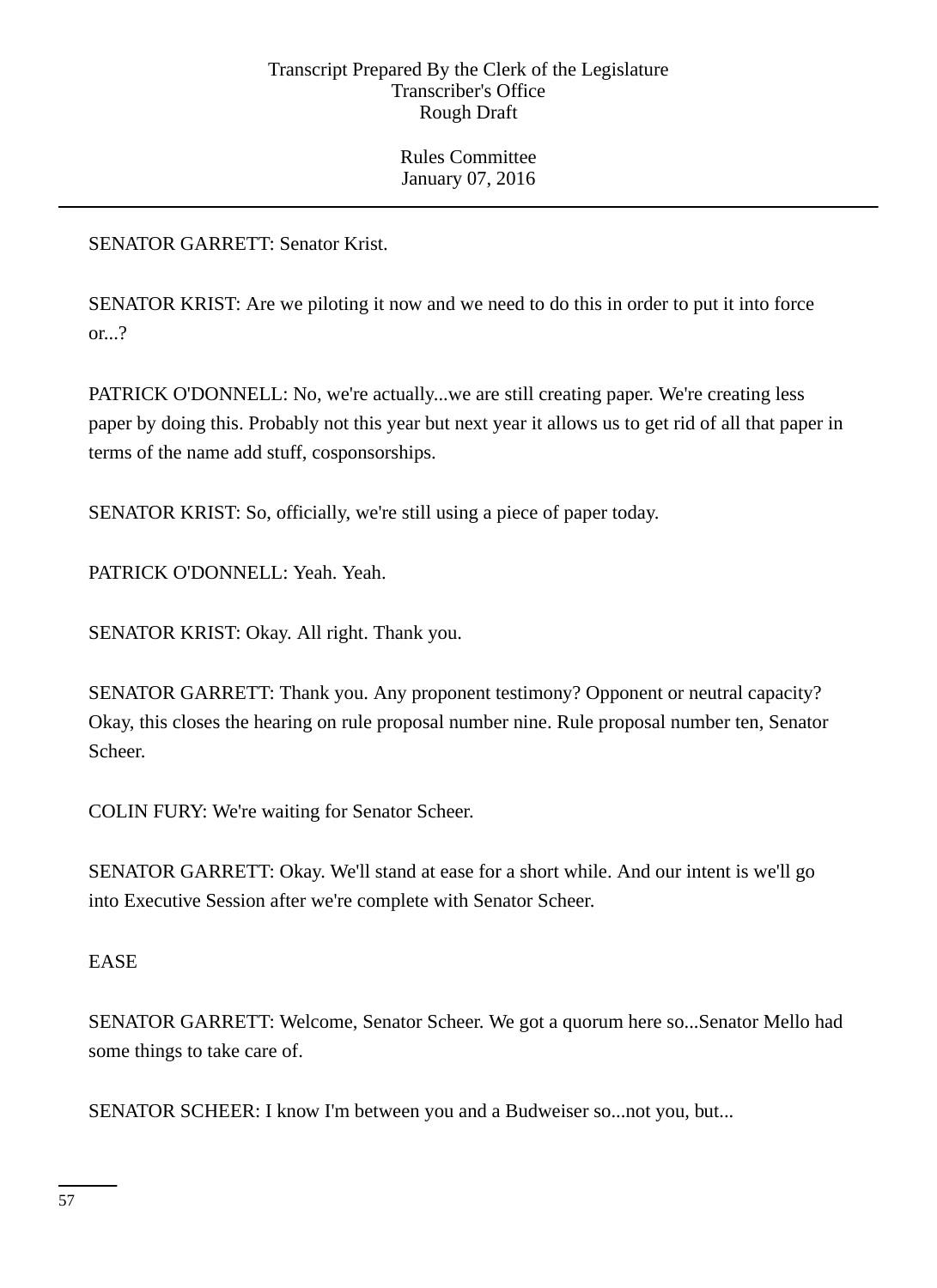Rules Committee January 07, 2016

SENATOR GARRETT: You know, we're going to go into Executive Session. But welcome, Senator Scheer. Please say and state...or state and spell your name.

SENATOR SCHEER: Oh, no problem. I'm Jim Scheer, District 19, J-i-m S-c-h-e-e-r. My request or our suggestion would be amending Rule 5, Section 5(b) which has to do with priority bills. And it's just a logical approach, something that I've been thinking about, especially looking over the three years I've been here. For example, Judiciary is a three-day period...a three-day hearing session and they have 70-80-90 bills. And you have Urban Affairs and they maybe have 18 or 20 bills. But yet, when we're done with hearings, they both get two priority bills. And it seems to me that if we're going to be practical and logical, if somebody has a three-day committee, they have...they are three days because they have the amount of bills introduced into that area that causes them to have three days versus one day. And so it would seem logical to me to have those priority designated bills available essentially for every day that they would be meeting on a regular basis. So if it's Urban Affairs, it's one day. If it's Banking and Insurance, it's a two-day. If it's Revenue, it's a three-day, or Judiciary. It would leave Appropriations alone. They're a five-day but they don't have a lot of other outside bills, so you leave them at two. I don't believe the number changes at all. You still end up with the exact same number of priority bills but they're distributed really to the areas that have the volume of bills rather than just unilaterally saying everybody gets two. To me it seems a more practical, logical way of separating the priority bills that are available. And that's pretty much the philosophy behind the change.

SENATOR GARRETT: Thank you, Senator Scheer. A real quick question: Is there a statutory limit on the number of priority bills that committees can get? Rather than take a priority bill away from one committee to increase it to another, could we not add an additional priority bill to those three-day committees?

SENATOR SCHEER: I would imagine, you know, you could do exactly the opposite. The reason I was looking at it this way is I guess you could say I was taking away, but I also am looking at the total number. And so if we add you have...I don't know if it's four, four, five, six three-day committees, whatever it might be. If you're going to just simply add an additional one for those committees, we've now added five or six more priority bills. And I'm not a long-timer but it seems to me that we have, and especially looking at this year, we've got five carry-over priority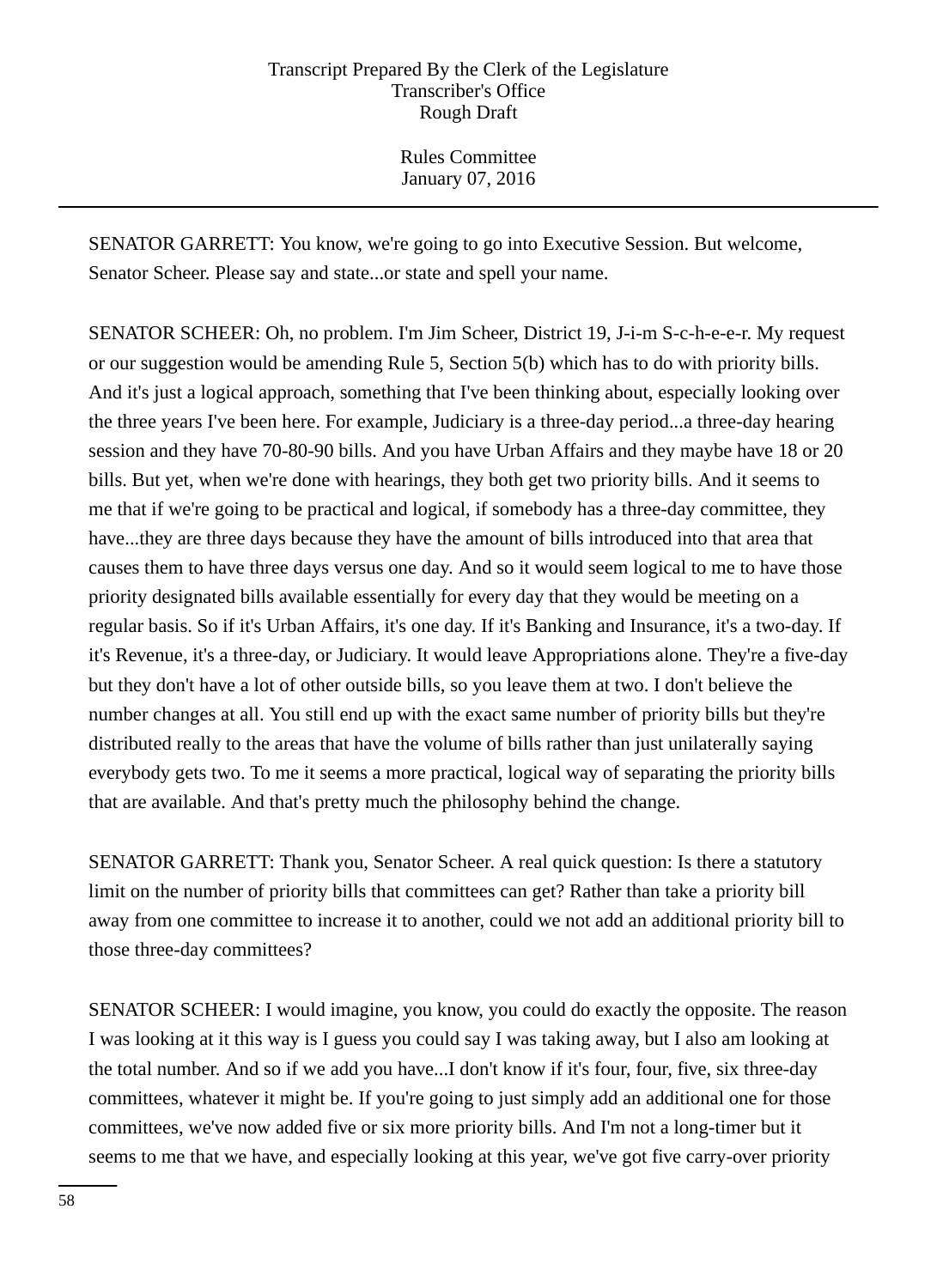Rules Committee January 07, 2016

bills that we're starting with just this next week. So I wasn't trying to add priority bills simply because then that adds more time in debate to those bills, that may be very worthy, but I was trying to keep them in the parameters that we were already working with, without trying to add additional workload to the body. But you're absolutely correct. You could just as easily, rather than redefine this, leave everything alone and simply add additional priority to those that are a three-day committee. I really don't have any skin in the game. To the extent I'm not doing this because I've got a three-day committee and I want more priority bills, that's not it at all. I was just simply looking over my minimal experience where the volume of bills have fallen. And having been a Chairperson for one year, looking at the bills that probably all deserve the light of day and having to narrow it down, two to myself, when I look at someone that probably has looked at twice as many bills and trying to narrow it down still to the same number--pretty daunting task. And so that...it's nothing that would affect me personally or my committee, and even if you wanted to take away, I suppose, from the two-day, I mean I'm...this is not selfserving. It's just looking at the bulk number of bills that are out there per committees and trying not to add to the amount that people have to look at and work with at the end of a session. It's just simply trying to distribute what we currently have in a more equitable position.

SENATOR GARRETT: Okay. Senator Bloomfield.

SENATOR BLOOMFIELD: Thank you. Senator Scheer, how would you handle Tribal Relations, where we don't meet on a regular basis?

SENATOR SCHEER: Those would not be affected. So anything that is currently receiving, those special committees, for example, Performance Audit I believe gets two, that would remain the same. Tribal Relations I believe has one. That stays the same. So any committees that do not meet on a regular basis, has no effect on whatsoever.

SENATOR BLOOMFIELD: I am going to have issues with your proposed change, much as I did Senator Krist's proposed change, in that it takes away from the Agriculture Committee. And agriculture being our largest and most important industry in the state, I don't believe we should be taking away from there. But that's...that will be discussed.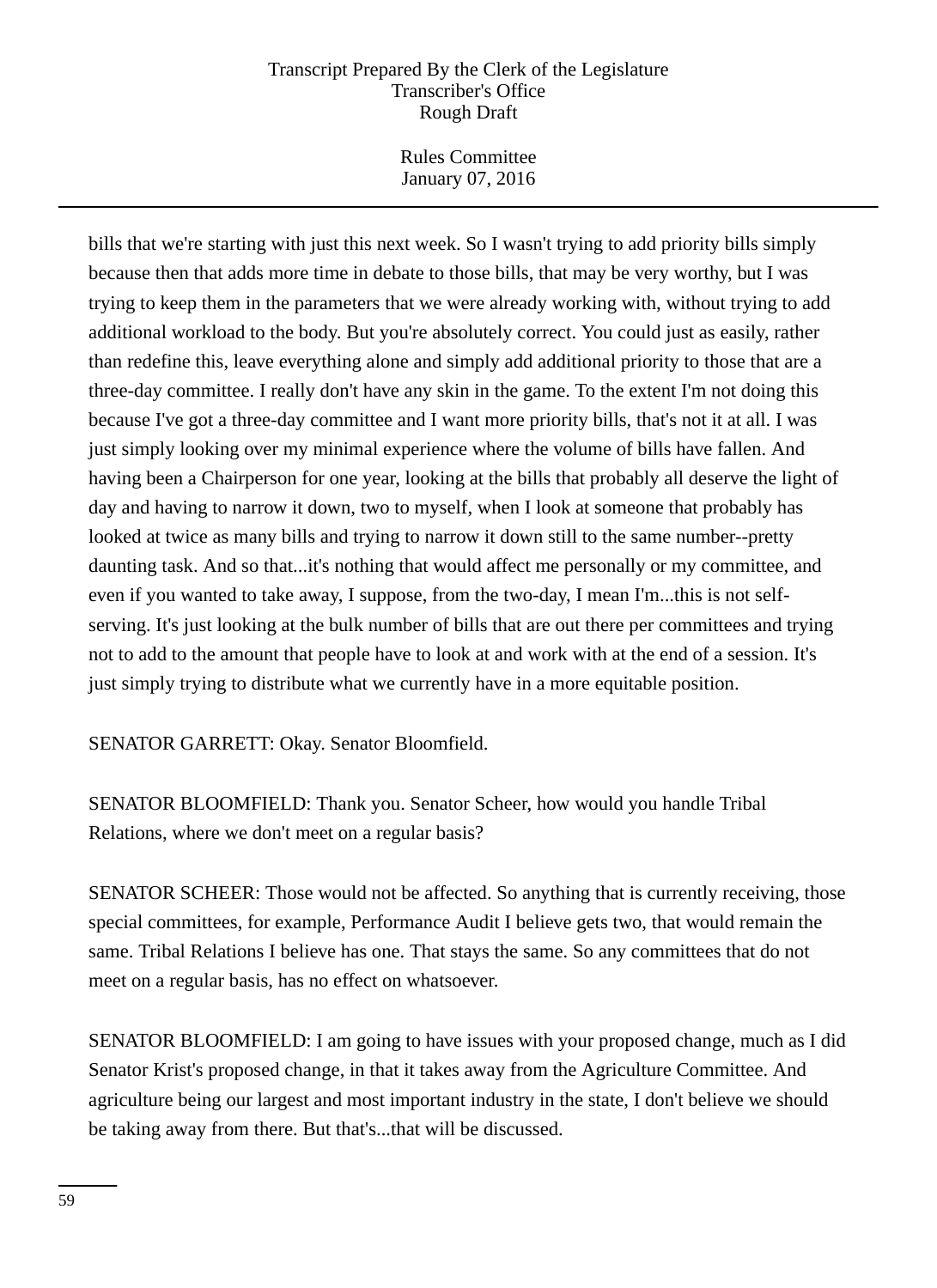Rules Committee January 07, 2016

SENATOR SCHEER: Yeah.

SENATOR BLOOMFIELD: Thank you.

SENATOR SCHEER: Fair enough.

SENATOR GARRETT: And see, that too was my concern from what your concerns expressed earlier about taking away a vote from Ag. You know, I'd, rather than do that...

SENATOR SCHEER: Well, you know, I think we can isolate. We can look exclusively at Ag. And I'm not trying to diminish it. I'm from an ag area. I mean I am a rural senator so I'm not trying to diminish that.

# SENATOR GARRETT: Right.

SENATOR SCHEER: But I also look at, for example, a one-day committee this year that had like 14 or 15 total bills, literally met two times for hearings, and ended up with 2 priority bills. You know, I just...I fail to see the equity in that as well. Now unfortunately, Ag being a one-day, evidently--and again I'm not going to nag--but if it's a one-day committee, it evidently only produces a smaller amount of bills to look at. And if that's the case, you know, the same could be, you know, Urban Affairs, General Affairs. All of them could say the same thing, you know: We've got a lot of stuff we're looking at. Well, they do. But my point is if you're Judiciary or Revenue or any of the other three-days, proportionately they are looking at a lot more. And for Judiciary to have to whittle down 90 bills to end up with 2 priorities is substantially different than a committee that is looking at 14 bills, whittling it down to 2. And this is not...no disrespect, I get where you're coming from, from ag, and it is a big industry. But we just don't have the volume of bills there. And I guess we could talk to Senator Johnson, but I'm not sure that it would impact them. I'm not sure how difficult it was for him or how easy it was to define which ones would be his priority.

## SENATOR GARRETT: Senator Krist.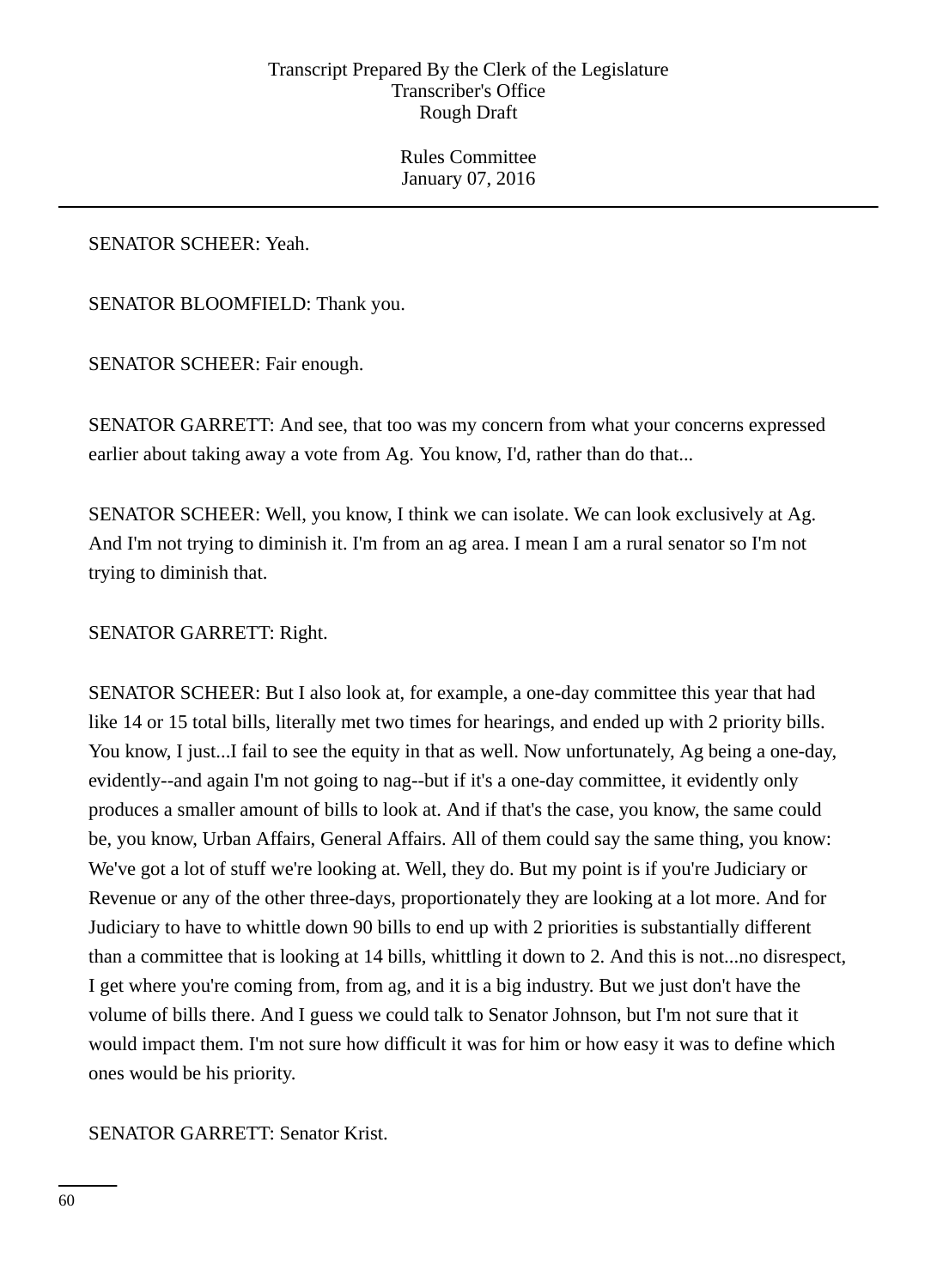SENATOR KRIST: This question is addressed to the Clerk, because of the continuity issue. But was there...is there a reason why there are...you have 25? Twenty-five, is that supposed to be the equalizer in terms of additional or...

PATRICK O'DONNELL: In terms of the Speaker priority bills?

SENATOR KRIST: Yes.

PATRICK O'DONNELL: No.

SENATOR KRIST: Thanks, Jim. Thank you.

PATRICK O'DONNELL: No. (Laughter) Please don't go. I'll be...I won't be here long.

SENATOR SCHEER: No, no, no, (inaudible) I'm fine. If you're done with...excuse me, I don't mean to interrupt. Okay. If you're done with me, I mean I don't really have a closing. If I'm supposed to, I'll waive it. But if anybody else...

SENATOR GARRETT: Are there any other questions for...? Senator Krist.

SENATOR KRIST: Just...

SENATOR SCHEER: No, I mean it was just a thought, trying to (inaudible).

SENATOR GARRETT: Yep.

SENATOR SCHEER: So there you go.

SENATOR BLOOMFIELD: You sure have. (Inaudible)

SENATOR GARRETT: Thank you, Senator Scheer.